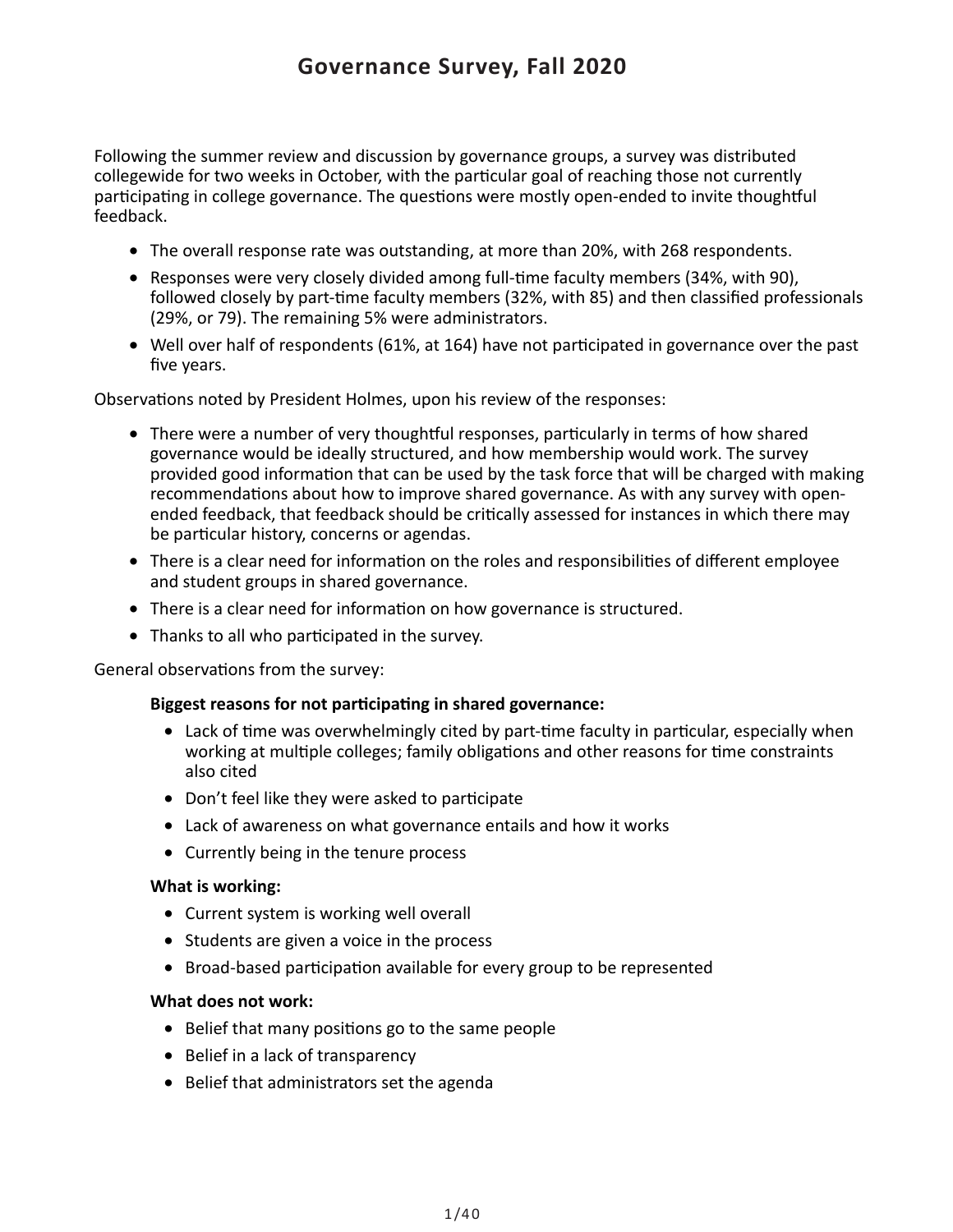- Need for more student voices
- • Lack of diversity
- • Lack of part-timer incentives to participate
- Lack of training and onboarding

## **How shared governance would ideally be structured, and how it would work in practice:**

- People should serve on only one committee to provide more opportunities
- More transparency and communication from the groups
- More faculty representation, responsibility and leadership
- Students should be at the center of decision making
- Compensation for participation including for classified staff
- More training for all groups
- Clear guidelines on how votes are taken ahead of time
- Interest in having one overarching group rather than the separate PBTs

### **How membership should be selected:**

- Should be rotated so that everyone participates with term limits
- Selected by vote from their constituent groups
- More outreach and recruitment efforts
- Required training in shared governance

Individual survey responses are presented on the following pages. Negative personalized comments about individuals were removed, with the deletions noted.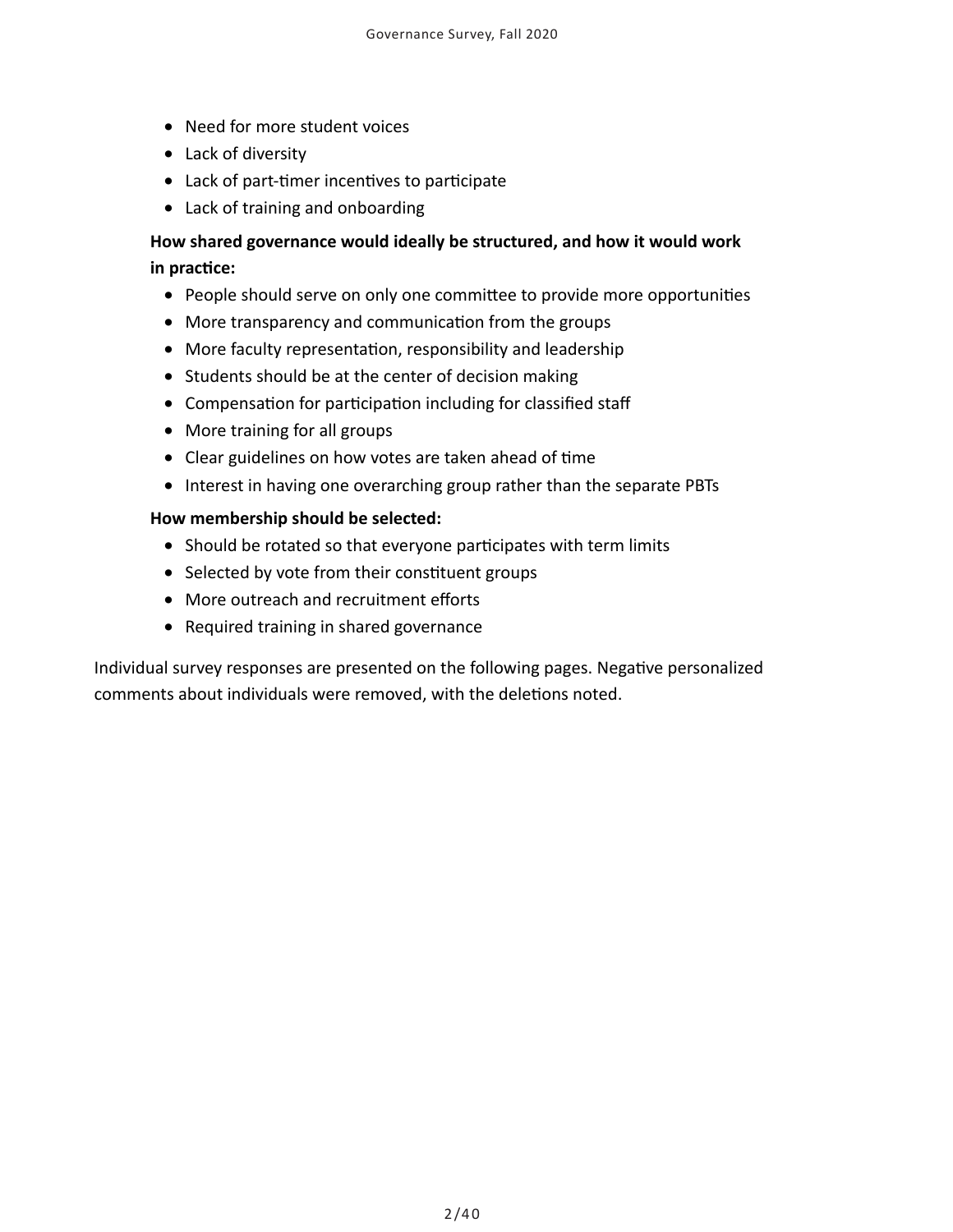

## Q1 What best describes your role at De Anza?

| <b>ANSWER CHOICES</b>    |                               | <b>RESPONSES</b> |             |
|--------------------------|-------------------------------|------------------|-------------|
| Classified professional  |                               | 29.48%           | 79          |
| Full-time faculty member |                               | 33.58%           | 90          |
|                          | Part-time faculty member      | 31.72%           | 85          |
| Administrator            |                               | 5.22%            | 14          |
| Other (please specify)   |                               | 0.00%            | $\mathbf 0$ |
| <b>TOTAL</b>             |                               |                  | 268         |
| #                        | <b>OTHER (PLEASE SPECIFY)</b> |                  | <b>DATE</b> |
|                          | There are no responses.       |                  |             |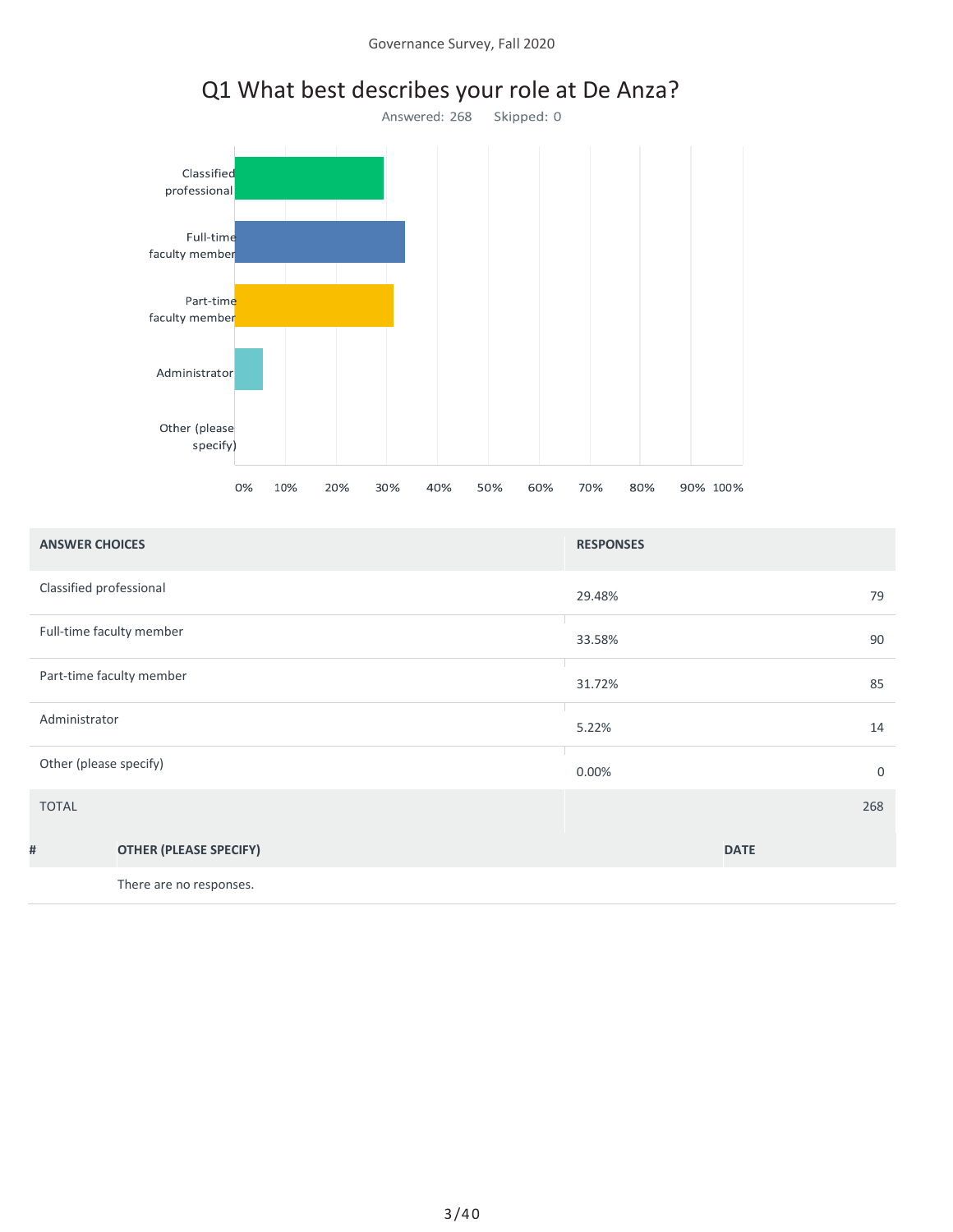

| <b>ANSWER CHOICES</b>                                                                             | <b>RESPONSES</b> |     |
|---------------------------------------------------------------------------------------------------|------------------|-----|
| I am currently a member of a shared governance group                                              | 20.52%           | 55  |
| I am not currently a member but I have served on a shared governance group in the last five years | 17.16%           | 46  |
| I have not served on a shared governance group in the last five years                             | 61.19%           | 164 |
| <b>TOTAL</b>                                                                                      |                  | 265 |

## Q3 If you haven't served on a shared governance group, what is the reason?

Answered: 118 Skipped: 150

| # | <b>RESPONSES</b>                                                                                                                                                                                               | <b>DATE</b>         |
|---|----------------------------------------------------------------------------------------------------------------------------------------------------------------------------------------------------------------|---------------------|
|   | Difficult to be part-time faculty and survive financially without other part-time positions. There is little<br>time to be a part of a governance group.                                                       | 10/27/2020 9:21 AM  |
|   | Family illness - as the a primary support for a family member and an adjunct faculty member I have<br>needed to accept contracts at other institutions to simply live.                                         | 10/26/2020 10:40 AM |
|   | I have not served in a shared governance group yet, mostly due to health reasons. I am interested<br>in serving, but I fear my health problems will distract from the important work that needs to be<br>done. | 10/24/2020 8:57 PM  |
|   | I have not been allowed to by my dean nor my department. They do not want other people on the<br>committees.                                                                                                   | 10/23/2020 3:36 PM  |
|   | Not asked                                                                                                                                                                                                      | 10/22/2020 9:40 PM  |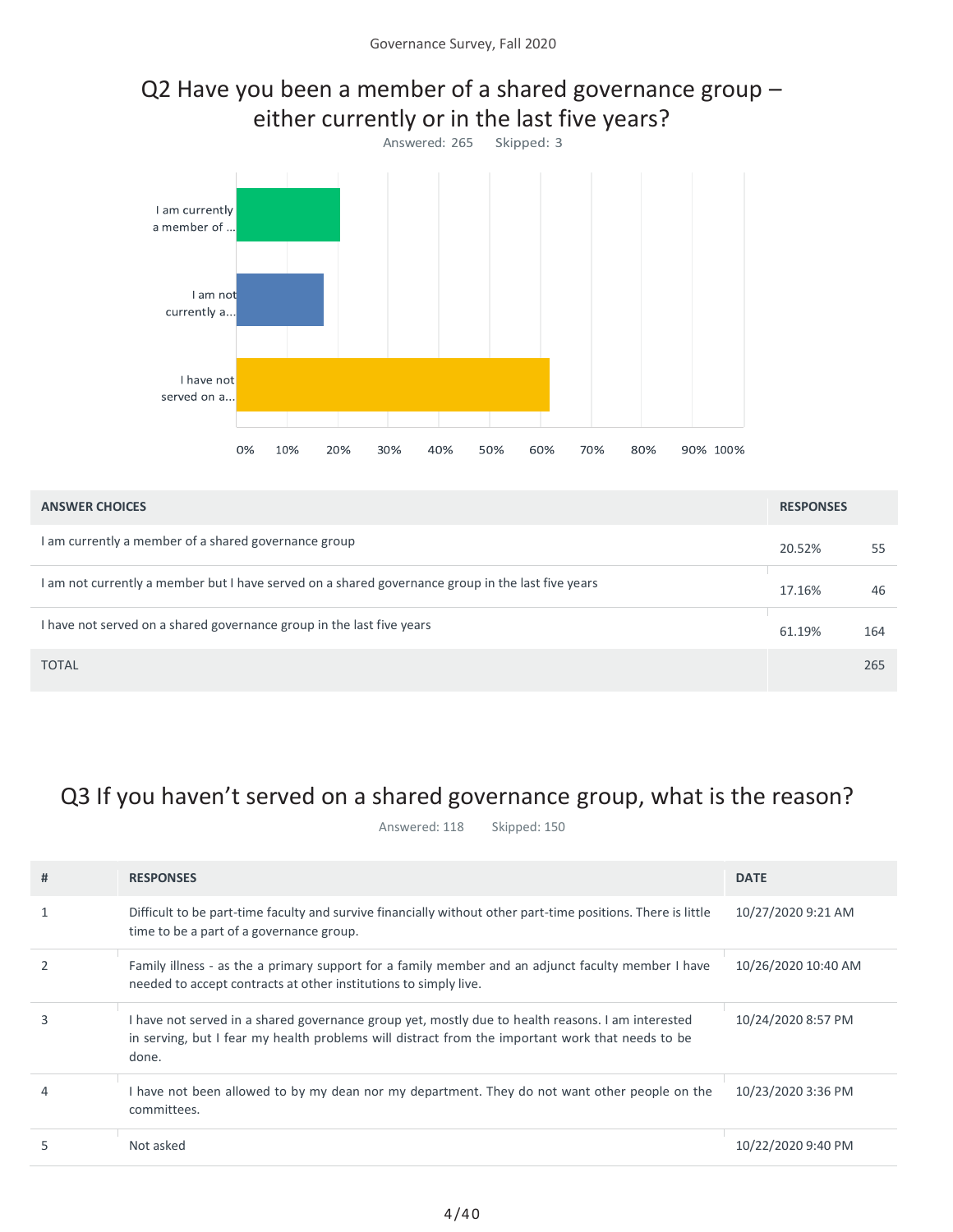| 6  | ΝA                                                                                                                                                                                                                                             | 10/22/2020 1:42 PM  |
|----|------------------------------------------------------------------------------------------------------------------------------------------------------------------------------------------------------------------------------------------------|---------------------|
| 7  | Teaching in multiple places. Did not have the time.                                                                                                                                                                                            | 10/22/2020 9:32 AM  |
| 8  | Not enough time.                                                                                                                                                                                                                               | 10/22/2020 9:00 AM  |
| 9  | I work on multiple campuses in order to teach a full load of classes in order to survive financially.<br>There is not always time to participate in groups and committees when that must be done at every<br>place of employment.              | 10/22/2020 8:43 AM  |
| 10 | I'm a new hire.                                                                                                                                                                                                                                | 10/21/2020 11:10 PM |
| 11 | I haven't had the time.                                                                                                                                                                                                                        | 10/21/2020 4:52 PM  |
| 12 | Have not had the time.                                                                                                                                                                                                                         | 10/21/2020 4:33 PM  |
| 13 | part timer, little time for service,                                                                                                                                                                                                           | 10/21/2020 9:47 AM  |
| 14 | I did not have time and I did not know it existed                                                                                                                                                                                              | 10/21/2020 7:51 AM  |
| 15 | As a part-time faculty member I generally sit on the sidelines of decision-making but I believe in share<br>governance.                                                                                                                        | 10/21/2020 3:23 AM  |
| 16 | I'm a contracted site administrator thru an affiliated organization from my previous job and I was not<br>given an opportunity to served on a shared governance                                                                                | 10/20/2020 10:10 PM |
| 17 | Not enough time!                                                                                                                                                                                                                               | 10/20/2020 6:53 PM  |
| 18 | Unable to attend meetings because of other job.                                                                                                                                                                                                | 10/20/2020 5:59 PM  |
| 19 | Have other campus responsibilities.                                                                                                                                                                                                            | 10/20/2020 2:24 PM  |
| 20 | New hire                                                                                                                                                                                                                                       | 10/20/2020 2:01 PM  |
| 21 | I have other work obligations outside of De Anza                                                                                                                                                                                               | 10/20/2020 1:39 PM  |
| 22 | A mix of not being invited/encouraged to and not having time to seek such a position. Because I'm<br>sharing my time between different institutions as a part-time lecturer, it's hard to commit to things<br>outside of my class assignments. | 10/20/2020 1:12 PM  |
| 23 | No time.                                                                                                                                                                                                                                       | 10/20/2020 12:57 PM |
| 24 | I teach at several colleges in different districts, and cannot give priority to any single school                                                                                                                                              | 10/20/2020 12:44 PM |
| 25 | Still new full timer to De Anza                                                                                                                                                                                                                | 10/20/2020 10:53 AM |
| 26 | I've been focusing on tenure                                                                                                                                                                                                                   | 10/20/2020 8:49 AM  |
| 27 | Not fully understanding the structures, responsibilities, and processes. Also, not having the time for<br>meetings and projects.                                                                                                               | 10/20/2020 6:31 AM  |
| 28 | I don't really know anything about it.                                                                                                                                                                                                         | 10/20/2020 6:09 AM  |
| 29 | I have participated in the past and it was not a pleasant or productive experience.                                                                                                                                                            | 10/20/2020 5:51 AM  |
| 30 | I don't know anything about this.                                                                                                                                                                                                              | 10/19/2020 11:05 PM |
| 31 | Have not heard of it before.                                                                                                                                                                                                                   | 10/19/2020 7:08 PM  |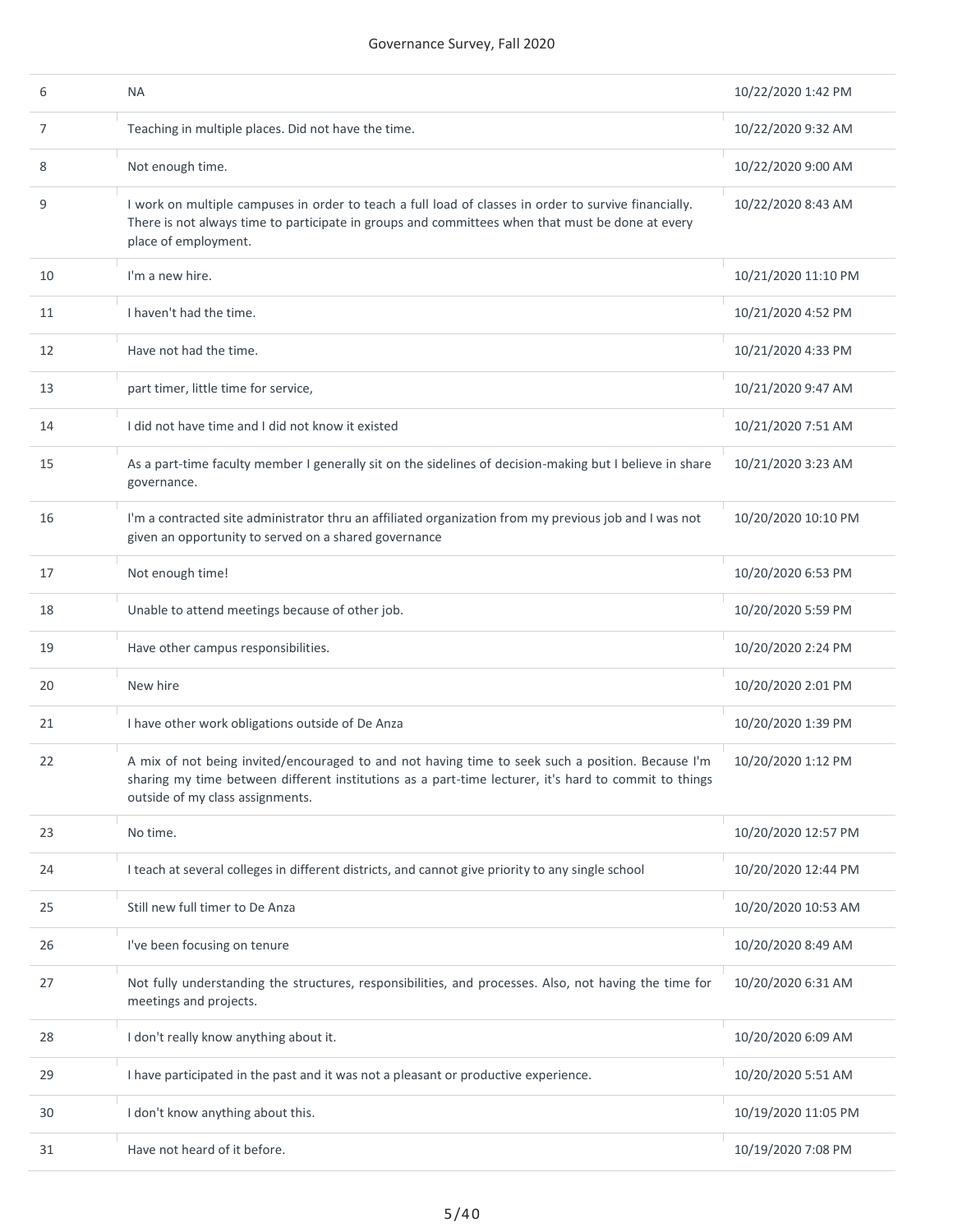| 32 | Scheduling conflicts with teaching assignments at another college                                                                                                                                                                                                                                                                    | 10/19/2020 5:56 PM  |
|----|--------------------------------------------------------------------------------------------------------------------------------------------------------------------------------------------------------------------------------------------------------------------------------------------------------------------------------------|---------------------|
| 33 | Intimidated by long meetings and intensity of the experience.                                                                                                                                                                                                                                                                        | 10/19/2020 5:55 PM  |
| 34 | I was never asked                                                                                                                                                                                                                                                                                                                    | 10/19/2020 5:44 PM  |
| 35 | I have just completed my first year.                                                                                                                                                                                                                                                                                                 | 10/19/2020 4:18 PM  |
| 36 | I teach only one class per quarter at De Anza.                                                                                                                                                                                                                                                                                       | 10/19/2020 4:18 PM  |
| 37 | Not really aware of the groups.                                                                                                                                                                                                                                                                                                      | 10/19/2020 3:30 PM  |
| 38 | To many meetings it was hard for me to complete my work. I am on the front line.                                                                                                                                                                                                                                                     | 10/19/2020 3:20 PM  |
| 39 | Until recently, my position as a Part Time faculty member was a second job. I did not have time to take<br>on further tasks.                                                                                                                                                                                                         | 10/19/2020 3:19 PM  |
| 40 | I have tried a few times and do not get voted in. They seem to vote for only each other.                                                                                                                                                                                                                                             | 10/19/2020 3:17 PM  |
| 41 | Two reasons: 1) Transparency and broadcasting of information - as a new faculty member, i do not<br>know what groups are out there, what they do, and the nature of participating. 2) Timing and availability<br>- the few groups that i have been interested in joining, they meet at times that are difficult for me to<br>attend. | 10/19/2020 2:57 PM  |
| 42 | didn't feel it would matter                                                                                                                                                                                                                                                                                                          | 10/19/2020 2:50 PM  |
| 43 | Time constraints.                                                                                                                                                                                                                                                                                                                    | 10/19/2020 2:50 PM  |
| 44 | I don't remember being asked to do so.                                                                                                                                                                                                                                                                                               | 10/19/2020 2:43 PM  |
| 45 | I have been too busy and disillusioned by the idea of shared governance. It does not seem like the<br>members (classified professionals) are listened to. Administrators have their own agenda and that's<br>what gets approved.                                                                                                     | 10/19/2020 2:43 PM  |
| 46 | In the past, it was coming to campus for meetings - absolutely no time. Zoom may have changed that.                                                                                                                                                                                                                                  | 10/19/2020 2:41 PM  |
| 47 | I am already maxed out on committees, teaching obligations, etc.                                                                                                                                                                                                                                                                     | 10/19/2020 2:31 PM  |
| 48 | Mostly do night classes. Have another job.                                                                                                                                                                                                                                                                                           | 10/19/2020 2:22 PM  |
| 49 | I'm a fairly new faculty member and don't really know about it.                                                                                                                                                                                                                                                                      | 10/19/2020 2:21 PM  |
| 50 | need a better understanding                                                                                                                                                                                                                                                                                                          | 10/19/2020 2:10 PM  |
| 51 | Workload and family schedule.                                                                                                                                                                                                                                                                                                        | 10/19/2020 2:08 PM  |
| 52 | Too hard to get on one                                                                                                                                                                                                                                                                                                               | 10/19/2020 2:05 PM  |
| 53 | I find these kinds of things frustrating, time-consuming, and generally fruitless.                                                                                                                                                                                                                                                   | 10/19/2020 2:05 PM  |
| 54 | Joined a year ago                                                                                                                                                                                                                                                                                                                    | 10/19/2020 1:58 PM  |
| 55 | No time.                                                                                                                                                                                                                                                                                                                             | 10/19/2020 1:56 PM  |
| 56 | Every meeting for these is at a time I am teaching in the afternoons.                                                                                                                                                                                                                                                                | 10/19/2020 1:56 PM  |
| 57 | Too political and too ineffective. I view it as a waste of time.                                                                                                                                                                                                                                                                     | 10/17/2020 11:58 AM |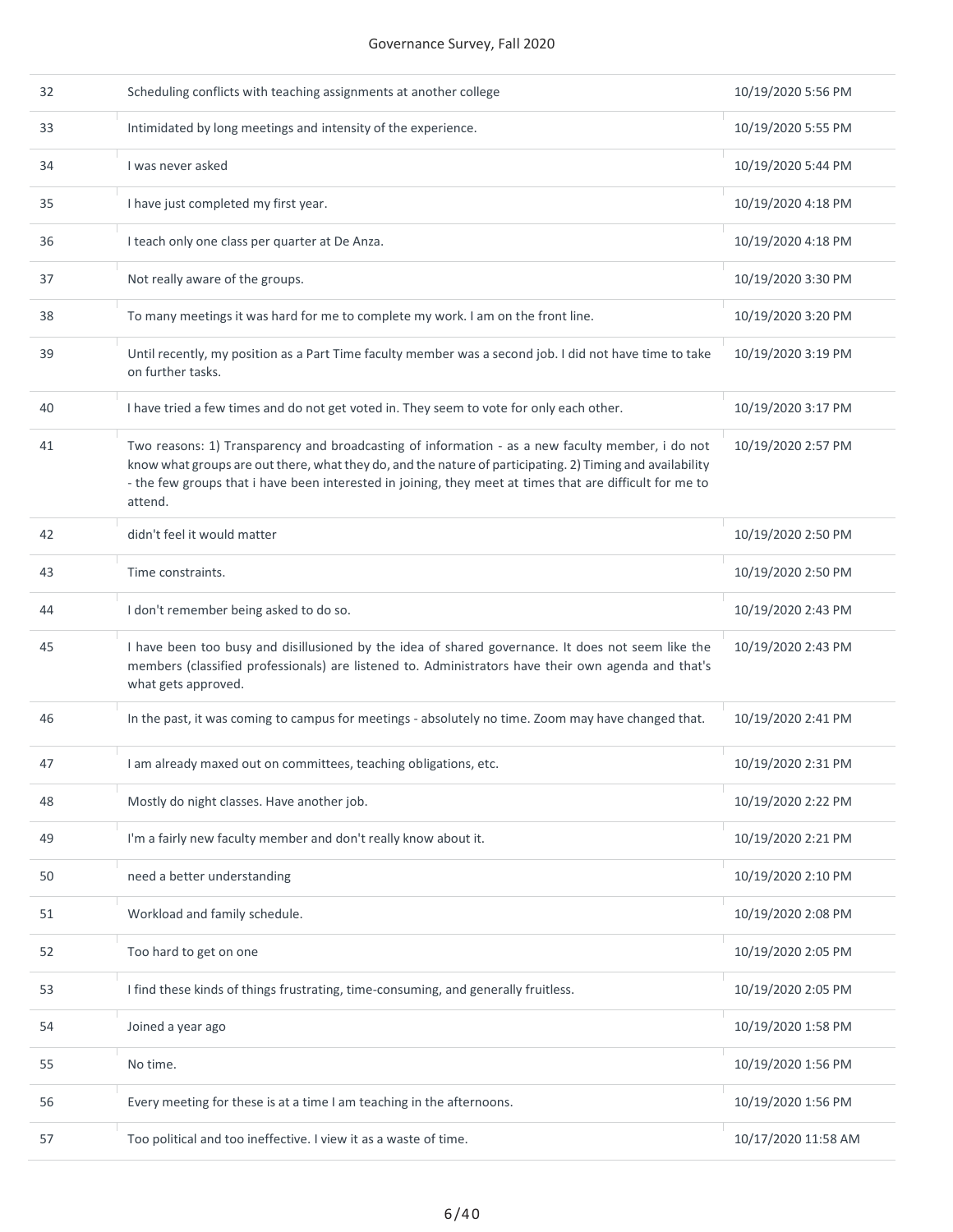| 58 | Unaware of these groups.                                                                                                                                                                                                                                                                                                                                                                                                                                                                                                                                                                                                                                                                                                                                                                                                                                                                                                                                                                                                                                                                                                                                                                                                                                                                                                                                                                                                                                                                                                                                                                                                                                                                                           | 10/15/2020 3:38 PM  |
|----|--------------------------------------------------------------------------------------------------------------------------------------------------------------------------------------------------------------------------------------------------------------------------------------------------------------------------------------------------------------------------------------------------------------------------------------------------------------------------------------------------------------------------------------------------------------------------------------------------------------------------------------------------------------------------------------------------------------------------------------------------------------------------------------------------------------------------------------------------------------------------------------------------------------------------------------------------------------------------------------------------------------------------------------------------------------------------------------------------------------------------------------------------------------------------------------------------------------------------------------------------------------------------------------------------------------------------------------------------------------------------------------------------------------------------------------------------------------------------------------------------------------------------------------------------------------------------------------------------------------------------------------------------------------------------------------------------------------------|---------------------|
| 59 | No time. I have to teach at several different institutions and carry a high student load to make ends<br>meet.                                                                                                                                                                                                                                                                                                                                                                                                                                                                                                                                                                                                                                                                                                                                                                                                                                                                                                                                                                                                                                                                                                                                                                                                                                                                                                                                                                                                                                                                                                                                                                                                     | 10/15/2020 11:34 AM |
| 60 | I'm brand new to the college, and online teaching. I won't be teaching until Fall 2021. I'm creating the<br>course and learning now.                                                                                                                                                                                                                                                                                                                                                                                                                                                                                                                                                                                                                                                                                                                                                                                                                                                                                                                                                                                                                                                                                                                                                                                                                                                                                                                                                                                                                                                                                                                                                                               | 10/14/2020 3:36 PM  |
| 61 | A primary reason is the time commitment often does not coordinate well with the parent demands of<br>young children. A secondary reason is the reluctance to work with certain toxic personalities and the<br>toxic work styles of those individuals. A third reason is also perhaps a values-conflict scenario. Many<br>of my fellow faculty tend to focus on training students to only become professors--mini versions of<br>themselves. These faculty tend to be embarrassingly behind what the 21st century is asking of our<br>students, in terms of job skills and tech skills. There is a great deal of time spent on demanding and<br>duplicating the privileged backgrounds and higher education scenarios so many faculty here enjoyed<br>in their respective 1970s, 1980's, 1990's educational journeys. There is little, or muddled, effort spent<br>on getting our students 21st century jobs that pay well, and yes, getting our students out of college<br>more quickly. "Quick" and "efficient" tend to be bad words in my department and in other departments<br>[Personalized comment removed]. There is an ongoing aversion (at least in my department) to<br>supporting education paths and jobs that could be accomplished with an Associates degree or<br>certificate (Design and Manufacturing/Machining certification; Medical Assistant; Bookkeeping;<br>Landscape Design; Contractor's license; childcare provider AA; "green-collar" jobs), and instead a great<br>deal of energy insisting students go closer into a path of debt by pursuing a Ph.D. in a liberal arts subject<br>where it will be highly unlikely there is a tenured teaching position waiting for them at the end. | 10/14/2020 1:59 PM  |
| 62 | I am a new employee,                                                                                                                                                                                                                                                                                                                                                                                                                                                                                                                                                                                                                                                                                                                                                                                                                                                                                                                                                                                                                                                                                                                                                                                                                                                                                                                                                                                                                                                                                                                                                                                                                                                                                               | 10/14/2020 12:43 PM |
| 63 | Newly hired                                                                                                                                                                                                                                                                                                                                                                                                                                                                                                                                                                                                                                                                                                                                                                                                                                                                                                                                                                                                                                                                                                                                                                                                                                                                                                                                                                                                                                                                                                                                                                                                                                                                                                        | 10/14/2020 11:57 AM |
| 64 | Busy                                                                                                                                                                                                                                                                                                                                                                                                                                                                                                                                                                                                                                                                                                                                                                                                                                                                                                                                                                                                                                                                                                                                                                                                                                                                                                                                                                                                                                                                                                                                                                                                                                                                                                               | 10/13/2020 10:22 PM |
| 65 | As part time faculty I do not have the flexibility in my schedule to serve on any group.                                                                                                                                                                                                                                                                                                                                                                                                                                                                                                                                                                                                                                                                                                                                                                                                                                                                                                                                                                                                                                                                                                                                                                                                                                                                                                                                                                                                                                                                                                                                                                                                                           | 10/13/2020 9:57 PM  |
| 66 | I'm not sure I can commit given my current workload.                                                                                                                                                                                                                                                                                                                                                                                                                                                                                                                                                                                                                                                                                                                                                                                                                                                                                                                                                                                                                                                                                                                                                                                                                                                                                                                                                                                                                                                                                                                                                                                                                                                               | 10/13/2020 2:47 PM  |
| 67 | I was in the classified senate for about 10 years, others in our area, are now serving                                                                                                                                                                                                                                                                                                                                                                                                                                                                                                                                                                                                                                                                                                                                                                                                                                                                                                                                                                                                                                                                                                                                                                                                                                                                                                                                                                                                                                                                                                                                                                                                                             | 10/13/2020 2:01 PM  |
| 68 | Until retiring in 2019 my full time position as athletic equipment manager kept me too busy.                                                                                                                                                                                                                                                                                                                                                                                                                                                                                                                                                                                                                                                                                                                                                                                                                                                                                                                                                                                                                                                                                                                                                                                                                                                                                                                                                                                                                                                                                                                                                                                                                       | 10/13/2020 1:37 PM  |
| 69 | did not know that one exist.                                                                                                                                                                                                                                                                                                                                                                                                                                                                                                                                                                                                                                                                                                                                                                                                                                                                                                                                                                                                                                                                                                                                                                                                                                                                                                                                                                                                                                                                                                                                                                                                                                                                                       | 10/13/2020 12:44 PM |
| 70 | I retired 8 years ago, then Article 19, now I am a part-timer.                                                                                                                                                                                                                                                                                                                                                                                                                                                                                                                                                                                                                                                                                                                                                                                                                                                                                                                                                                                                                                                                                                                                                                                                                                                                                                                                                                                                                                                                                                                                                                                                                                                     | 10/13/2020 9:43 AM  |
| 71 | I just haven't had the time.                                                                                                                                                                                                                                                                                                                                                                                                                                                                                                                                                                                                                                                                                                                                                                                                                                                                                                                                                                                                                                                                                                                                                                                                                                                                                                                                                                                                                                                                                                                                                                                                                                                                                       | 10/13/2020 9:05 AM  |
| 72 | I don't even know what shared governance refers to for starters.                                                                                                                                                                                                                                                                                                                                                                                                                                                                                                                                                                                                                                                                                                                                                                                                                                                                                                                                                                                                                                                                                                                                                                                                                                                                                                                                                                                                                                                                                                                                                                                                                                                   | 10/13/2020 9:00 AM  |
| 73 | time commitment                                                                                                                                                                                                                                                                                                                                                                                                                                                                                                                                                                                                                                                                                                                                                                                                                                                                                                                                                                                                                                                                                                                                                                                                                                                                                                                                                                                                                                                                                                                                                                                                                                                                                                    | 10/13/2020 8:01 AM  |
| 74 | don't know how to get involved and have no time.                                                                                                                                                                                                                                                                                                                                                                                                                                                                                                                                                                                                                                                                                                                                                                                                                                                                                                                                                                                                                                                                                                                                                                                                                                                                                                                                                                                                                                                                                                                                                                                                                                                                   | 10/13/2020 7:54 AM  |
| 75 | Didn't know about one                                                                                                                                                                                                                                                                                                                                                                                                                                                                                                                                                                                                                                                                                                                                                                                                                                                                                                                                                                                                                                                                                                                                                                                                                                                                                                                                                                                                                                                                                                                                                                                                                                                                                              | 10/13/2020 7:41 AM  |
| 76 | It is difficult to commit the time to a job through which I don't earn enough to support myself and my<br>family.                                                                                                                                                                                                                                                                                                                                                                                                                                                                                                                                                                                                                                                                                                                                                                                                                                                                                                                                                                                                                                                                                                                                                                                                                                                                                                                                                                                                                                                                                                                                                                                                  | 10/13/2020 3:02 AM  |
| 77 | Lack of time                                                                                                                                                                                                                                                                                                                                                                                                                                                                                                                                                                                                                                                                                                                                                                                                                                                                                                                                                                                                                                                                                                                                                                                                                                                                                                                                                                                                                                                                                                                                                                                                                                                                                                       | 10/12/2020 11:55 PM |
| 78 | My contributions have been individual efforts (arranging campus tours, bringing in industry speakers).                                                                                                                                                                                                                                                                                                                                                                                                                                                                                                                                                                                                                                                                                                                                                                                                                                                                                                                                                                                                                                                                                                                                                                                                                                                                                                                                                                                                                                                                                                                                                                                                             | 10/12/2020 11:13 PM |
| 79 | Unaware of the opportunities.                                                                                                                                                                                                                                                                                                                                                                                                                                                                                                                                                                                                                                                                                                                                                                                                                                                                                                                                                                                                                                                                                                                                                                                                                                                                                                                                                                                                                                                                                                                                                                                                                                                                                      | 10/12/2020 10:30 PM |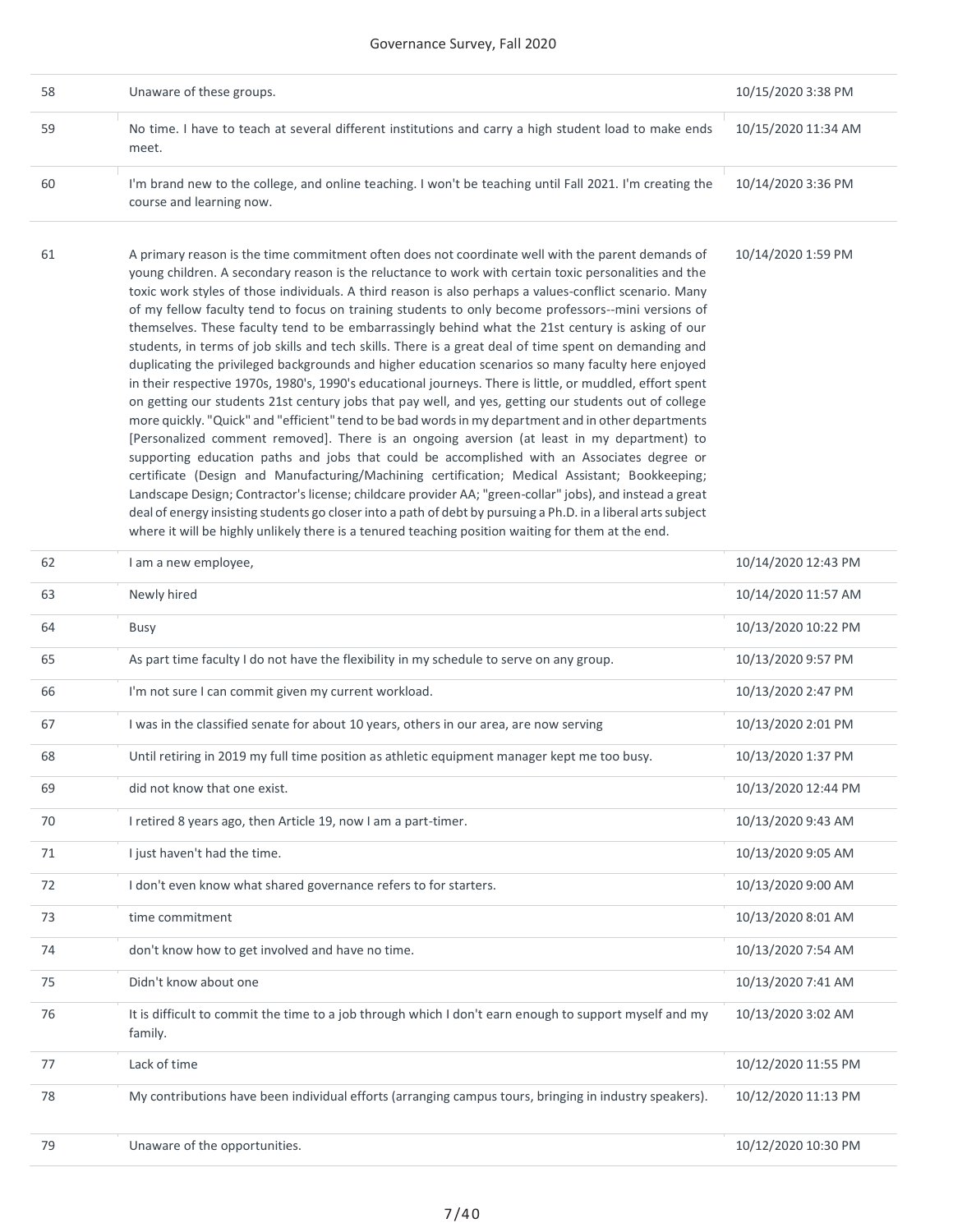| 80  | new faculty                                                                                                                                                                                                                                                                                                                                                                                                                                                                                                                                                                                                                                                                                                                                                                                                                                                                                                                                                                                                                                                                                                                                                                                                                                                                                                                                                                                                                                      | 10/12/2020 9:11 PM |
|-----|--------------------------------------------------------------------------------------------------------------------------------------------------------------------------------------------------------------------------------------------------------------------------------------------------------------------------------------------------------------------------------------------------------------------------------------------------------------------------------------------------------------------------------------------------------------------------------------------------------------------------------------------------------------------------------------------------------------------------------------------------------------------------------------------------------------------------------------------------------------------------------------------------------------------------------------------------------------------------------------------------------------------------------------------------------------------------------------------------------------------------------------------------------------------------------------------------------------------------------------------------------------------------------------------------------------------------------------------------------------------------------------------------------------------------------------------------|--------------------|
| 81  | I have been busy with other committees and initiatives on campus. I served on many, many shared<br>governance committees more than 5 years ago.                                                                                                                                                                                                                                                                                                                                                                                                                                                                                                                                                                                                                                                                                                                                                                                                                                                                                                                                                                                                                                                                                                                                                                                                                                                                                                  | 10/12/2020 8:08 PM |
| 82  | time                                                                                                                                                                                                                                                                                                                                                                                                                                                                                                                                                                                                                                                                                                                                                                                                                                                                                                                                                                                                                                                                                                                                                                                                                                                                                                                                                                                                                                             | 10/12/2020 7:13 PM |
| 83  | I am a part-time faculty and am usually not on campus except for classes                                                                                                                                                                                                                                                                                                                                                                                                                                                                                                                                                                                                                                                                                                                                                                                                                                                                                                                                                                                                                                                                                                                                                                                                                                                                                                                                                                         | 10/12/2020 6:55 PM |
| 84  | I take care of my two children, so use my time to prepare for classes and help my students.                                                                                                                                                                                                                                                                                                                                                                                                                                                                                                                                                                                                                                                                                                                                                                                                                                                                                                                                                                                                                                                                                                                                                                                                                                                                                                                                                      | 10/12/2020 6:53 PM |
| 85  | My role and work schedule requires me to follow student's schedule, so it's hard to commit the<br>amount of time needed to participate. (I am a sign language interpreter)                                                                                                                                                                                                                                                                                                                                                                                                                                                                                                                                                                                                                                                                                                                                                                                                                                                                                                                                                                                                                                                                                                                                                                                                                                                                       | 10/12/2020 6:31 PM |
| 86  | Work load as only F/T instructor and Dept. Chair in my dept. Trying to bring the dept. out of a period<br>of stagnation.                                                                                                                                                                                                                                                                                                                                                                                                                                                                                                                                                                                                                                                                                                                                                                                                                                                                                                                                                                                                                                                                                                                                                                                                                                                                                                                         | 10/12/2020 6:30 PM |
| 87  | <b>Retired Dean</b>                                                                                                                                                                                                                                                                                                                                                                                                                                                                                                                                                                                                                                                                                                                                                                                                                                                                                                                                                                                                                                                                                                                                                                                                                                                                                                                                                                                                                              | 10/12/2020 6:21 PM |
| 88  | I am a part-time employee, and throughout my entire career at De Anza College, I have been more<br>so focused in working with my students and helping them achieve college success. Also, as much<br>as I would like to be a part of a governance group, I find it disconcerting that some of the individuals<br>who are currently involved in these groups, are known in being problematic or toxic even,<br>especially to students. To me, it is hypocritical that some of these individuals assume that just<br>talking about equity and inclusion is enough when in reality, taking actual initiatives is what will<br>really a make difference, such as pushing for more affordable tuition costs for all students, enacting<br>much more equitable hiring practices, offering more grant/scholarship opportunities for BIPOC<br>students, etc. I of course understand the importance of governance groups, as in it's all part of the<br>process to truly enact equity and inclusion. Yet, because of some of the people who I know are<br>typically associated with these groups, I would much rather focus solely on providing student-<br>centered learning environments and also research on my own in ways that I can take my own<br>initiatives in seeing how institutions, such as De Anza, can be dismantled by systemic oppression<br>and thus can instead be replaced with structures that truly represent equity and inclusion. | 10/12/2020 4:58 PM |
| 89  | I haven't had time to serve. Also, at least one of them was a waste of time. It felt like the<br>administrators just used the meeting to tell us what was happening rather than use it as an<br>opportunity to share ideas and suggestions.                                                                                                                                                                                                                                                                                                                                                                                                                                                                                                                                                                                                                                                                                                                                                                                                                                                                                                                                                                                                                                                                                                                                                                                                      | 10/12/2020 4:56 PM |
| 90  | I am a part                                                                                                                                                                                                                                                                                                                                                                                                                                                                                                                                                                                                                                                                                                                                                                                                                                                                                                                                                                                                                                                                                                                                                                                                                                                                                                                                                                                                                                      | 10/12/2020 4:33 PM |
| 91  | <b>Busyness and fear</b>                                                                                                                                                                                                                                                                                                                                                                                                                                                                                                                                                                                                                                                                                                                                                                                                                                                                                                                                                                                                                                                                                                                                                                                                                                                                                                                                                                                                                         | 10/12/2020 4:26 PM |
| 92  | I am relative new                                                                                                                                                                                                                                                                                                                                                                                                                                                                                                                                                                                                                                                                                                                                                                                                                                                                                                                                                                                                                                                                                                                                                                                                                                                                                                                                                                                                                                | 10/12/2020 4:19 PM |
| 93  | I am always very busy. However, I would like to be part of a shared governance group as soon as we<br>physically come back to work at campus.                                                                                                                                                                                                                                                                                                                                                                                                                                                                                                                                                                                                                                                                                                                                                                                                                                                                                                                                                                                                                                                                                                                                                                                                                                                                                                    | 10/12/2020 4:19 PM |
| 94  | My time is filled working with student cohorts, advising special programs, chairing my department,<br>serving on hiring and tenure committees and reading 750 student assignments per week.                                                                                                                                                                                                                                                                                                                                                                                                                                                                                                                                                                                                                                                                                                                                                                                                                                                                                                                                                                                                                                                                                                                                                                                                                                                      | 10/12/2020 4:18 PM |
| 95  | Not well communicated how PT can participate.                                                                                                                                                                                                                                                                                                                                                                                                                                                                                                                                                                                                                                                                                                                                                                                                                                                                                                                                                                                                                                                                                                                                                                                                                                                                                                                                                                                                    | 10/12/2020 4:17 PM |
| 96  | Personally, never heard of this group from De Anza                                                                                                                                                                                                                                                                                                                                                                                                                                                                                                                                                                                                                                                                                                                                                                                                                                                                                                                                                                                                                                                                                                                                                                                                                                                                                                                                                                                               | 10/12/2020 4:07 PM |
| 97  | opportunity to serve                                                                                                                                                                                                                                                                                                                                                                                                                                                                                                                                                                                                                                                                                                                                                                                                                                                                                                                                                                                                                                                                                                                                                                                                                                                                                                                                                                                                                             | 10/12/2020 4:07 PM |
| 98  | I serve on the ACE Negotiating team and that takes up enough of my spare time.                                                                                                                                                                                                                                                                                                                                                                                                                                                                                                                                                                                                                                                                                                                                                                                                                                                                                                                                                                                                                                                                                                                                                                                                                                                                                                                                                                   | 10/12/2020 4:04 PM |
| 99  | Not interested                                                                                                                                                                                                                                                                                                                                                                                                                                                                                                                                                                                                                                                                                                                                                                                                                                                                                                                                                                                                                                                                                                                                                                                                                                                                                                                                                                                                                                   | 10/12/2020 4:02 PM |
| 100 | No reason, never asked.                                                                                                                                                                                                                                                                                                                                                                                                                                                                                                                                                                                                                                                                                                                                                                                                                                                                                                                                                                                                                                                                                                                                                                                                                                                                                                                                                                                                                          | 10/12/2020 4:02 PM |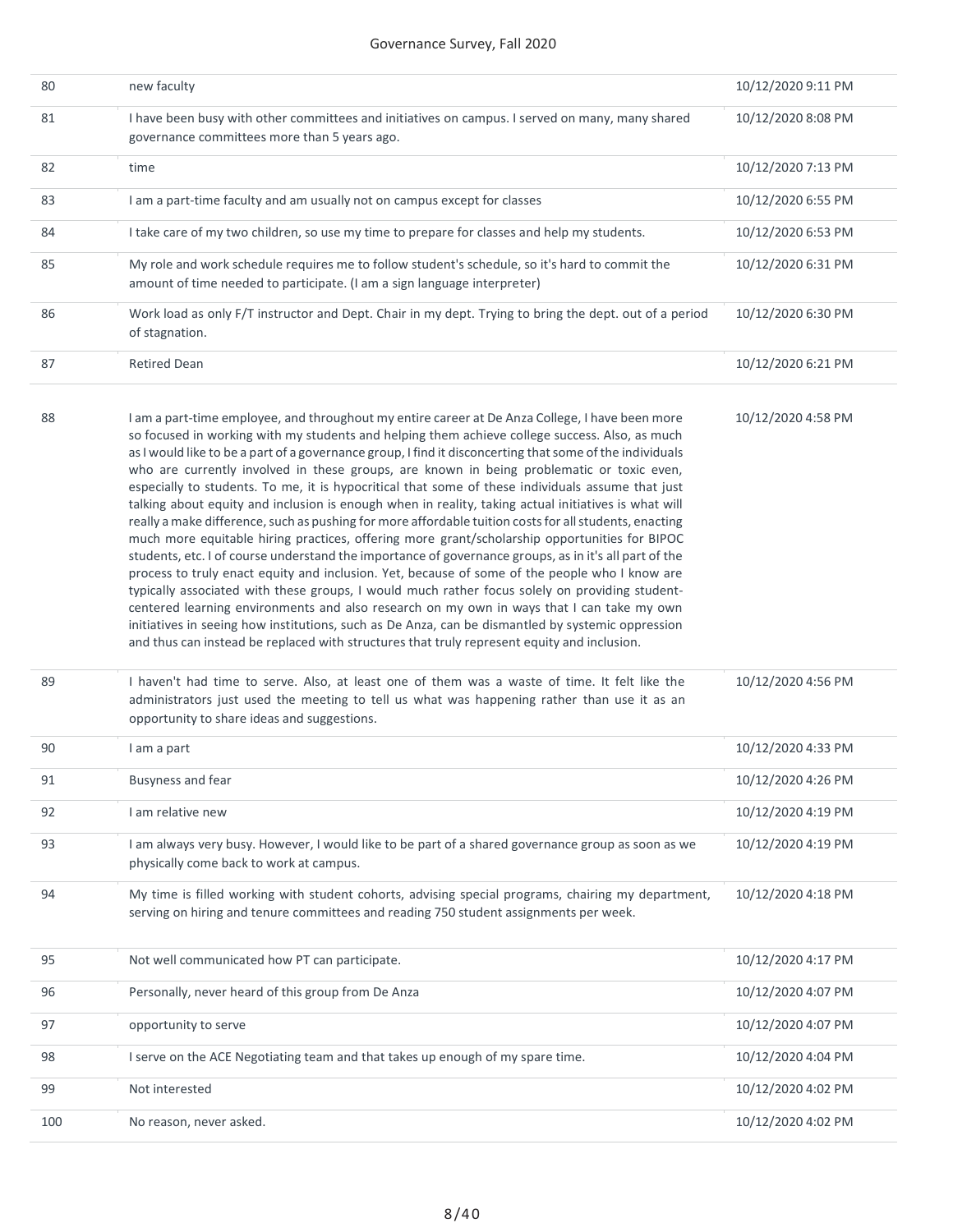| 101 | there isn't space on these committees. Seems very political only prominent people from the community<br>are able to secure these spots.                                                                                              | 10/12/2020 4:00 PM |
|-----|--------------------------------------------------------------------------------------------------------------------------------------------------------------------------------------------------------------------------------------|--------------------|
| 102 | My previous position doesn't allow me to served but I would like to be able to do it this time.                                                                                                                                      | 10/12/2020 4:00 PM |
| 103 | I am still a relatively new employee                                                                                                                                                                                                 | 10/12/2020 3:58 PM |
| 104 | I have four years at De Anza and never was told about shared governance. I was never informed to<br>participate.                                                                                                                     | 10/12/2020 3:57 PM |
| 105 | The opportunity has not presented itself                                                                                                                                                                                             | 10/12/2020 3:51 PM |
| 106 | Lack of time, interest                                                                                                                                                                                                               | 10/12/2020 3:50 PM |
| 107 | not enough time                                                                                                                                                                                                                      | 10/12/2020 3:43 PM |
| 108 | I was never asked to serve on a shared governance group.                                                                                                                                                                             | 10/12/2020 3:43 PM |
| 109 | Doing other things                                                                                                                                                                                                                   | 10/12/2020 3:40 PM |
| 110 | Not interested                                                                                                                                                                                                                       | 10/12/2020 3:34 PM |
| 111 | I was busy creating my department's first online course offering, as well as becoming coordinator<br>when the formerly-most-senior faculty member retired, and creating an additional online course<br>offering during the pandemic. | 10/12/2020 3:34 PM |
| 112 | never asked                                                                                                                                                                                                                          | 10/12/2020 3:33 PM |
| 113 | I do not know how this is done                                                                                                                                                                                                       | 10/12/2020 3:33 PM |
| 114 | I'm a full-time probationary faculty member, so I don't believe I'm allowed to serve on most<br>committees.                                                                                                                          | 10/12/2020 3:33 PM |
| 115 | lack of time                                                                                                                                                                                                                         |                    |
|     |                                                                                                                                                                                                                                      | 10/12/2020 3:32 PM |
| 116 | Never invited to participate.                                                                                                                                                                                                        | 10/12/2020 3:32 PM |
| 117 | Haven't received information, an invitation, and or ways to make my work schedule possible for it.                                                                                                                                   | 10/12/2020 3:32 PM |
| 118 | I'm not compensated for it                                                                                                                                                                                                           | 10/12/2020 3:31 PM |

# Q4 What do you believe works well about the current governance system?

## Please list.

Answered: 93 Skipped: 175

| # | <b>RESPONSES</b>                                                                                                  | <b>DATE</b>        |
|---|-------------------------------------------------------------------------------------------------------------------|--------------------|
|   | At the moment I do not have an answer.                                                                            | 10/27/2020 9:27 AM |
|   | It seems as though we have a strong student governance. Students that serve seem very motivated and<br>empowered. | 10/24/2020 9:21 PM |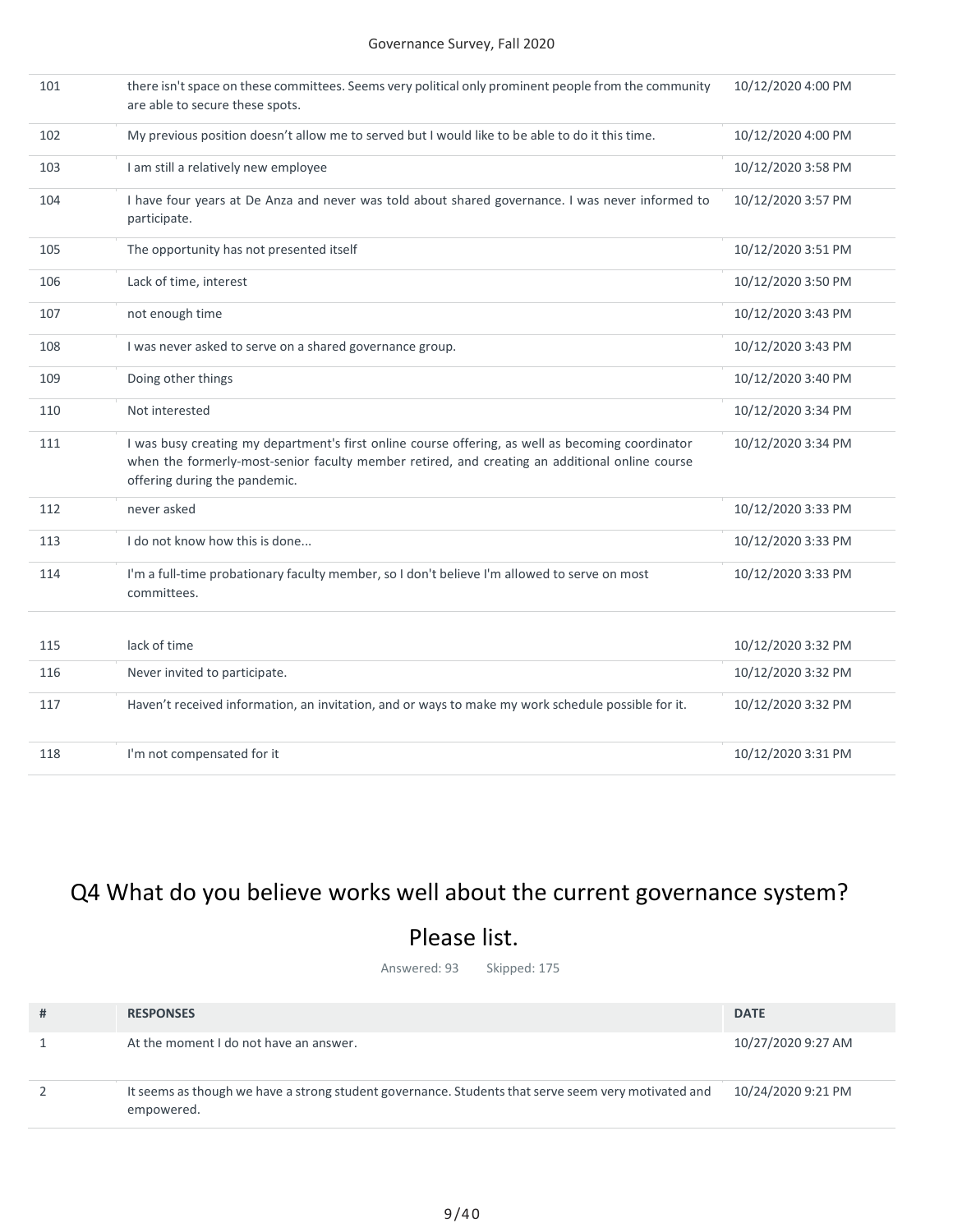| 3  | I think the regularly scheduled meetings work well. People generally know when most major<br>governance groups meet.                                                                                                                                                                                                                                                                                                                                                                                                                                                                                                                                                                                                                                                           | 10/23/2020 5:58 PM  |
|----|--------------------------------------------------------------------------------------------------------------------------------------------------------------------------------------------------------------------------------------------------------------------------------------------------------------------------------------------------------------------------------------------------------------------------------------------------------------------------------------------------------------------------------------------------------------------------------------------------------------------------------------------------------------------------------------------------------------------------------------------------------------------------------|---------------------|
| 4  | I think that there are many committees on campus devoted to different things. You have many<br>administrators, staff, and faculty that care. There are great people on campus.                                                                                                                                                                                                                                                                                                                                                                                                                                                                                                                                                                                                 | 10/23/2020 4:01 PM  |
| 5  | I'm not sure. I think many people care and like doing work.                                                                                                                                                                                                                                                                                                                                                                                                                                                                                                                                                                                                                                                                                                                    | 10/23/2020 3:42 PM  |
| 6  | People who cared.                                                                                                                                                                                                                                                                                                                                                                                                                                                                                                                                                                                                                                                                                                                                                              | 10/23/2020 10:03 AM |
| 7  | I think there are a lot of people who truly care about students.                                                                                                                                                                                                                                                                                                                                                                                                                                                                                                                                                                                                                                                                                                               | 10/23/2020 10:00 AM |
| 8  | -Commitment to student success.                                                                                                                                                                                                                                                                                                                                                                                                                                                                                                                                                                                                                                                                                                                                                | 10/23/2020 3:56 AM  |
| 9  | Faculty are involved and critical decisions are made with faculty input. A vigorous process.                                                                                                                                                                                                                                                                                                                                                                                                                                                                                                                                                                                                                                                                                   | 10/22/2020 6:30 PM  |
| 10 | I think students are having more of a say and are being heard and listened to. Faculty are coming<br>together more around shared ideas/plans.                                                                                                                                                                                                                                                                                                                                                                                                                                                                                                                                                                                                                                  | 10/22/2020 2:55 PM  |
| 11 | Interest in involving all faculty and staff so that every voice is heard.                                                                                                                                                                                                                                                                                                                                                                                                                                                                                                                                                                                                                                                                                                      | 10/22/2020 8:52 AM  |
| 12 | In theory, the structure of shared governance should work. The elements of an open and robust<br>democratic process are in place. For example, our college has a democratically elected instructional<br>budgetary planning team that votes on decisions having to do with the allocation of instructional funds.<br>We also have an academic senate that has faculty representation from each division. We have an active<br>and informed student body whose voice should be heard and included in decisions from start to finish.<br>We have a college council that includes stakeholders from across the campus. However, these<br>structures are not working according to the best practices and principles of democracy. See the next<br>answer for why this is the case. | 10/21/2020 3:43 PM  |
| 13 | Shared responsibility and shared decision making.                                                                                                                                                                                                                                                                                                                                                                                                                                                                                                                                                                                                                                                                                                                              | 10/21/2020 12:52 PM |
| 14 | having part timers as representative voices                                                                                                                                                                                                                                                                                                                                                                                                                                                                                                                                                                                                                                                                                                                                    | 10/21/2020 9:48 AM  |
| 15 | In general, system has been working                                                                                                                                                                                                                                                                                                                                                                                                                                                                                                                                                                                                                                                                                                                                            | 10/21/2020 9:06 AM  |
| 16 | We have a successful classified senate, that collaborates with other governance committees and is a<br>leader in student equity and success. We have enjoyed a relative open governance structure, more<br>open in comparative to other colleges.                                                                                                                                                                                                                                                                                                                                                                                                                                                                                                                              | 10/21/2020 6:28 AM  |
| 17 | We have a fabulous student government and office of college life. The changes in the program have<br>been super refreshing. Much more empowerment and training for our student leaders.<br>Also, we have a very active and intelligent faculty senate and collective bargaining leadership.                                                                                                                                                                                                                                                                                                                                                                                                                                                                                    | 10/21/2020 3:26 AM  |
| 18 | The process is not transparent. Faculty is not informed about the process. There is good communication<br>between SSH Dean and faculty.                                                                                                                                                                                                                                                                                                                                                                                                                                                                                                                                                                                                                                        | 10/20/2020 6:57 PM  |
| 19 | Shared decision making but it should be more faculty lead since we are more in contact with the<br>students.                                                                                                                                                                                                                                                                                                                                                                                                                                                                                                                                                                                                                                                                   | 10/20/2020 6:01 PM  |
| 20 | If you are referring to IPBT, Unfortunately, IPBT as it is now structured is not set up for success. You took<br>a functioning shared governance committee and turned it into a mess.                                                                                                                                                                                                                                                                                                                                                                                                                                                                                                                                                                                          | 10/20/2020 3:28 PM  |
| 21 | Student government works really well and office of college life. We need to dedicate more resources<br>towards training of our student leaders. We have dedicated and hard-working collective bargaining<br>units and a Faculty Senate that is engaged and active.                                                                                                                                                                                                                                                                                                                                                                                                                                                                                                             | 10/20/2020 2:37 PM  |
| 22 | It is not totally clear to me how it works at De Anza                                                                                                                                                                                                                                                                                                                                                                                                                                                                                                                                                                                                                                                                                                                          | 10/20/2020 2:34 PM  |
| 23 | We have a very active and qualified faculty senate and collective bargaining leadership. Let them<br>make decisions for faculty, based upon faculty input. We also have an involved and vigorous student<br>government. Let them continue to be involved.                                                                                                                                                                                                                                                                                                                                                                                                                                                                                                                      | 10/20/2020 12:51 PM |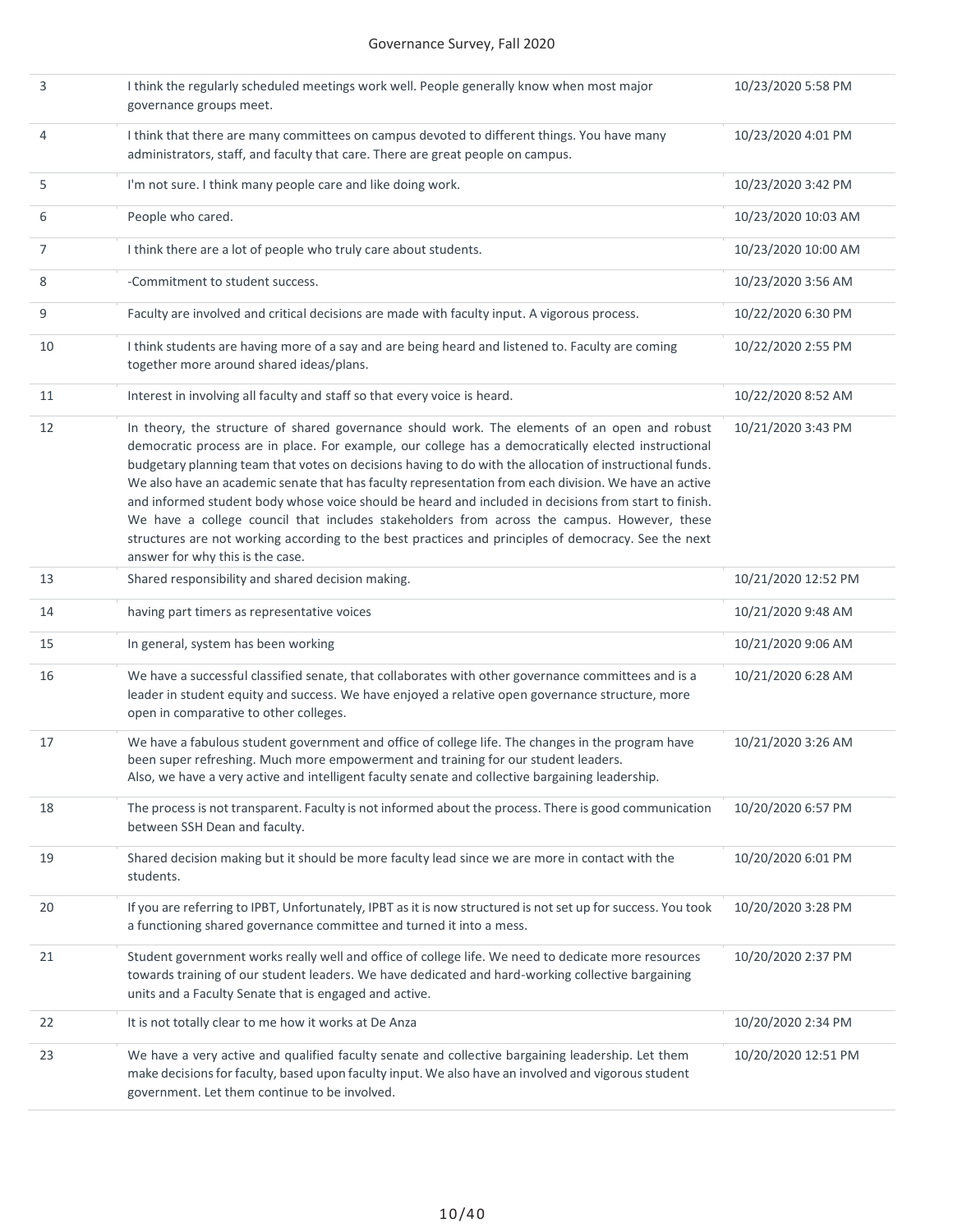| 24 | We have a fabulous student government and office of college life. The changes in the program have<br>been super refreshing. Much more empowerment and training for our student leaders.<br>Also, we have a very active and intelligent faculty senate and collective bargaining leadership. | 10/20/2020 12:47 PM |
|----|---------------------------------------------------------------------------------------------------------------------------------------------------------------------------------------------------------------------------------------------------------------------------------------------|---------------------|
|    |                                                                                                                                                                                                                                                                                             |                     |

| 25 | diverse voices that accurately rep. the students, staff and faculty                                                                                                                                                                                                                                                                                                                                                                                                                                                                                                                                                                                                                                                                                                                                                                                                                                                                                                                                                                                                                                                                                                                                                                                                                                                                                                                                                                                                                                                                                                                              | 10/20/2020 10:59 AM |
|----|--------------------------------------------------------------------------------------------------------------------------------------------------------------------------------------------------------------------------------------------------------------------------------------------------------------------------------------------------------------------------------------------------------------------------------------------------------------------------------------------------------------------------------------------------------------------------------------------------------------------------------------------------------------------------------------------------------------------------------------------------------------------------------------------------------------------------------------------------------------------------------------------------------------------------------------------------------------------------------------------------------------------------------------------------------------------------------------------------------------------------------------------------------------------------------------------------------------------------------------------------------------------------------------------------------------------------------------------------------------------------------------------------------------------------------------------------------------------------------------------------------------------------------------------------------------------------------------------------|---------------------|
| 26 | Administrators ability to control, persuade, co-op faculty representatives to their perspective. Keeping<br>independent-thinking and acting faculty off certain shared governance bodies, committees, etc.<br>Maintaining the same faculty representatives for most shared governance positions. Poor campus-wide<br>communication works extremely well for those actually making decisions. Divide and conquer cultural<br>practice works extremely well throughout De Anza. Poor documentation or notation of actual shared<br>governance meetings--verbal agreements are made, but specifics are rarely articulated or spelled out,<br>which enables individuals to renege, creates confusion and frustration and lack of trust. Procedures are<br>not clearly spelled out and communicated, nor is it clear who gets to articulate those procedures either.<br>Shared governance information has not always been easily accessible online. Last minute and urgent<br>request by administrators of various shared governance issues, particularly regarding faculty, has meant<br>we rarely are able to be inclusive of all parties concerned, to think things through, or come up with<br>alternatives or other ways of doing. The current form of the various representative bodies are not<br>democratic, there is no clear articulation nor procedure of how or in what manner input is to be<br>solicited. There are few vehicles or venues to engage in collective discussion. All of these things and<br>more have worked well in keeping "shared governance" in name only at De Anza. | 10/20/2020 6:50 AM  |

| 27 | n/a                                                                                                                                                                                                                                                                                                 | 10/20/2020 6:32 AM  |
|----|-----------------------------------------------------------------------------------------------------------------------------------------------------------------------------------------------------------------------------------------------------------------------------------------------------|---------------------|
| 28 | It seems that student priorities are mostly addressed.                                                                                                                                                                                                                                              | 10/19/2020 11:07 PM |
| 29 | Set goals and objectives                                                                                                                                                                                                                                                                            | 10/19/2020 5:36 PM  |
| 30 | The structure, the 3 PBTs.                                                                                                                                                                                                                                                                          | 10/19/2020 4:54 PM  |
| 31 | The administration is far too bloated and top-down with little room for any opinions different than what<br>the administration wants. Take a look at how many more Deans, VPs, Vice Chancellors have been hired<br>and their salaries compared to when this college was founded to educate students | 10/19/2020 3:53 PM  |
| 32 | Shared decision-making, participation, and transparency.                                                                                                                                                                                                                                            | 10/19/2020 3:53 PM  |
| 33 | De Anza is full of many committed faculty, administration and staff and as individuals most folks are<br>lovely. Our processes don't seem lovely, though.                                                                                                                                           | 10/19/2020 3:52 PM  |
| 34 | It does as intended. It engages the entire community in the issues facing the Campus                                                                                                                                                                                                                | 10/19/2020 3:20 PM  |
| 35 | groups together                                                                                                                                                                                                                                                                                     | 10/19/2020 2:53 PM  |
| 36 | All groups are represented.                                                                                                                                                                                                                                                                         | 10/19/2020 2:50 PM  |
| 37 | Intelligent caring faculty and staff. I have been very impressed with our leadership at all levels. I feel<br>humbled to work at De Anza College with so many caring faculty, staff and administration.                                                                                             | 10/19/2020 2:49 PM  |
| 38 | It exists.                                                                                                                                                                                                                                                                                          | 10/19/2020 2:46 PM  |
| 39 | Don't know                                                                                                                                                                                                                                                                                          | 10/19/2020 2:25 PM  |
| 40 | Input from many                                                                                                                                                                                                                                                                                     | 10/19/2020 2:13 PM  |
| 41 | n/a                                                                                                                                                                                                                                                                                                 | 10/19/2020 2:11 PM  |
| 42 | ?                                                                                                                                                                                                                                                                                                   | 10/19/2020 2:07 PM  |
| 43 | Things that have to get done seem to always get done.                                                                                                                                                                                                                                               | 10/19/2020 2:06 PM  |
| 44 | Gives the administration room for cover : (                                                                                                                                                                                                                                                         | 10/17/2020 12:35 PM |
| 45 | It gives an opportunity for people to participate.                                                                                                                                                                                                                                                  | 10/16/2020 5:56 PM  |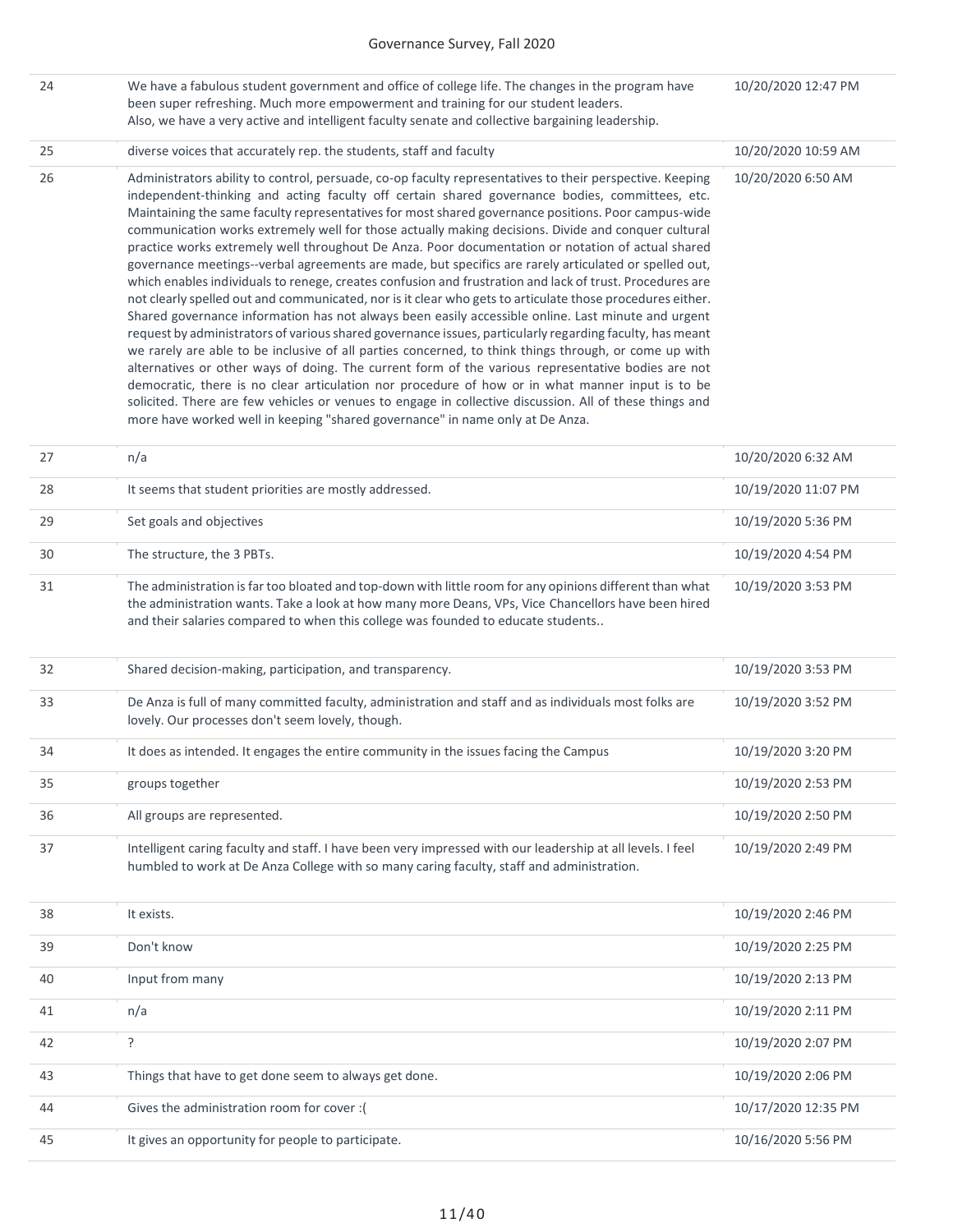| 46 | For those whose jobs afford them the freedom to do so, it allows passionate people to get involved in<br>bettering their community.                                                                                                                                                                                                                                                                                                                | 10/14/2020 8:15 PM  |
|----|----------------------------------------------------------------------------------------------------------------------------------------------------------------------------------------------------------------------------------------------------------------------------------------------------------------------------------------------------------------------------------------------------------------------------------------------------|---------------------|
| 47 | don't know                                                                                                                                                                                                                                                                                                                                                                                                                                         | 10/14/2020 3:36 PM  |
| 47 | Bringing in counselors and insights from Office of Outreach. Bringing in student trustees. Having a<br>strong leader in our Chancellor. Her ties to the larger Silicon Valley community are keys to our success.                                                                                                                                                                                                                                   | 10/14/2020 2:06 PM  |
| 49 | There is collegiality in the groups.                                                                                                                                                                                                                                                                                                                                                                                                               | 10/14/2020 1:03 PM  |
| 50 | Small groups of people who share the same mind                                                                                                                                                                                                                                                                                                                                                                                                     | 10/13/2020 10:15 PM |
| 51 | Opportunity for people to participate                                                                                                                                                                                                                                                                                                                                                                                                              | 10/13/2020 5:35 PM  |
| 52 | having a governance system is a plus                                                                                                                                                                                                                                                                                                                                                                                                               | 10/13/2020 3:07 PM  |
| 53 | no matter what area, classification you are in, there is a governance area to volunteer with.                                                                                                                                                                                                                                                                                                                                                      | 10/13/2020 2:06 PM  |
| 54 | does serving on a dept committee = shared governance? I think it is crucial that those who do the work<br>help decide on governance                                                                                                                                                                                                                                                                                                                | 10/13/2020 1:48 PM  |
| 55 | What is the current governance system?                                                                                                                                                                                                                                                                                                                                                                                                             | 10/13/2020 12:45 PM |
| 56 | 1. There is tangible goodwill among shared governance organizations at De Anza College. 2. The people<br>who comprise the shared governance organizations that I've participated in are demonstrably open to<br>bringing in new people and making shared governance more inclusive. 3. In general, the campus orgs<br>that I've participated in are open to long, considered deliberations of the kind that are crucial the<br>democratic process. | 10/13/2020 12:11 PM |
| 57 | The current system does not work well for students. Yes, it does give students a great deal of power<br>with DASB but students are not aware of their power or how to use it. The students who need changes<br>in the system the most are not only unaware of the power they hold within the system, they're not<br>prepared or have the time to work to change it.                                                                                | 10/13/2020 11:32 AM |
| 58 | Unfortunately, I don't have any experience to offer an informed opinion. What is De Anza's governance<br>system?                                                                                                                                                                                                                                                                                                                                   | 10/13/2020 7:57 AM  |
| 59 | I think the current governance system is very open to student engagement and is filled with individuals<br>who truly want to work for the benefit of students. In my own experience so far in student/shared<br>governance, I have only met people who put the well being of De Anza and its students first.                                                                                                                                       | 10/13/2020 4:03 AM  |
| 60 | Lots of ways to serve PGA and PAA systems                                                                                                                                                                                                                                                                                                                                                                                                          | 10/12/2020 10:20 PM |
| 61 | I think representation from the various constituents is balanced and works well.                                                                                                                                                                                                                                                                                                                                                                   | 10/12/2020 8:14 PM  |
| 62 | The fact that the membership is open to everyone applicable. For example, a governance group that<br>needs a faculty member has that position open and advertised to all faculty members. If you want to<br>get involved in a governance group you generally can if you keep your eyes open to opportunities that<br>present themselves.                                                                                                           | 10/12/2020 6:05 PM  |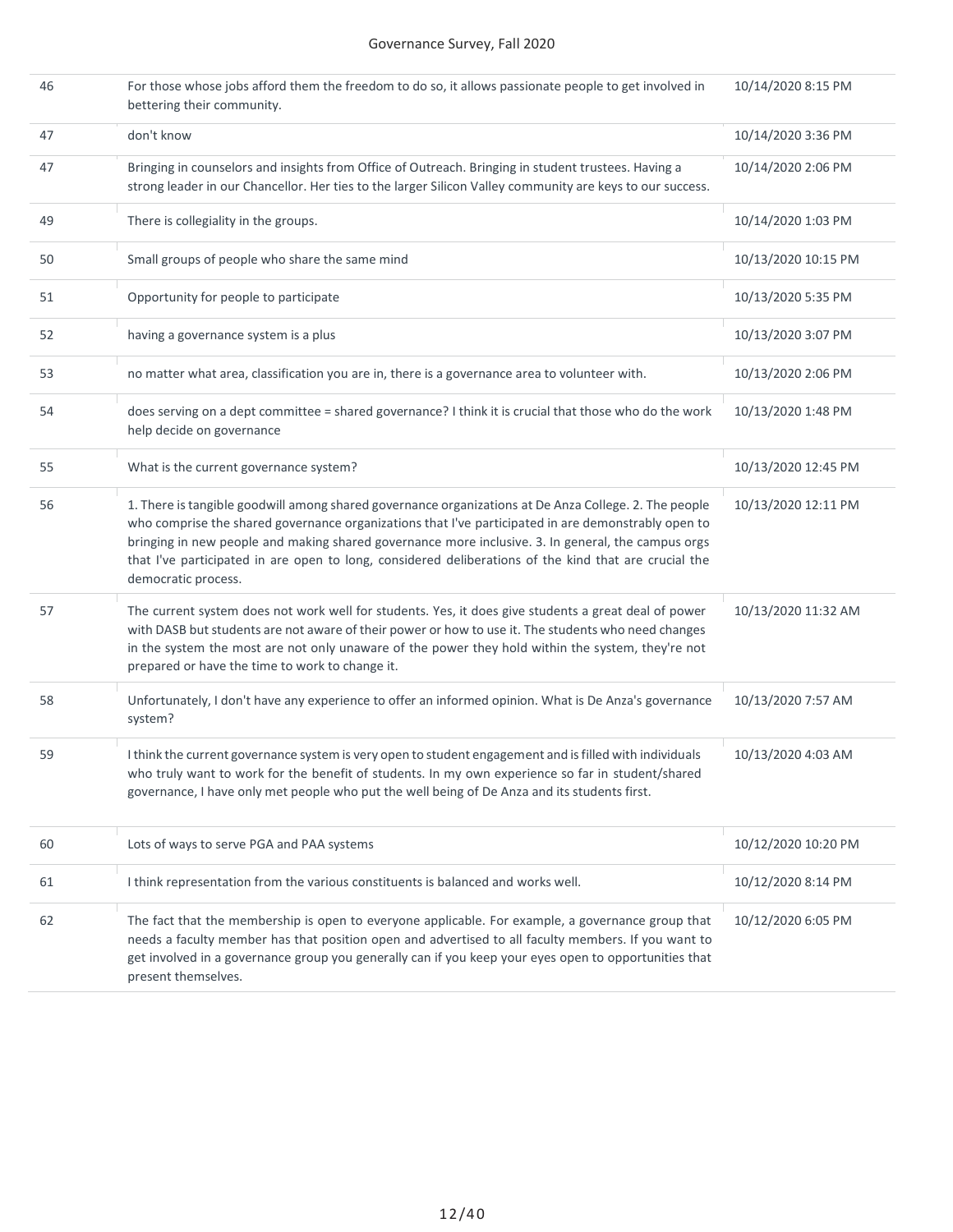| 63 | I feel that the transparency and awareness that the Student Services Planning and Budget Team<br>provides do work well. They at least provide data and meeting notes that are accessible for everyone.<br>Additionally, from what I know at the least, they do at least try to give equal representation to every<br>department in Student Services. DASB, appear to at least take initiatives on their own. They push to also<br>be included in a number of aspects in the decision-making process, which includes even being a part of<br>just faculty and staff. They are also vocal and willing to have everyone be aware of what exactly they do<br>and what they aim in fighting for in terms of rights for students. I feel that many of us should look to<br>DASB as an example of what works well about the current governance system. But, overall, especially<br>when thinking of the systems in the other governance groups, I honestly don't know what else works<br>well. Also, it feels like such information regarding some of these governance groups are exclusive, hence<br>why I wouldn't necessarily know on what works well with the governance system as a whole, at least<br>for De Anza. It seems like, with the exception of Student Services and DASB, unless one is a part of a<br>governance group, it requires your own research when attempting to uncover information related to<br>the governance system. | 10/12/2020 5:39 PM |
|----|--------------------------------------------------------------------------------------------------------------------------------------------------------------------------------------------------------------------------------------------------------------------------------------------------------------------------------------------------------------------------------------------------------------------------------------------------------------------------------------------------------------------------------------------------------------------------------------------------------------------------------------------------------------------------------------------------------------------------------------------------------------------------------------------------------------------------------------------------------------------------------------------------------------------------------------------------------------------------------------------------------------------------------------------------------------------------------------------------------------------------------------------------------------------------------------------------------------------------------------------------------------------------------------------------------------------------------------------------------------------------------------------------------------------------------------------|--------------------|
| 64 | Many ideas from multiple people so ideas/plans/purposes get a lot of exposure and decisions that come<br>out of the multiple views is usually good for the college.                                                                                                                                                                                                                                                                                                                                                                                                                                                                                                                                                                                                                                                                                                                                                                                                                                                                                                                                                                                                                                                                                                                                                                                                                                                                        | 10/12/2020 5:31 PM |
| 65 | collegial cooperation and compromise                                                                                                                                                                                                                                                                                                                                                                                                                                                                                                                                                                                                                                                                                                                                                                                                                                                                                                                                                                                                                                                                                                                                                                                                                                                                                                                                                                                                       | 10/12/2020 5:18 PM |
| 66 | As long as there is representations from all different areas then we can have a great discussion and<br>collaboration.                                                                                                                                                                                                                                                                                                                                                                                                                                                                                                                                                                                                                                                                                                                                                                                                                                                                                                                                                                                                                                                                                                                                                                                                                                                                                                                     | 10/12/2020 5:01 PM |
| 67 | It is a wonderful concept. Now, let's truly incorporate it into the decision making processes at De Anza.                                                                                                                                                                                                                                                                                                                                                                                                                                                                                                                                                                                                                                                                                                                                                                                                                                                                                                                                                                                                                                                                                                                                                                                                                                                                                                                                  | 10/12/2020 4:48 PM |
| 67 | Open lines of communication and open door policies.                                                                                                                                                                                                                                                                                                                                                                                                                                                                                                                                                                                                                                                                                                                                                                                                                                                                                                                                                                                                                                                                                                                                                                                                                                                                                                                                                                                        | 10/12/2020 4:42 PM |
| 69 | It allows for anyone to be able to follow decisions being made by the district.                                                                                                                                                                                                                                                                                                                                                                                                                                                                                                                                                                                                                                                                                                                                                                                                                                                                                                                                                                                                                                                                                                                                                                                                                                                                                                                                                            | 10/12/2020 4:27 PM |
| 70 | Good at keeping the status quo.                                                                                                                                                                                                                                                                                                                                                                                                                                                                                                                                                                                                                                                                                                                                                                                                                                                                                                                                                                                                                                                                                                                                                                                                                                                                                                                                                                                                            | 10/12/2020 4:23 PM |
| 71 | not familiar with objectives                                                                                                                                                                                                                                                                                                                                                                                                                                                                                                                                                                                                                                                                                                                                                                                                                                                                                                                                                                                                                                                                                                                                                                                                                                                                                                                                                                                                               | 10/12/2020 4:12 PM |
| 72 | ACE is very beneficial to classified employees compared to SEIU in the past who took our money and<br>was never there to help our employees.                                                                                                                                                                                                                                                                                                                                                                                                                                                                                                                                                                                                                                                                                                                                                                                                                                                                                                                                                                                                                                                                                                                                                                                                                                                                                               | 10/12/2020 4:11 PM |
| 73 | Learning more about other entities on campus. Representatives from the student group                                                                                                                                                                                                                                                                                                                                                                                                                                                                                                                                                                                                                                                                                                                                                                                                                                                                                                                                                                                                                                                                                                                                                                                                                                                                                                                                                       | 10/12/2020 4:08 PM |
| 74 | They seem to keep us well informed.                                                                                                                                                                                                                                                                                                                                                                                                                                                                                                                                                                                                                                                                                                                                                                                                                                                                                                                                                                                                                                                                                                                                                                                                                                                                                                                                                                                                        | 10/12/2020 4:06 PM |
| 75 | I have never been to a meeting so I can not answer the question.                                                                                                                                                                                                                                                                                                                                                                                                                                                                                                                                                                                                                                                                                                                                                                                                                                                                                                                                                                                                                                                                                                                                                                                                                                                                                                                                                                           | 10/12/2020 4:04 PM |
| 76 | email updates after each meeting to inform the broader community                                                                                                                                                                                                                                                                                                                                                                                                                                                                                                                                                                                                                                                                                                                                                                                                                                                                                                                                                                                                                                                                                                                                                                                                                                                                                                                                                                           | 10/12/2020 4:03 PM |
| 77 | -having a facilitator -having a present and knowledgeable administrator attend at all meetings<br>sending materials and calendar invitations in advance -having members agree to<br>workload/commitment before starting work                                                                                                                                                                                                                                                                                                                                                                                                                                                                                                                                                                                                                                                                                                                                                                                                                                                                                                                                                                                                                                                                                                                                                                                                               | 10/12/2020 4:01 PM |
| 78 | SOME groups have more open and transparent communication than others.                                                                                                                                                                                                                                                                                                                                                                                                                                                                                                                                                                                                                                                                                                                                                                                                                                                                                                                                                                                                                                                                                                                                                                                                                                                                                                                                                                      | 10/12/2020 3:58 PM |
| 79 | Our Academic Senate has worked hard to preserve as best they can areas where faculty have primary<br>reliance--control of curriculum, for example.                                                                                                                                                                                                                                                                                                                                                                                                                                                                                                                                                                                                                                                                                                                                                                                                                                                                                                                                                                                                                                                                                                                                                                                                                                                                                         | 10/12/2020 3:57 PM |
| 80 | Open meetings, agendas posted to websites. Recordings when appropriate. Also I like that all groups<br>staff, administrators, faculty are included.                                                                                                                                                                                                                                                                                                                                                                                                                                                                                                                                                                                                                                                                                                                                                                                                                                                                                                                                                                                                                                                                                                                                                                                                                                                                                        | 10/12/2020 3:57 PM |
| 81 | Very Little. Cronyism reigns supreme at De Anza.                                                                                                                                                                                                                                                                                                                                                                                                                                                                                                                                                                                                                                                                                                                                                                                                                                                                                                                                                                                                                                                                                                                                                                                                                                                                                                                                                                                           | 10/12/2020 3:54 PM |
| 82 | time to discuss timely, current issues                                                                                                                                                                                                                                                                                                                                                                                                                                                                                                                                                                                                                                                                                                                                                                                                                                                                                                                                                                                                                                                                                                                                                                                                                                                                                                                                                                                                     | 10/12/2020 3:49 PM |
|    |                                                                                                                                                                                                                                                                                                                                                                                                                                                                                                                                                                                                                                                                                                                                                                                                                                                                                                                                                                                                                                                                                                                                                                                                                                                                                                                                                                                                                                            |                    |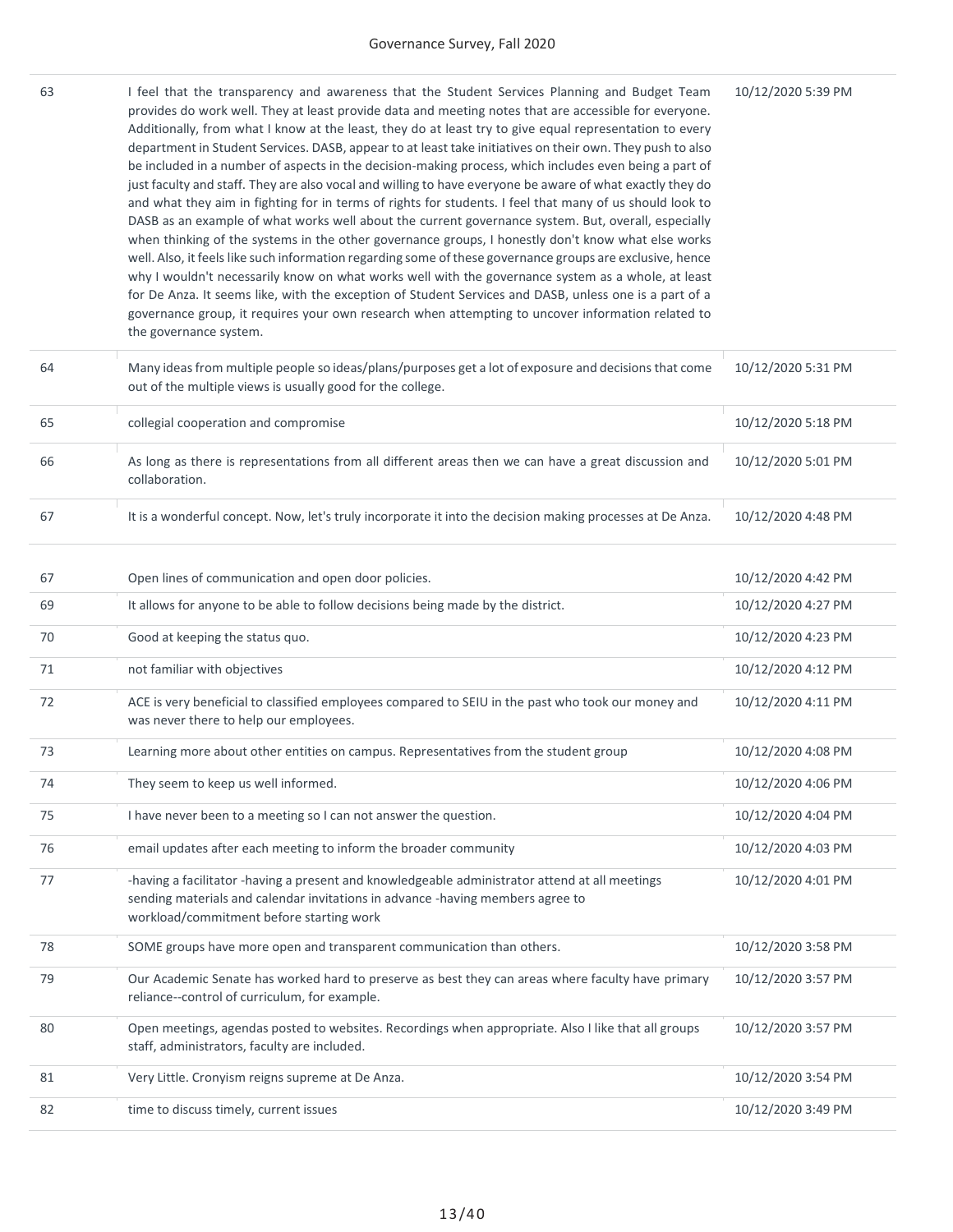| 83 | The three main governance units that I deal with (Administration, Academic Senate, and FA) were able<br>to work well enough together, and quickly enough, to be able to transition the college to all-online<br>instruction when we needed to in Winter / Spring 2020. | 10/12/2020 3:46 PM |
|----|------------------------------------------------------------------------------------------------------------------------------------------------------------------------------------------------------------------------------------------------------------------------|--------------------|
| 84 | It's a good place to get & give input. But it's usually only from the people who attend.                                                                                                                                                                               | 10/12/2020 3:45 PM |
| 85 | Those involved are more invested in the college and understand issues of enrollment and budgeting<br>better.                                                                                                                                                           | 10/12/2020 3:45 PM |
| 86 | I like the elections                                                                                                                                                                                                                                                   | 10/12/2020 3:44 PM |
| 87 | Decisions are made as group, not a handful of executives                                                                                                                                                                                                               | 10/12/2020 3:43 PM |
| 88 | Appreciate the decision making aspect of group leadership.                                                                                                                                                                                                             | 10/12/2020 3:41 PM |
| 89 | Participation from faculty, students, staff as well as administrators.                                                                                                                                                                                                 | 10/12/2020 3:40 PM |
| 90 | Have representation on college/district goals and planning                                                                                                                                                                                                             | 10/12/2020 3:40 PM |
| 91 | Information sharing                                                                                                                                                                                                                                                    | 10/12/2020 3:38 PM |
| 93 | There is clear formal representation and the rules for how decisions are made are pretty good                                                                                                                                                                          | 10/12/2020 3:38 PM |
| 93 | I've only heard of shared governance in an interviewI do not know what it is so cannot say whether<br>or not it works.                                                                                                                                                 | 10/12/2020 3:35 PM |

## Q5 What do you believe does not work well about the current governance system? Please list.

Answered: 103 Skipped: 165

| # | <b>RESPONSES</b>                                                                                                                                                                                                                                                                                                                                                                                                                                                                          | <b>DATE</b>        |
|---|-------------------------------------------------------------------------------------------------------------------------------------------------------------------------------------------------------------------------------------------------------------------------------------------------------------------------------------------------------------------------------------------------------------------------------------------------------------------------------------------|--------------------|
|   | Faculty and students need to be more involved in order to make better decisions about what will<br>make the college work more efficiently.                                                                                                                                                                                                                                                                                                                                                | 10/27/2020 9:27 AM |
| 2 | I'm a bit concerned about IPBT's process however. From my limited experience, it seems a large<br>amount of material is dropped onto the desks of a few faculty and sometimes without enough<br>warning and negotiation with other faculty and students, especially when it comes to important<br>budget cuts that can harm our campus community. I'm especially concerned about losing faculty if<br>there are any more cuts in course section offerings.                                | 10/24/2020 9:21 PM |
|   | Most things do not work. There need to be term limits on all the positions, and people need to be<br>limited to how many terms they can serve since the same people stay on the committee forever, which<br>causes stagnation and disinterest, as well as nepotism. [Personalized comment removed] Also, most of<br>the faculty in charge get course releases and do not want to lose them, so they never challenge<br>administrators. Anyone that questions the system gets blacklisted. | 10/23/2020 5:58 PM |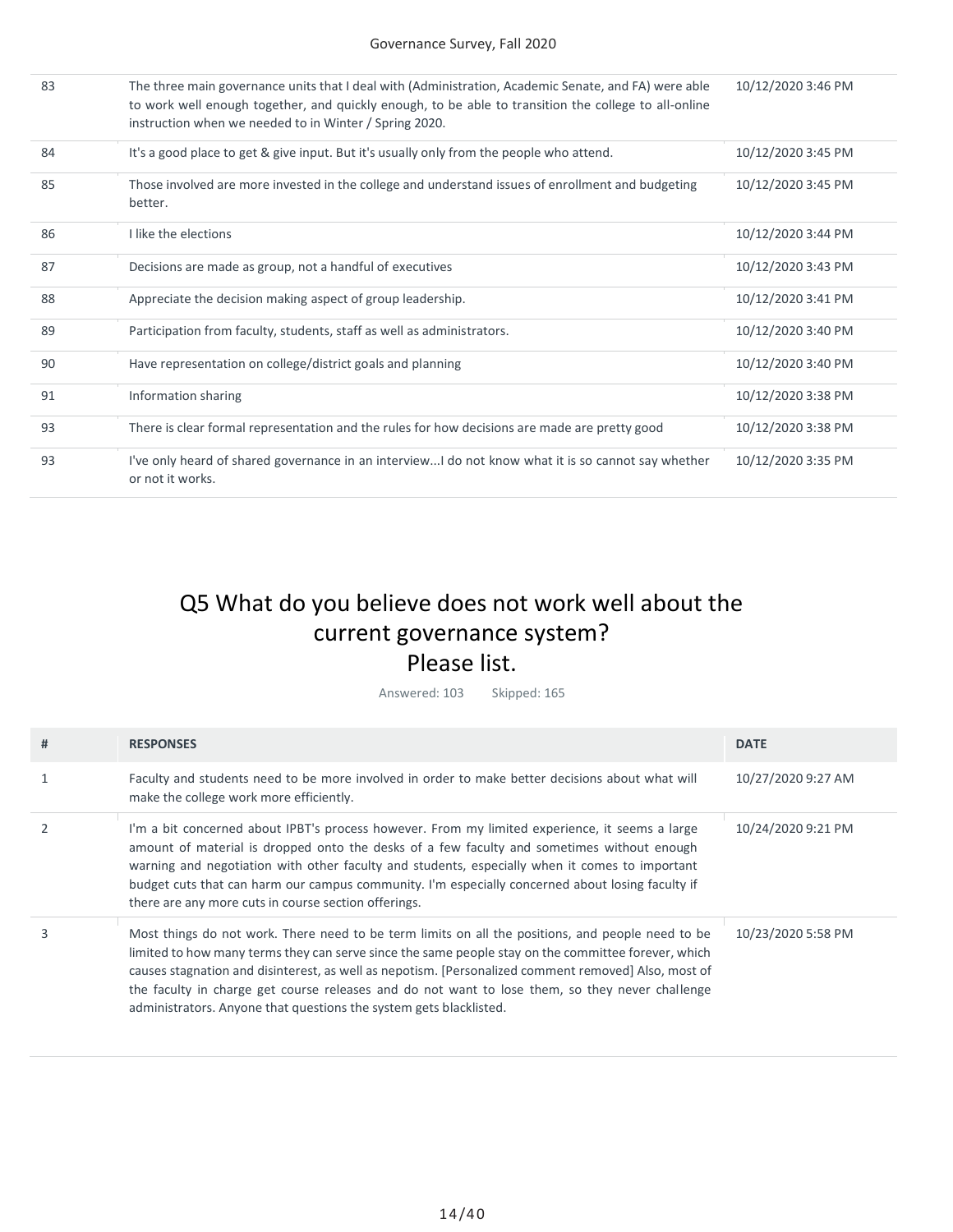#### 10/23/2020 4:01 PM

outweigh the bad. I don't know if it's because De Anza is too big or there's a toxic culture of sylos, but all the different groups are not really a good thing. We don't see each other, don't know anything. Academic Senate is very problematic. They decide so many things, but it's not a democracy. I'm not even sure it's a representative democracy. In my division, the dean just hands out the Senate Rep job to whoever is a favorite, but never announces it. And, if you are not on senate you will never get on a committee. That's a huge problem. Never been on anything and think you'll try out for something? Good luck, because senate votes who gets to be on things and unless you are already on senate, no one will vote for you. Instead, the only people who get on committees are those people on senate or who have recently served on senate. IPBT is a great example of this. The same people are on it term and after term. Very rarely can anyone new get on, AND the people on it are usually always from senate. So, you term, very rarely can anyone new get on, AND the people on it are asaany always noin senate. So, you<br>have a closed system that does not allow new voices. I don't know if senate even realizes they are doing, but that's what happens. And, most faculty don't even vote for academic senate! So, you have a body that does not really represent faculty. I think the recent push to go back to campus illustrates this. Apparently, there is a push to go back to campus, but I am willing to bet it is not the majority of faculty. It's probably just a few voices on senate or going to senate, and because they have the power and are loud, it makes it seem like it's a big group. It's not. The other big problem besides the same people doing things is the same people do ALL of the jobs. English is overrepresented and so is Social Sciences. But, I will be fair to say that's not everyone in those departments/divisions. It's only a select few. Seriously, if you have one job already, maybe you shouldn't get to do two more? It's unfair. [Personalized comment removed] Also, I don't think it's fair for someone at the end of their career to do everything. [Personalized comment removed] What happens is that younger faculty become disengaged and you have a pipeline problem. They never get the shot. [Personalized comment removed] Also, it's become voyeuristic, and people need to bleed their diversity to get anything. That's pretty disturbing. [Personalized comment removed] The list goes on.

4 To be honest, there are a lot of problems, and it's sad because there are so many good people, but they

| 5 | It is exclusive, not inclusive. To be honest, De Anza is place that talks about equity but does not walk<br>the talk per se. The same people do the same jobs, in fact they do many jobs. Others are excluded<br>with no opportunity to offer input. It is a syloed system. [Personalized comments removed].                                                                                                                                                                                                                                                                                                                                                                                                                                                                                                                                                                                                                                                     | 10/23/2020 3:42 PM  |
|---|------------------------------------------------------------------------------------------------------------------------------------------------------------------------------------------------------------------------------------------------------------------------------------------------------------------------------------------------------------------------------------------------------------------------------------------------------------------------------------------------------------------------------------------------------------------------------------------------------------------------------------------------------------------------------------------------------------------------------------------------------------------------------------------------------------------------------------------------------------------------------------------------------------------------------------------------------------------|---------------------|
| 6 | Performative activism. Stale ideas. Nepotism. Racism.                                                                                                                                                                                                                                                                                                                                                                                                                                                                                                                                                                                                                                                                                                                                                                                                                                                                                                            | 10/23/2020 10:03 AM |
| 7 | A lot. There are more negatives than positives. To be honest, shared governance is performative at De<br>Anza. Most faculty are locked out of the process and only a few voices are heard. It sounds like shared<br>governance, and you will hear that term touted oven, but is false, a facade. [Personalized comments<br>removed] The same people do the same jobs over and over and over. If you aren't in the "in" group,<br>you get nothing. You are disenfranchised with no change participating. [Personalized comments<br>removed] That is because it is not about doing the best, but about nepotism. It's not about getting lots<br>of representatives, it's about giving a select few all the power and positions. There's a reason that the<br>Chancellor of the System's office hour never highlights De Anza. Because we don't deserve it. Because<br>we promote people out of favors. Because we disenfranchise qualified faculty time and again. | 10/23/2020 10:00 AM |
| 8 | It is time build an anti-racist institution by dismantling the current governance structure. - lack of<br>transparency - lack of ethnic representation - silos and lack of coordination and<br>communication amongst committees - lack of inclusiveness in the decision making process lack of clear<br>and agreed-upon equity-based criteria for guiding decision making processes - all voices are not heard<br>- power over behavior from senior staff                                                                                                                                                                                                                                                                                                                                                                                                                                                                                                        | 10/23/2020 3:56 AM  |
| 9 | Critical decisions are being made behind closed doors with little or no involvement from shared<br>governance partners. This is in clear violation of AB 1725 requirements that as a "primary reliance"<br>district, college planning should be driven by faculty. Budget planning processes should be driven by<br>faculty. This makes sense because it is the faculty who have the most consistent contact with students.<br>But the students themselves MUST be involved in these processes. Budget numbers and proposals<br>should not simply appear out of thin air from ADMN without having been developed with a clear set of<br>criteria that originate in a legitimate shared governance process. Decisions made from the top and in<br>secret invariably will result in bad decision-making                                                                                                                                                            | 10/22/2020 6:30 PM  |
|   |                                                                                                                                                                                                                                                                                                                                                                                                                                                                                                                                                                                                                                                                                                                                                                                                                                                                                                                                                                  |                     |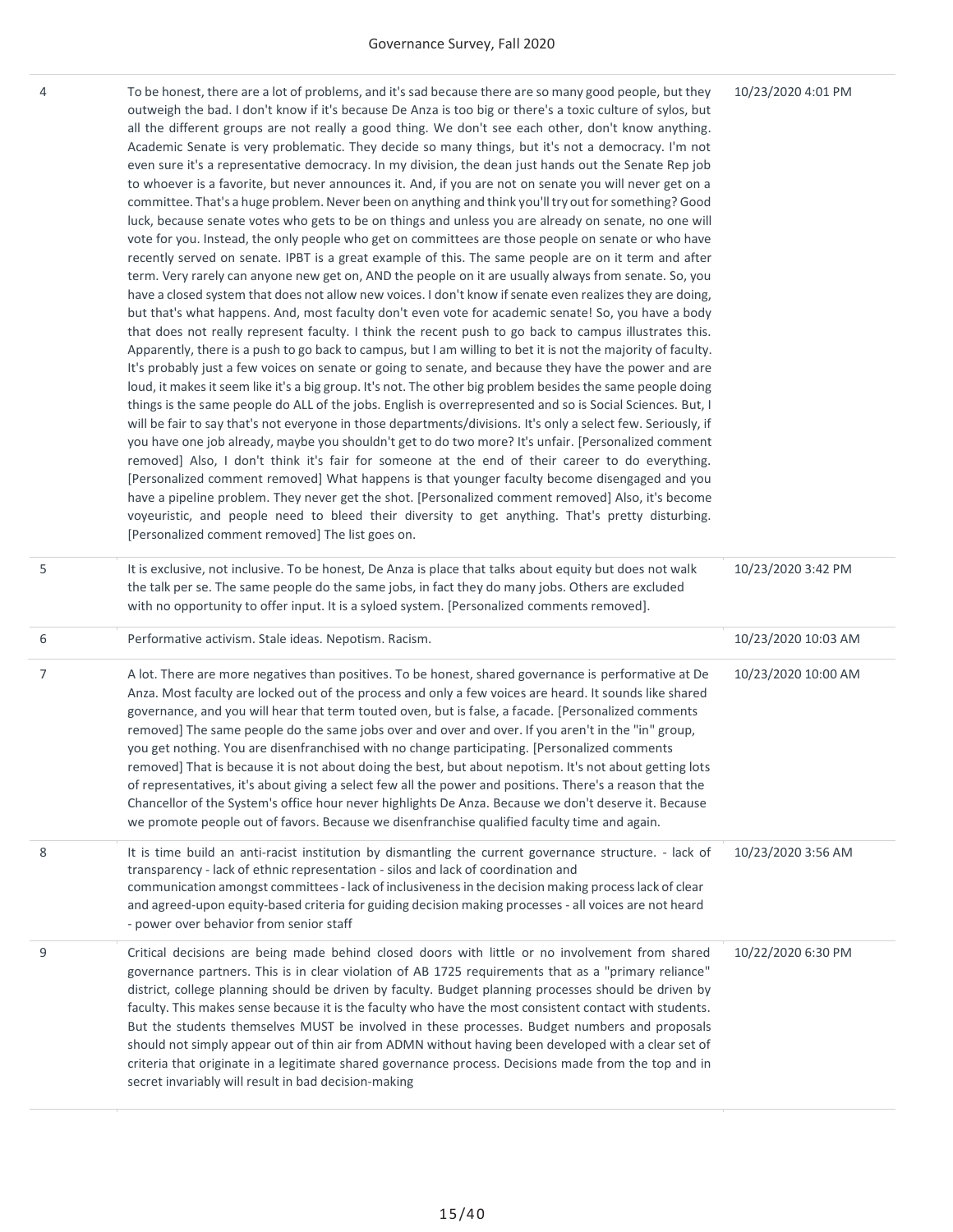| 10 | It often feels that decisions are made without clear involvement from faculty and students. It feels<br>as though we get an e-mail stating something, and it's not clear how that decision was made or who<br>was involved. Since decisions are being made regarding students, students should be more involved<br>as well as faculty that have the most contact with students.                                                                                                                                                                                                                                                                                                                                                                                                                                                                                                                                                                                                                                                                                                                                                                                                                                                                                                                                                                                                                                                                                                                                                                                                                                                                                                                                                                                                                                                                                                                                                                                                                                                                                                                                                                                                                                                                                                                                                                                                                                                                                                                                                                                                                                                                                                                                                                                                                                                                                                                                                                                                                                                                                                                                                                                                                                                                                                                                                                                                                                                                                                                                                                                                                                                                                                                                                                                                                                                                                                                                                                                                                                                                                                                                                                                                                                                                                                                                                                                                                                                                                                  | 10/22/2020 2:55 PM  |
|----|----------------------------------------------------------------------------------------------------------------------------------------------------------------------------------------------------------------------------------------------------------------------------------------------------------------------------------------------------------------------------------------------------------------------------------------------------------------------------------------------------------------------------------------------------------------------------------------------------------------------------------------------------------------------------------------------------------------------------------------------------------------------------------------------------------------------------------------------------------------------------------------------------------------------------------------------------------------------------------------------------------------------------------------------------------------------------------------------------------------------------------------------------------------------------------------------------------------------------------------------------------------------------------------------------------------------------------------------------------------------------------------------------------------------------------------------------------------------------------------------------------------------------------------------------------------------------------------------------------------------------------------------------------------------------------------------------------------------------------------------------------------------------------------------------------------------------------------------------------------------------------------------------------------------------------------------------------------------------------------------------------------------------------------------------------------------------------------------------------------------------------------------------------------------------------------------------------------------------------------------------------------------------------------------------------------------------------------------------------------------------------------------------------------------------------------------------------------------------------------------------------------------------------------------------------------------------------------------------------------------------------------------------------------------------------------------------------------------------------------------------------------------------------------------------------------------------------------------------------------------------------------------------------------------------------------------------------------------------------------------------------------------------------------------------------------------------------------------------------------------------------------------------------------------------------------------------------------------------------------------------------------------------------------------------------------------------------------------------------------------------------------------------------------------------------------------------------------------------------------------------------------------------------------------------------------------------------------------------------------------------------------------------------------------------------------------------------------------------------------------------------------------------------------------------------------------------------------------------------------------------------------------------------------------------------------------------------------------------------------------------------------------------------------------------------------------------------------------------------------------------------------------------------------------------------------------------------------------------------------------------------------------------------------------------------------------------------------------------------------------------------------------------------------------------------------------------------------------------------|---------------------|
| 11 | College planning should ideally be decided by faculty and student reps.                                                                                                                                                                                                                                                                                                                                                                                                                                                                                                                                                                                                                                                                                                                                                                                                                                                                                                                                                                                                                                                                                                                                                                                                                                                                                                                                                                                                                                                                                                                                                                                                                                                                                                                                                                                                                                                                                                                                                                                                                                                                                                                                                                                                                                                                                                                                                                                                                                                                                                                                                                                                                                                                                                                                                                                                                                                                                                                                                                                                                                                                                                                                                                                                                                                                                                                                                                                                                                                                                                                                                                                                                                                                                                                                                                                                                                                                                                                                                                                                                                                                                                                                                                                                                                                                                                                                                                                                          | 10/22/2020 9:35 AM  |
| 12 | Critical decisions are being made behind closed doors with little or no involvement from shared<br>governance partners. This is in clear violation of AB 1725 requirements that as a "primary reliance"<br>district, college planning should be driven by faculty. Budget planning processes should be driven by<br>faculty. This makes sense because it is the faculty who have the most consistent contact with<br>students. But the students themselves MUST be involved in these processes. Budget numbers and<br>proposals should not simply appear out of thin air from ADMN without having been developed with a<br>clear set of criteria that originate in a legitimate shared governance process. Decisions made from the<br>top and in secret invariably will result in bad decision-making.                                                                                                                                                                                                                                                                                                                                                                                                                                                                                                                                                                                                                                                                                                                                                                                                                                                                                                                                                                                                                                                                                                                                                                                                                                                                                                                                                                                                                                                                                                                                                                                                                                                                                                                                                                                                                                                                                                                                                                                                                                                                                                                                                                                                                                                                                                                                                                                                                                                                                                                                                                                                                                                                                                                                                                                                                                                                                                                                                                                                                                                                                                                                                                                                                                                                                                                                                                                                                                                                                                                                                                                                                                                                           | 10/22/2020 9:01 AM  |
| 13 | Lack of transparency and lack of understanding about how the process works. There is no sense of how<br>a decision is made and by whom.                                                                                                                                                                                                                                                                                                                                                                                                                                                                                                                                                                                                                                                                                                                                                                                                                                                                                                                                                                                                                                                                                                                                                                                                                                                                                                                                                                                                                                                                                                                                                                                                                                                                                                                                                                                                                                                                                                                                                                                                                                                                                                                                                                                                                                                                                                                                                                                                                                                                                                                                                                                                                                                                                                                                                                                                                                                                                                                                                                                                                                                                                                                                                                                                                                                                                                                                                                                                                                                                                                                                                                                                                                                                                                                                                                                                                                                                                                                                                                                                                                                                                                                                                                                                                                                                                                                                          | 10/22/2020 8:52 AM  |
| 14 | The financial policies and how they cause class cancelations hurt students and are not equity driven<br>decisions.                                                                                                                                                                                                                                                                                                                                                                                                                                                                                                                                                                                                                                                                                                                                                                                                                                                                                                                                                                                                                                                                                                                                                                                                                                                                                                                                                                                                                                                                                                                                                                                                                                                                                                                                                                                                                                                                                                                                                                                                                                                                                                                                                                                                                                                                                                                                                                                                                                                                                                                                                                                                                                                                                                                                                                                                                                                                                                                                                                                                                                                                                                                                                                                                                                                                                                                                                                                                                                                                                                                                                                                                                                                                                                                                                                                                                                                                                                                                                                                                                                                                                                                                                                                                                                                                                                                                                               | 10/22/2020 12:12 AM |
| 15 | The reason that our shared governance system is NOT working is because: 1) Problems with the way<br>that IPBT operates are the following: a. Budgets that people are voting on are created by senior staff<br>[Personalized comment removed] with ANY INPUT or transparency about how they were put together,<br>why things are being allocated the way that they are. Essentially, before the "decision making" that<br>should be taking place during these IPBT meetings, the most consequential budgetary decisions have<br>already been made. Faculty should be driving decisions about instructional budgets from start to finish,<br>not administrators. b. IPBT is not really a representative body-some areas are much more heavily<br>represented (e.g. auto-tech and math) than others. Theoretically, the faculty serving on this body are<br>not meant to represent their areas, but are neutral representatives of campus at large. However, in<br>practice, the faculty who make up the majority on this committee have held sway over the allocation<br>of faculty positions and instructional resources and have voted in ways that align with their respective<br>departmental interests. In all fairness, however, representative democracy should be just that-<br>representative. So faculty SHOULD be advocating for their programs and their areas, but the<br>representation has to be more equal across divisions than is currently the case. c. IPBT membership is<br>majority white. d. Student voice on IPBT is often ignored and marginalized. Students are not given<br>enough training or information to understand the decisions that are being discussed, nor are they given<br>enough time to properly represent students in these very important decisions. e. There is literally *NO*<br>training for new IPBT members. New members are confirmed by academic senate one week and then<br>are pushed into a vote the next, without any orientation, context or understanding of the discussion. f.<br>Often members of IPBT are forced into a rushed vote, not allowing time for research or consultation.<br>This is done under the guise or justification that f. Decisions should be made according to shared criteria<br>that relies on data, faculty and student input, and is determined through dialogue and democratic<br>processes by all members of IPBT. g. I am sure all of this applies also to SSPBT which is even less<br>transparent and democratic and IPBT. h. There should be a section for public comment at the start of<br>every meeting. i. Minutes and agendas should be clearly posted for all to access and members should<br>be given opportunities to address incongruities and inaccuracies through a review of previous minutes<br>at each meeting. Problems with Academic Senate: a. We need more part time faculty representation<br>and voice. b. We need to encourage and solicit more faculty involvement and input and reach out to<br>departments to hear about concerns they have. Academic senate should be driven by faculty concerns<br>rather than being a reactive space where we are asked to do the bidding of senior staff. c. We need to<br>create space for student voice EVERY MEETING! And encourage students to participate. d. Decisions<br>should be made according to shared criteria that is determined through dialogue and democratic<br>processes by all members of IPBT. e. AS should provide trainings and/or orientation to the various issues<br>that are being discussed, the rules of decision making at AS, the role and importance of AS in terms of<br>its role in shared governance and in terms of its role according to title 5. Problems with College Council<br>a. Minutes and agendas are not consistently posted b. There is no time allotted for public comment. c.<br>There is no attempt to conduct in-reach to larger campus communities or constituencies to encourage<br>involvement or input into decisions or discussions being made by college council. DASB a. Students are<br>often not included, heard or taken seriously at any shared governance meetings. b. Elected student<br>officers are often accused of not being representative of all students, which is often used as a means to<br>dismiss student voice and disempower students<br>c. Incentives such as a stipend should be considered to encourage participation of low-income students | 10/21/2020 3:43 PM  |

and black, Latinx, indigenous and Pacific Islander student populations which are very underrepresented in student government.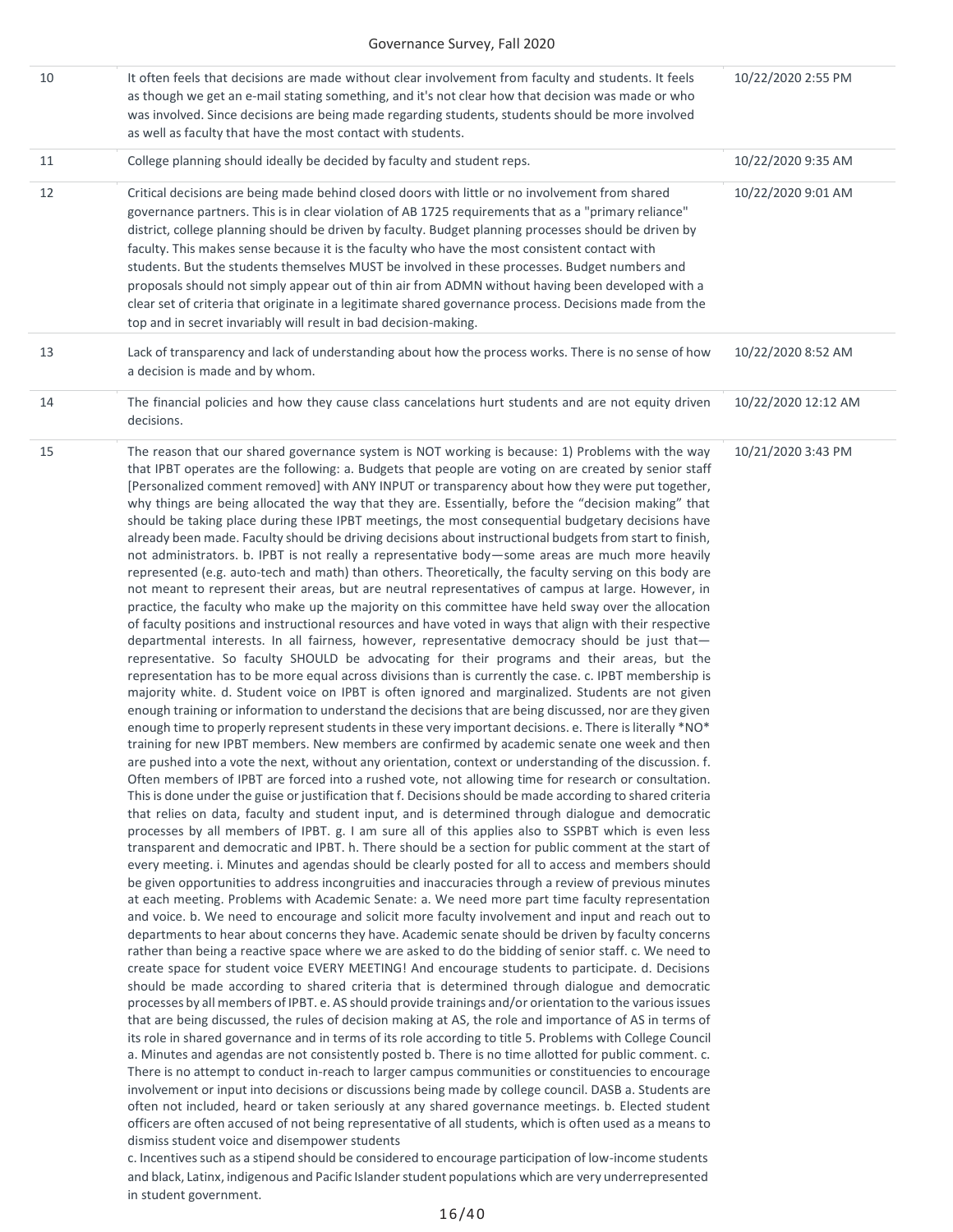| 16 | Individual agendas that are not for the best of the students and masses.                                                                                                                                                                                                                                                                                                                                                                                                                                                                                                                                                                                                                                                                                                                                                 | 10/21/2020 12:52 PM |
|----|--------------------------------------------------------------------------------------------------------------------------------------------------------------------------------------------------------------------------------------------------------------------------------------------------------------------------------------------------------------------------------------------------------------------------------------------------------------------------------------------------------------------------------------------------------------------------------------------------------------------------------------------------------------------------------------------------------------------------------------------------------------------------------------------------------------------------|---------------------|
| 17 | part timers should be reimbursed for time since we are not getting other benefits and this level of<br>service/comment is about equity                                                                                                                                                                                                                                                                                                                                                                                                                                                                                                                                                                                                                                                                                   | 10/21/2020 9:48 AM  |
| 18 | Like any other system, it can always be improved/updated/modernized/fine-tuned etc. to serve its<br>purpose better.                                                                                                                                                                                                                                                                                                                                                                                                                                                                                                                                                                                                                                                                                                      | 10/21/2020 9:06 AM  |
| 19 | The classified professionals voices are limited and we are without campus wide support for classified<br>release time for governance participation.                                                                                                                                                                                                                                                                                                                                                                                                                                                                                                                                                                                                                                                                      | 10/21/2020 6:28 AM  |
| 20 | Critical decisions are being made behind closed doors with little or no involvement from shared<br>governance partners. This is in clear violation of AB 1725 requirements that as a "primary reliance"<br>district, college planning should be driven by faculty. Budget planning processes should be driven by<br>faculty. This makes sense because it is the faculty who have the most consistent contact with students.<br>But the students themselves MUST be involved in these processes as well. Budget numbers and<br>proposals should not simply appear out of thin air from administration without having been developed<br>with a clear set of criteria that originate in a legitimate shared governance process. Decisions made<br>from the top and in secret invariably will result in bad decision-making. | 10/21/2020 3:26 AM  |
| 21 | Critical decisions are being made behind closed doors with little or no involvement from shared<br>governance partners. This is in clear violation of AB 1725 requirements that as a "primary reliance"<br>district, college planning should be driven by faculty. Budget planning processes should be driven by<br>faculty. This makes sense because it is the faculty who have the most consistent contact with students.<br>But the students themselves MUST be involved in these processes. Budget numbers and proposals<br>should not simply appear out of thin air from ADMN without having been developed with a clear set of<br>criteria that originate in a legitimate shared governance process. Decisions made from the top and in<br>secret invariably will result in bad decision-making.                   | 10/20/2020 6:57 PM  |
| 22 | Shared governance is great when there is a well thought structure where is not a platform for<br>advocating for your constituency or for whining.                                                                                                                                                                                                                                                                                                                                                                                                                                                                                                                                                                                                                                                                        | 10/20/2020 3:28 PM  |
| 23 | The college professes "shared governance" and yet more often, decisions are made prior to input or<br>involvement from faculty and students. Budgetary decisions are opaque, even IPBT members are not<br>given information ahead of time before they are asked to vote on budgetary matters. Faculty are in<br>daily contact with students, it seems common sense that faculty and students would be part of the<br>decision making process on budgetary matters that impact them.                                                                                                                                                                                                                                                                                                                                      | 10/20/2020 2:37 PM  |
| 24 | I don't know how it works                                                                                                                                                                                                                                                                                                                                                                                                                                                                                                                                                                                                                                                                                                                                                                                                | 10/20/2020 2:34 PM  |
| 25 | Critical decisions are being made behind closed doors with little or no involvement from shared<br>governance partners. This is in clear violation of AB 1725 requirements that as a "primary reliance"<br>district, college planning should be driven by faculty. Budget planning processes should be driven by<br>faculty. This makes sense because it is the faculty who have the most consistent contact with students.<br>But the students themselves MUST be involved in these processes as well. Budget numbers and<br>proposals should not simply appear out of thin air from administration without having been developed<br>with a clear set of criteria that originate in a legitimate shared governance process. Decisions made<br>from the top and in secret invariably will result in bad decision-making. | 10/20/2020 12:51 PM |
| 26 | Critical decisions are being made behind closed doors with little or no involvement from shared<br>governance partners. This is in clear violation of AB 1725 requirements that as a "primary reliance"<br>district, college planning should be driven by faculty. Budget planning processes should be driven by<br>faculty. This makes sense because it is the faculty who have the most consistent contact with students.<br>But the students themselves MUST be involved in these processes. Budget numbers and proposals<br>should not simply appear out of thin air from ADMN without having been developed with a clear set of<br>criteria that originate in a legitimate shared governance process. Decisions made from the top and in<br>secret invariably will result in bad decision-making.                   | 10/20/2020 12:47 PM |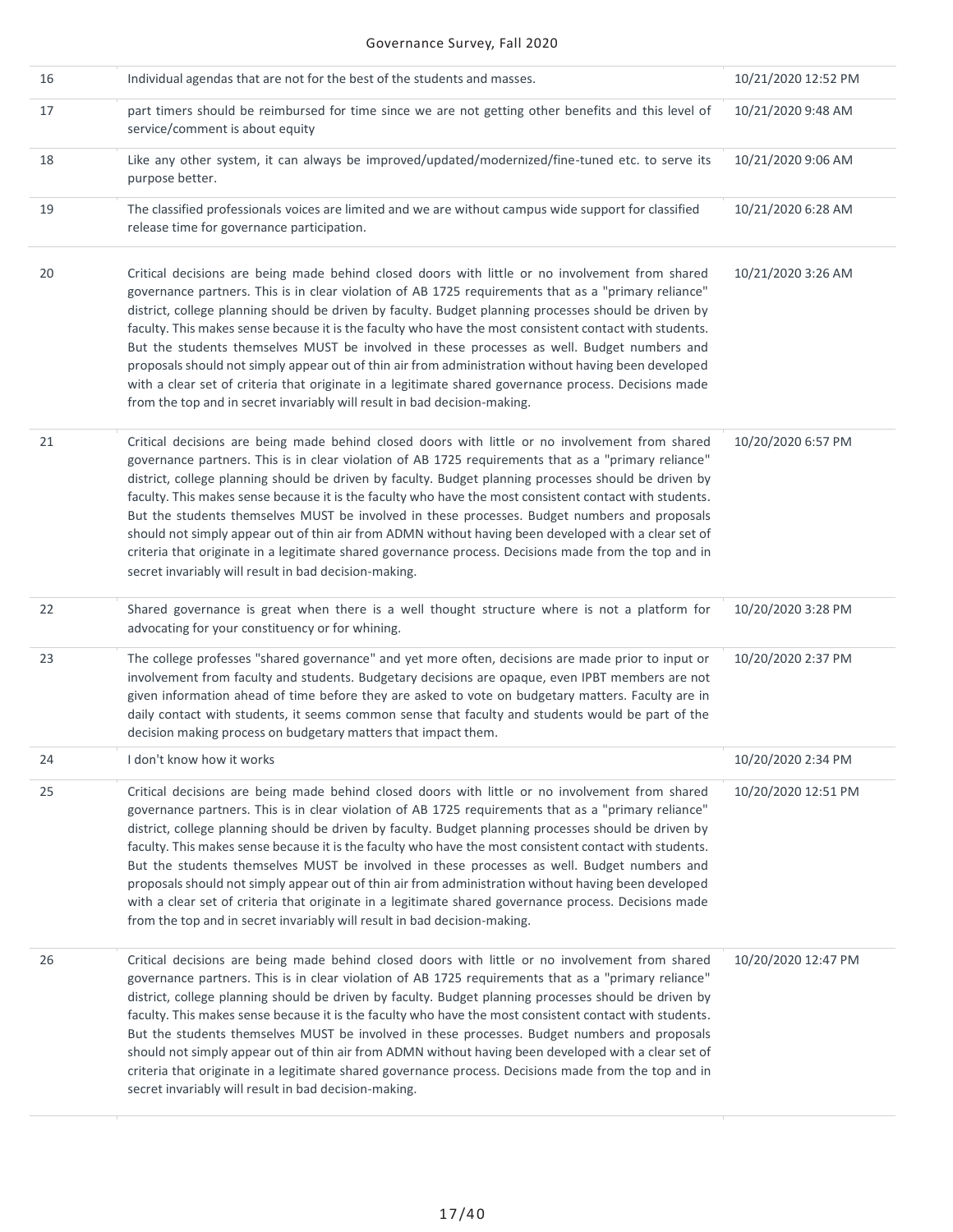| 27 | Critical decisions are being made behind closed doors with little or no involvement from shared<br>governance partners. This is in clear violation of AB 1725 requirements that as a "primary reliance"<br>district, college planning should be driven by faculty. Budget planning processes should be driven by<br>faculty. This makes sense because it is the faculty who have the most consistent contact with students.<br>But the students themselves MUST be involved in these processes. Budget numbers and proposals<br>should not simply appear out of thin air from ADMN without having been developed with a clear set of<br>criteria that originate in a legitimate shared governance process. Decisions made from the top and in<br>secret invariably will result in bad decision-making.                                                                                                                                                                                                                                                                                                                                                                                                                                                                                                                                                                                                                                                                                                                                                                       | 10/20/2020 12:32 PM |
|----|------------------------------------------------------------------------------------------------------------------------------------------------------------------------------------------------------------------------------------------------------------------------------------------------------------------------------------------------------------------------------------------------------------------------------------------------------------------------------------------------------------------------------------------------------------------------------------------------------------------------------------------------------------------------------------------------------------------------------------------------------------------------------------------------------------------------------------------------------------------------------------------------------------------------------------------------------------------------------------------------------------------------------------------------------------------------------------------------------------------------------------------------------------------------------------------------------------------------------------------------------------------------------------------------------------------------------------------------------------------------------------------------------------------------------------------------------------------------------------------------------------------------------------------------------------------------------|---------------------|
| 28 | Critical decisions are being made behind closed doors with little or no involvement from shared<br>governance partners. Budget planning processes should be driven by faculty and staff, who have the<br>most consistent sense of the pulse of the college and the needs of the students. Budget numbers and<br>proposals should not simply appear out of thin air from ADMN without having been developed with a<br>clear set of criteria that originate in a legitimate shared governance process. Decisions made from the<br>top and in secret invariably will result in bad decision-making.                                                                                                                                                                                                                                                                                                                                                                                                                                                                                                                                                                                                                                                                                                                                                                                                                                                                                                                                                                             | 10/20/2020 12:09 PM |
| 29 | lack of transparency/clear vision                                                                                                                                                                                                                                                                                                                                                                                                                                                                                                                                                                                                                                                                                                                                                                                                                                                                                                                                                                                                                                                                                                                                                                                                                                                                                                                                                                                                                                                                                                                                            | 10/20/2020 10:59 AM |
| 30 | Administrators ability to control, persuade, co-op faculty representatives to their perspective.<br>Keeping independent faculty off certain shared governance bodies, committees, etc. Maintaining the<br>same faculty representatives for most shared governance positions. Poor campus-wide communication<br>works extremely well for those actually making decisions. Divide and conquer cultural practice works<br>extremely well throughout De Anza. Poor documentation or notation of actual shared governance<br>meetings--verbal agreements are made, but specifics are rarely articulated or spelled out, which enables<br>individuals to renege, creates confusion and frustration and lack of trust. Procedures are not clearly<br>spelled out and communicated, nor is it clear who gets to articulate those procedures either. Shared<br>Governance information has not always been easily accessible online. Last minute and urgent request<br>by administrators of various shared governance issues, particularly regarding faculty, has meant we<br>rarely are able to be inclusive of all parties concerned, to think things through, or come up with<br>alternatives or other ways of doing. The current form of the various representative bodies are not<br>democratic, there is no clear articulation nor procedure of how or in what manner input is to be<br>solicited. There are few vehicles or venues to engage in collective discussion. All of these things and<br>more have worked well in keeping "shared-governance" in name only at De Anza. | 10/20/2020 6:50 AM  |
| 31 | n/a                                                                                                                                                                                                                                                                                                                                                                                                                                                                                                                                                                                                                                                                                                                                                                                                                                                                                                                                                                                                                                                                                                                                                                                                                                                                                                                                                                                                                                                                                                                                                                          | 10/20/2020 6:32 AM  |
| 32 | Not enough information particularly going out to part time faculty.                                                                                                                                                                                                                                                                                                                                                                                                                                                                                                                                                                                                                                                                                                                                                                                                                                                                                                                                                                                                                                                                                                                                                                                                                                                                                                                                                                                                                                                                                                          | 10/19/2020 11:07 PM |
| 33 | When meetings go on a tangent. I like when their is a designated facilitator to make sure the meeting<br>sticks to the agenda.                                                                                                                                                                                                                                                                                                                                                                                                                                                                                                                                                                                                                                                                                                                                                                                                                                                                                                                                                                                                                                                                                                                                                                                                                                                                                                                                                                                                                                               | 10/19/2020 5:36 PM  |
| 34 | How the academic senate appoints faculty to the committee, without due regard to diversity and<br>broad representation                                                                                                                                                                                                                                                                                                                                                                                                                                                                                                                                                                                                                                                                                                                                                                                                                                                                                                                                                                                                                                                                                                                                                                                                                                                                                                                                                                                                                                                       | 10/19/2020 4:54 PM  |
| 35 | We are a COLLEGE which provides EDUCATION. Faculty has little or no voice in everything, from the<br>curriculum process to hiring of yet another administrator. Shared governance is in name only<br>nowadays. Administrators should take a hard look at all the non-teaching oriented expenses, processes,<br>and overhead. Are we still an educational institution where students rely on to help them gain the<br>knowledge to enhance their lives and the world?                                                                                                                                                                                                                                                                                                                                                                                                                                                                                                                                                                                                                                                                                                                                                                                                                                                                                                                                                                                                                                                                                                         | 10/19/2020 3:53 PM  |
| 36 | Effective facilitation. Relationship building.                                                                                                                                                                                                                                                                                                                                                                                                                                                                                                                                                                                                                                                                                                                                                                                                                                                                                                                                                                                                                                                                                                                                                                                                                                                                                                                                                                                                                                                                                                                               | 10/19/2020 3:53 PM  |
| 37 | It feels a lot like decisions are made outside the bounds of the committees and then the committee<br>acts as a form of "legitimation function" rather than having any real input on the process. Faculty are<br>asked for input, but what we say doesn't actually matter in the decision, and then the fact that we<br>were asked is used to justify the process.                                                                                                                                                                                                                                                                                                                                                                                                                                                                                                                                                                                                                                                                                                                                                                                                                                                                                                                                                                                                                                                                                                                                                                                                           | 10/19/2020 3:52 PM  |
| 38 | FT and Admin salaries are prioritized over PT needs.                                                                                                                                                                                                                                                                                                                                                                                                                                                                                                                                                                                                                                                                                                                                                                                                                                                                                                                                                                                                                                                                                                                                                                                                                                                                                                                                                                                                                                                                                                                         | 10/19/2020 3:31 PM  |
| 39 | In general, I do not believe in management by consensus.                                                                                                                                                                                                                                                                                                                                                                                                                                                                                                                                                                                                                                                                                                                                                                                                                                                                                                                                                                                                                                                                                                                                                                                                                                                                                                                                                                                                                                                                                                                     | 10/19/2020 3:20 PM  |
| 40 | new ideas                                                                                                                                                                                                                                                                                                                                                                                                                                                                                                                                                                                                                                                                                                                                                                                                                                                                                                                                                                                                                                                                                                                                                                                                                                                                                                                                                                                                                                                                                                                                                                    | 10/19/2020 2:53 PM  |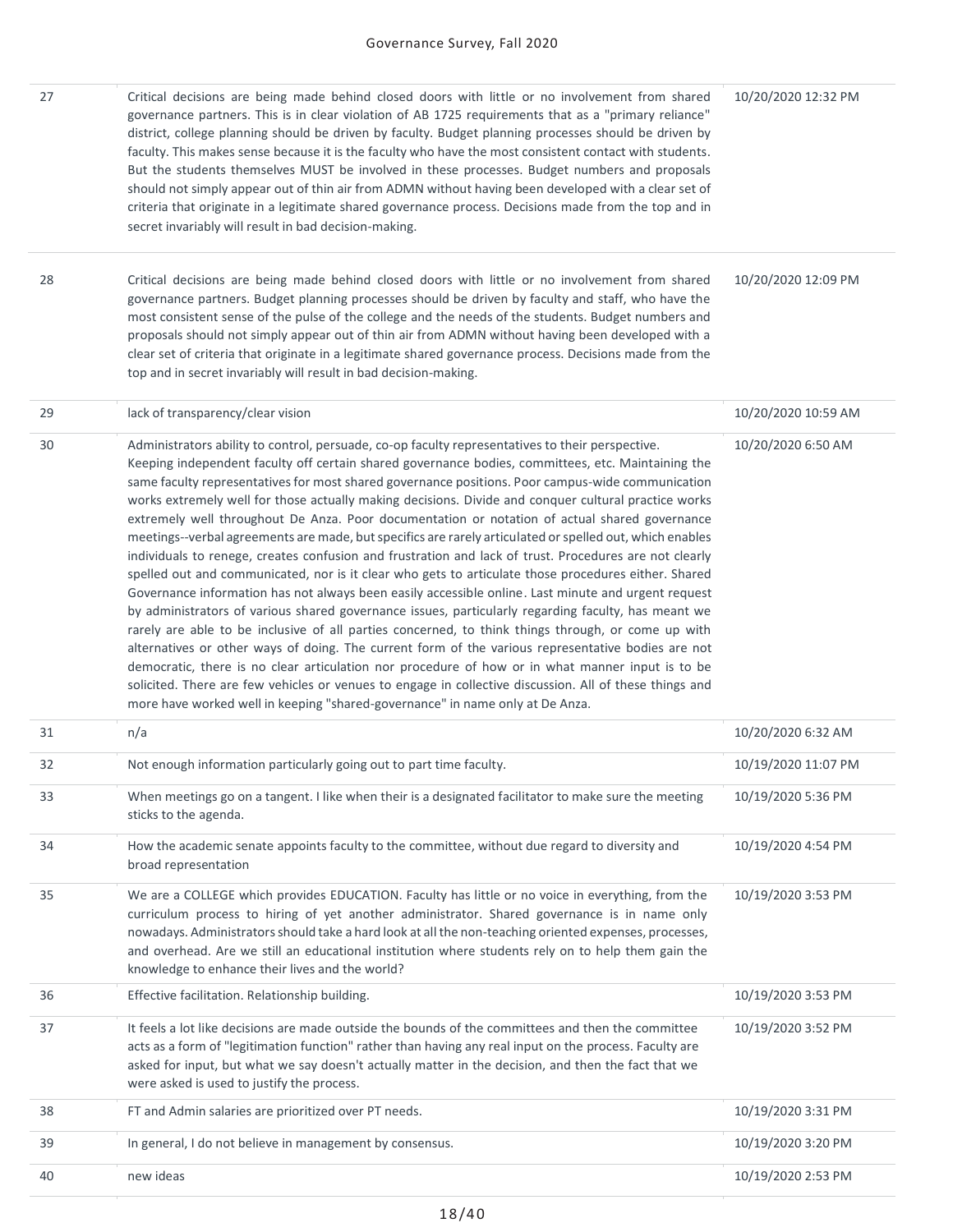| 41 | Not all groups vote weighs the same as other groups.                                                                                                                                                                                                                                                                                                                                                                                                                                                                                                                                                                                                                                                                                                                                                                                                                     | 10/19/2020 2:50 PM  |
|----|--------------------------------------------------------------------------------------------------------------------------------------------------------------------------------------------------------------------------------------------------------------------------------------------------------------------------------------------------------------------------------------------------------------------------------------------------------------------------------------------------------------------------------------------------------------------------------------------------------------------------------------------------------------------------------------------------------------------------------------------------------------------------------------------------------------------------------------------------------------------------|---------------------|
| 42 | Too big of a committee does not work. Never get anything done. When members pontificate to show<br>how smart they are, I feel very frustrated. When they are done, I feel my time has been waste. And<br>dread of ever being on a committee like that again. I am known to be a very patient person. But when<br>I'm on a committee where there is no focus, I fell awful. That's why I don't serve on these committees<br>anymore.                                                                                                                                                                                                                                                                                                                                                                                                                                      | 10/19/2020 2:49 PM  |
| 43 | I have heard from others it's more a concept than a reality.                                                                                                                                                                                                                                                                                                                                                                                                                                                                                                                                                                                                                                                                                                                                                                                                             | 10/19/2020 2:46 PM  |
| 44 | Not sure                                                                                                                                                                                                                                                                                                                                                                                                                                                                                                                                                                                                                                                                                                                                                                                                                                                                 | 10/19/2020 2:25 PM  |
| 45 | Blind spots regarding certain parts of campus Not enough diversity on teams or committees: Racial<br>and Gender Most governance groups meet in afternoon. This shuts out some departments Too many<br>of the same people on multiple committees                                                                                                                                                                                                                                                                                                                                                                                                                                                                                                                                                                                                                          | 10/19/2020 2:13 PM  |
| 46 | I feel from the different governance groups I have been involved with that much is discussed that is<br>fluff. Never are we asked what would really help our students. I feel that the meeting sometimes just<br>check a box. That the meeting is fluff and that the senior staff just does what they want and does not<br>listen to what is said.                                                                                                                                                                                                                                                                                                                                                                                                                                                                                                                       | 10/19/2020 2:12 PM  |
| 47 | n/a                                                                                                                                                                                                                                                                                                                                                                                                                                                                                                                                                                                                                                                                                                                                                                                                                                                                      | 10/19/2020 2:11 PM  |
| 48 | Needs to be more equitable in adding new members                                                                                                                                                                                                                                                                                                                                                                                                                                                                                                                                                                                                                                                                                                                                                                                                                         | 10/19/2020 2:07 PM  |
| 49 | Transparency and communication. It is not always clear what is going on in our shared governance and<br>what criteria are used for deciding on various courses of action.                                                                                                                                                                                                                                                                                                                                                                                                                                                                                                                                                                                                                                                                                                | 10/19/2020 2:06 PM  |
| 50 | Too political Too ineffective Too bureaucratic No true leadership Too much time spent on things that<br>don't matter, not enough time on things that do matter                                                                                                                                                                                                                                                                                                                                                                                                                                                                                                                                                                                                                                                                                                           | 10/17/2020 12:35 PM |
| 51 | Not everyone can attend the meetings due to work schedules.                                                                                                                                                                                                                                                                                                                                                                                                                                                                                                                                                                                                                                                                                                                                                                                                              | 10/16/2020 5:56 PM  |
| 52 | It often seems that not enough thought has been put into whose perspectives would be most beneficial<br>when addressing a problem or creating a structure. For instance, before deciding on building a new<br>structure on campus, our custodians should be consulted about what that would mean for the average<br>level of cleanliness across campus if no additional custodians are hired.                                                                                                                                                                                                                                                                                                                                                                                                                                                                            | 10/14/2020 8:15 PM  |
| 53 | don't know                                                                                                                                                                                                                                                                                                                                                                                                                                                                                                                                                                                                                                                                                                                                                                                                                                                               | 10/14/2020 3:36 PM  |
| 54 | Faculty (some of whom become Chairpersons, Deans, Taskforce Heads) who lack training in Human<br>Resources; Employment law; management; conflict resolution and conflict management; job and<br>employment trends and statistics. Decisions do not clearly state how, and how quickly, our students<br>receive a good-paying, relevant job in the 21st century. What is the timeline to getting the student out<br>of here? Faculty then get upset at the "efficiency" word, and then derail or slow down progressive<br>attempts that benefit students. No input from high level Career Counseling Teams and Career Coaches.<br>No input from Labor and Data Specialists. Something like Joint Venture of Silicon Valley, or the Small<br>Business Administration, or Bureau of Labor and Statistics should be at the forefront of all we do, and<br>all we budget for. | 10/14/2020 2:06 PM  |
| 55 | Time is not used efficiently. Much of the time is spent in niceties, or hearing out people who are not<br>part of the committee membership.                                                                                                                                                                                                                                                                                                                                                                                                                                                                                                                                                                                                                                                                                                                              | 10/14/2020 1:03 PM  |
| 56 | Not enough representation from other groups                                                                                                                                                                                                                                                                                                                                                                                                                                                                                                                                                                                                                                                                                                                                                                                                                              | 10/13/2020 10:15 PM |
|    |                                                                                                                                                                                                                                                                                                                                                                                                                                                                                                                                                                                                                                                                                                                                                                                                                                                                          |                     |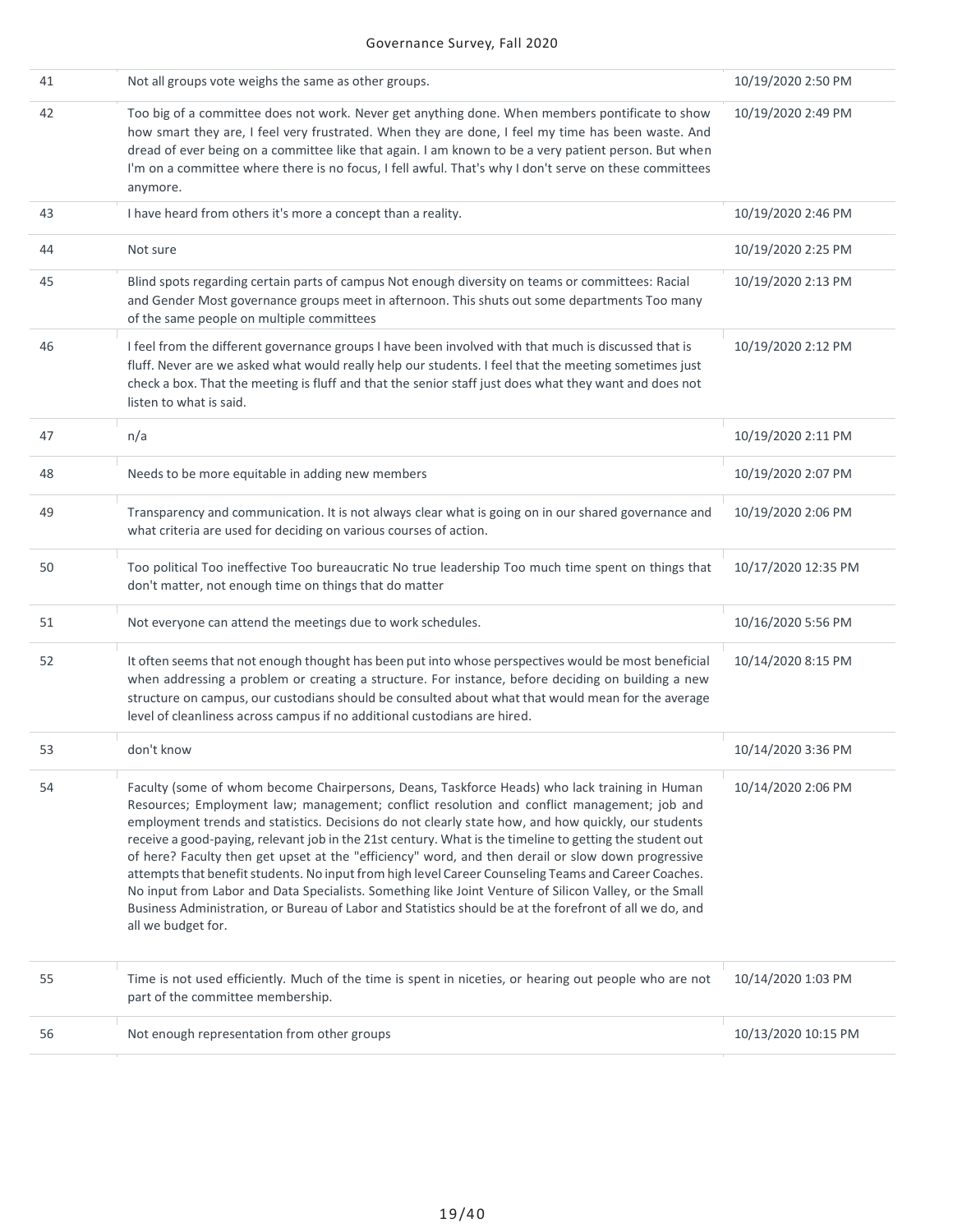| 57 | Far too many gov groups. Too much time needed to participate. Structure is becoming so large it's<br>unmanageable. Constituent groups (DASB/faculty) are demanding more votes at the table but can't find<br>the people to serve. A lot of reps dont attend meetings. Nothing happens at most meetings. No<br>decisions are made with rationale that they need more time. Reps dont prepare for the meetings. Too<br>siloed. Especially with budget reductions every few years. Cannot make decisions that are in the best<br>interests of the campus if separate into VP areas. Gov groups must have campuswide view. Too much<br>detailed information being routed through gov groups. Managers job to manage. Faculty job to teach.<br>Repetitive information. Same people serve on same groups. Reps dont share info with constitutes. Reps<br>represent themselves. Use as soapbox to air personal opinions. Not working as people say no info<br>shared yet dont look at websites/attend meetings etc. Same people also dont hold their reps<br>accountable for not sharing info - they hold administration accountable. Loudest voices get heard.<br>Others are afraid to speak. Erosion of respectful dialogue in meetings. People think they should be<br>making the decisions rather than participating and accepting administrators job is to make decisions. | 10/13/2020 5:35 PM  |
|----|--------------------------------------------------------------------------------------------------------------------------------------------------------------------------------------------------------------------------------------------------------------------------------------------------------------------------------------------------------------------------------------------------------------------------------------------------------------------------------------------------------------------------------------------------------------------------------------------------------------------------------------------------------------------------------------------------------------------------------------------------------------------------------------------------------------------------------------------------------------------------------------------------------------------------------------------------------------------------------------------------------------------------------------------------------------------------------------------------------------------------------------------------------------------------------------------------------------------------------------------------------------------------------------------------------------------------------------------------------------------------|---------------------|
| 58 | communication needs improvement - possibly a monthly email with items they are working on,<br>decisions, etc this way we can all be in the loop and know if there is an item of interest we should seek<br>to participate and contribute                                                                                                                                                                                                                                                                                                                                                                                                                                                                                                                                                                                                                                                                                                                                                                                                                                                                                                                                                                                                                                                                                                                                 | 10/13/2020 3:07 PM  |
| 59 | so many sub committees-committees, so long to make decisions. not always notified of what is<br>happening in the committees, or, who is on them.                                                                                                                                                                                                                                                                                                                                                                                                                                                                                                                                                                                                                                                                                                                                                                                                                                                                                                                                                                                                                                                                                                                                                                                                                         | 10/13/2020 2:06 PM  |
| 60 | democracy can be slightly more time consuming but it's worth it                                                                                                                                                                                                                                                                                                                                                                                                                                                                                                                                                                                                                                                                                                                                                                                                                                                                                                                                                                                                                                                                                                                                                                                                                                                                                                          | 10/13/2020 1:48 PM  |
| 61 | part time faculty and evening students gets left out                                                                                                                                                                                                                                                                                                                                                                                                                                                                                                                                                                                                                                                                                                                                                                                                                                                                                                                                                                                                                                                                                                                                                                                                                                                                                                                     | 10/13/2020 12:45 PM |
| 62 | Faculty are paid to teach overloads but not compensated for most committee work. There is very little<br>orientation or onboarding for committees like Academic Senate, IPBT and Curriculum.                                                                                                                                                                                                                                                                                                                                                                                                                                                                                                                                                                                                                                                                                                                                                                                                                                                                                                                                                                                                                                                                                                                                                                             | 10/13/2020 12:23 PM |
| 63 | 1. The raison d'etre of the institution, the people who are among the most affected by faculty and<br>administrative decisions, students, appear to have undersized representation in the bodies that make<br>decisions about their educations, and therefore about their future. 2. The majority of faculty are part-<br>timers, yet shared gov't is structured around an implicit assumption that part-timers are less invested<br>and less consequential to campus life. The few designated seats that are set aside for part-timer faculty<br>is a pittance compared to (a) the contribution of part-time faculty to campus, (b) the actual number of<br>part-timers, and most of all (c) the relative vulnerability of part-time faculty to the negative<br>consequences of a shared gov't that effectively shuts them out of decision-making. Part-time faculty<br>should have more formal representation in shared governance, and should not be made to rely on full-<br>the second contract of the contract of the contract of the contract of the contract of the contract of the contract of the contract of the contract of the contract of the contract of the contract of the contract of the con                                                                                                                                                          | 10/13/2020 12:11 PM |

time faculty representatives with distinct interests. 3. The shared gov't burden is unequally distributed among shareholders. It can be difficult for full-time professionals, even those who "did their time" as part-timers, to understand how part-timers, who often don't appear to have any interest in shared governance, are being shut out of governance. There are several mechanisms at work that must be accounted for. Here are four that I thought of: (i) gate-keeping behaviors: Behaviors and speech that dis-incentize part-timers from participation in shared gov't. While it's probably true that few full-time professionals actually believe that part-time faculty should be making less money, enjoying fewer benefits, receiving no sabbaticals, and so on, the speech and other behaviors of many full-time professionals suggest otherwise. For instance: Full-time professionals in shared governance and bargaining unit roles often espouse an interest in the perspectives of part-timers, but all too often when part-time voices are raised, they are written off as the complaints of a "vocal minority," or as not being representative of the superior information that the full-time professionals have. (ii) diversity of relationships with campus: Adjuncts and other non-tenure track faculty have diverse forms of involvement with the campus community. Many of us are like tenure track faculty insofar as we are career academics who teach full-time. Others are earning additional income to supplement households with other forms of income, and others are experts from the broader community for whom the financial aspects of instructional work may be secondary. Different forms of investment in the campus community lead to different interests among adjuncts, which can only be partially represented by the limited number of designated seats afforded to us. In turn, this breeds disorientation and alienation among those who feel that they are not adequately represented by existing PT officers. The diversity and disparity of PTF relationships with campus also feeds into discourses that blame PTF for disorganized or unrepresentable (see a). (iii) disorientation: While shared gov't is comprised of people who are accepting of newcomers, newcomers may not know where the handholds are. Shared gov't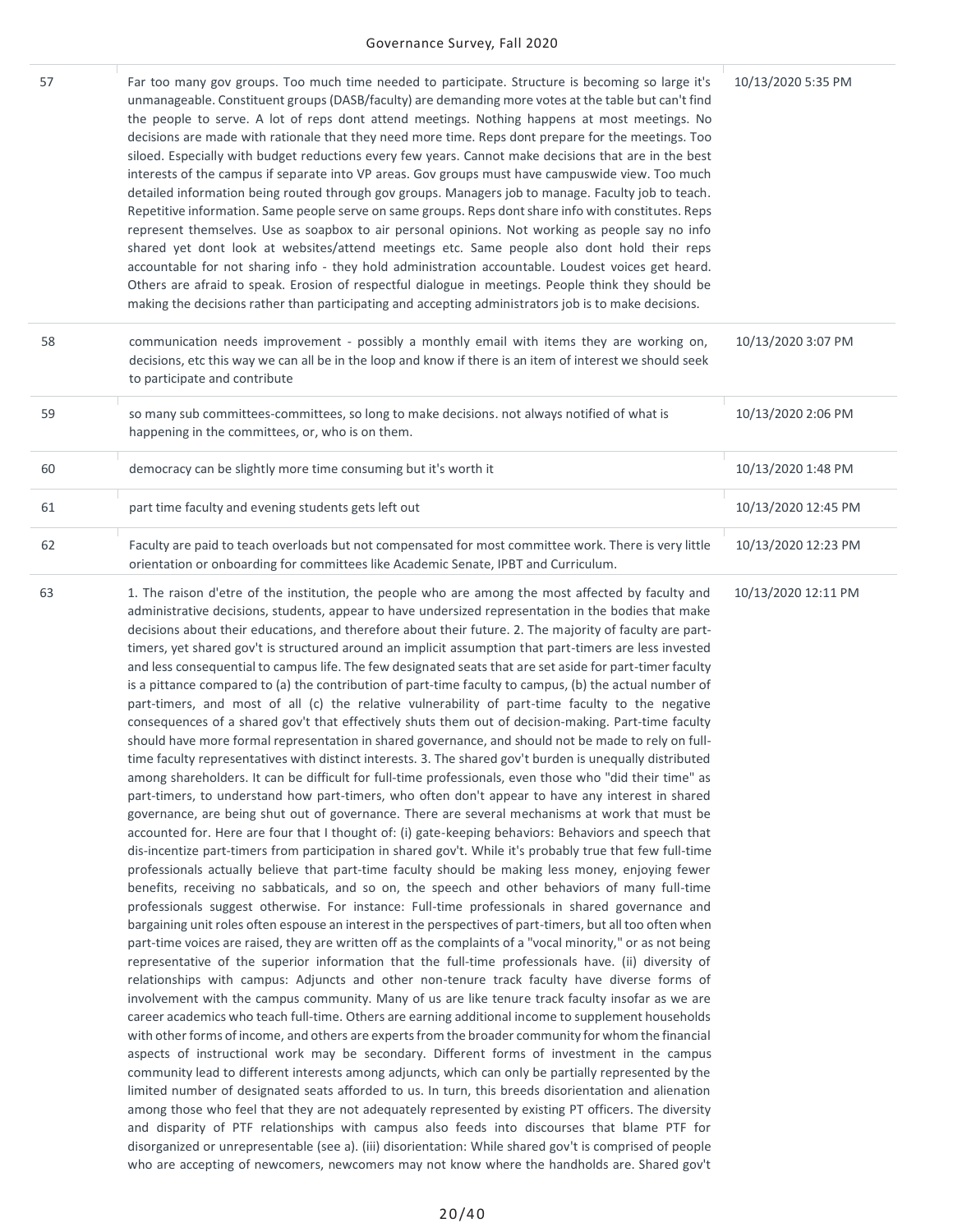|    | newcomers and especially part-timers to know where to begin, to suss out how decisions are made,<br>what the duties of gov't officers are, let alone any record of the intentions behind how things are<br>currently set up. (iv) alienation: While the energies of traditional full-time professionals can surely be<br>dispersed widely, the gig economy imposes special disadvantages on part-time employees, who must<br>expend additional energy and time to knit together fractured work-lives at a pay-rate that is less than<br>that enjoyed by full-timers who do the same work. We often feel un-integrated with the community.<br>We often feel actively afflicted and exploited. Pointing at De Anza College, one of my former adjunct<br>colleagues said, "No body lives there." Four years ago-- after I had already been teaching at De Anza for<br>three years-- I agreed with her. But through my own effort, and through the effort of part-time and full-<br>time mentors, I've discovered that she was incorrect. We can't expect the majority of our faculty<br>employees to discover their voice in shared governance all on their own. It must be facilitated. In<br>facilitating adjunct participation, we are also facilitating participation by women, lower income workers,<br>and teachers of color. 4. While shared gov't orgs are amenable to long, considered, democratic<br>deliberations, they are often forced to work against the clock. I understand that this is necessary<br>sometimes, but sometimes it seems that the problem is a lack of clear timelines for gov't procedures,<br>and sometimes it truly seems that we are being railroaded by parties (mainly senior staff) with leverage<br>over the timelines.                                                   |                     |
|----|---------------------------------------------------------------------------------------------------------------------------------------------------------------------------------------------------------------------------------------------------------------------------------------------------------------------------------------------------------------------------------------------------------------------------------------------------------------------------------------------------------------------------------------------------------------------------------------------------------------------------------------------------------------------------------------------------------------------------------------------------------------------------------------------------------------------------------------------------------------------------------------------------------------------------------------------------------------------------------------------------------------------------------------------------------------------------------------------------------------------------------------------------------------------------------------------------------------------------------------------------------------------------------------------------------------------------------------------------------------------------------------------------------------------------------------------------------------------------------------------------------------------------------------------------------------------------------------------------------------------------------------------------------------------------------------------------------------------------------------------------------------------------------------------------------------|---------------------|
| 64 | 1) Very little focus on the awareness of voices that are both central and marginal<br>2) Administrators who abuse the system(s) can not be checked through the current systems. They can<br>continue as they have been doing, rather than following policy, Ed Codes, Mission Statements, FHDA<br>policies, and California state laws (and there is no one to police this within our system - not our<br>governance groups, not our campus police, not the CA Attorney General's Office, not even the FBI).                                                                                                                                                                                                                                                                                                                                                                                                                                                                                                                                                                                                                                                                                                                                                                                                                                                                                                                                                                                                                                                                                                                                                                                                                                                                                                   | 10/13/2020 11:32 AM |
| 65 | Unfortunately, I don't have any experience to offer an informed opinion.                                                                                                                                                                                                                                                                                                                                                                                                                                                                                                                                                                                                                                                                                                                                                                                                                                                                                                                                                                                                                                                                                                                                                                                                                                                                                                                                                                                                                                                                                                                                                                                                                                                                                                                                      | 10/13/2020 7:57 AM  |
| 67 | I think the current governance system doesn't do enough to encourage communication between<br>shared governance committees and needs to have more student engagement and an easier way for<br>students to let their grievances be known to the relevant committees. There is a large information<br>barrier regarding how the governance system works and educating students and reforming/simplifying<br>the system is crucial to getting the information we need.                                                                                                                                                                                                                                                                                                                                                                                                                                                                                                                                                                                                                                                                                                                                                                                                                                                                                                                                                                                                                                                                                                                                                                                                                                                                                                                                           | 10/13/2020 4:03 AM  |
| 67 | How directly it is related to the governance system, I don't know, but I don't feel the interests of<br>adjuncts are strongly enough considered in the way the college is run.                                                                                                                                                                                                                                                                                                                                                                                                                                                                                                                                                                                                                                                                                                                                                                                                                                                                                                                                                                                                                                                                                                                                                                                                                                                                                                                                                                                                                                                                                                                                                                                                                                | 10/13/2020 3:05 AM  |
| 68 | Some people do everything and some do nothing                                                                                                                                                                                                                                                                                                                                                                                                                                                                                                                                                                                                                                                                                                                                                                                                                                                                                                                                                                                                                                                                                                                                                                                                                                                                                                                                                                                                                                                                                                                                                                                                                                                                                                                                                                 | 10/12/2020 10:20 PM |
| 69 | I know that administrators take the information from the shared governance meetings back to their<br>constituents for discussion. I don't know if classified staff do this well or not. But I do know that faculty<br>do NOT do this well at all. Often the faculty representatives are just voting based on their personal<br>opinions rather than actually consulting with the Academic Senate about the issues and getting a<br>sense of what the body of faculty might want.                                                                                                                                                                                                                                                                                                                                                                                                                                                                                                                                                                                                                                                                                                                                                                                                                                                                                                                                                                                                                                                                                                                                                                                                                                                                                                                              | 10/12/2020 8:14 PM  |
| 70 | The current structure limits participation to those individuals who want to be involved and have that<br>drive to do so. It's very proactive in nature. Now, that's not necessarily a bad thing, but it leads to two<br>results. 1. The folks that do this work are always generally the same people and therefore more<br>intimidating for new folks. It also makes the people who do this work overstretched and overworked<br>and possibly a little more bitter and others who don't do this work. 2. It limits participation so most De<br>Anza College folks have no idea how these governance committees work. And it also makes it less<br>appealing to try to fit into the governance "clique" that happens because the same people do most of<br>this work. Besides these 2 things, I think voting for people to be on governance groups (when there are<br>more candidates than positions) leads to the same people being on them since the governance "clique"<br>votes for their own and this discourages others from trying. I also think that the governance groups<br>don't provide enough fun or "thanks". I've served on many committees. After leaving, most of the time,<br>there's not even a thank you. And there's rarely a chance in these groups for time that isn't governance-<br>work related. So if someone is trying to find some community feeling at De Anza, these groups aren't it.<br>For those individuals who have that drive or who want to move into administration, the current<br>governance system works great. For everyone else, I don't blame them for not wanting to be involved.<br>All that being said, I did enjoy my time on these committees and getting to know people. I just think it<br>can be done better and less burdensome on the folks that do it. | 10/12/2020 6:05 PM  |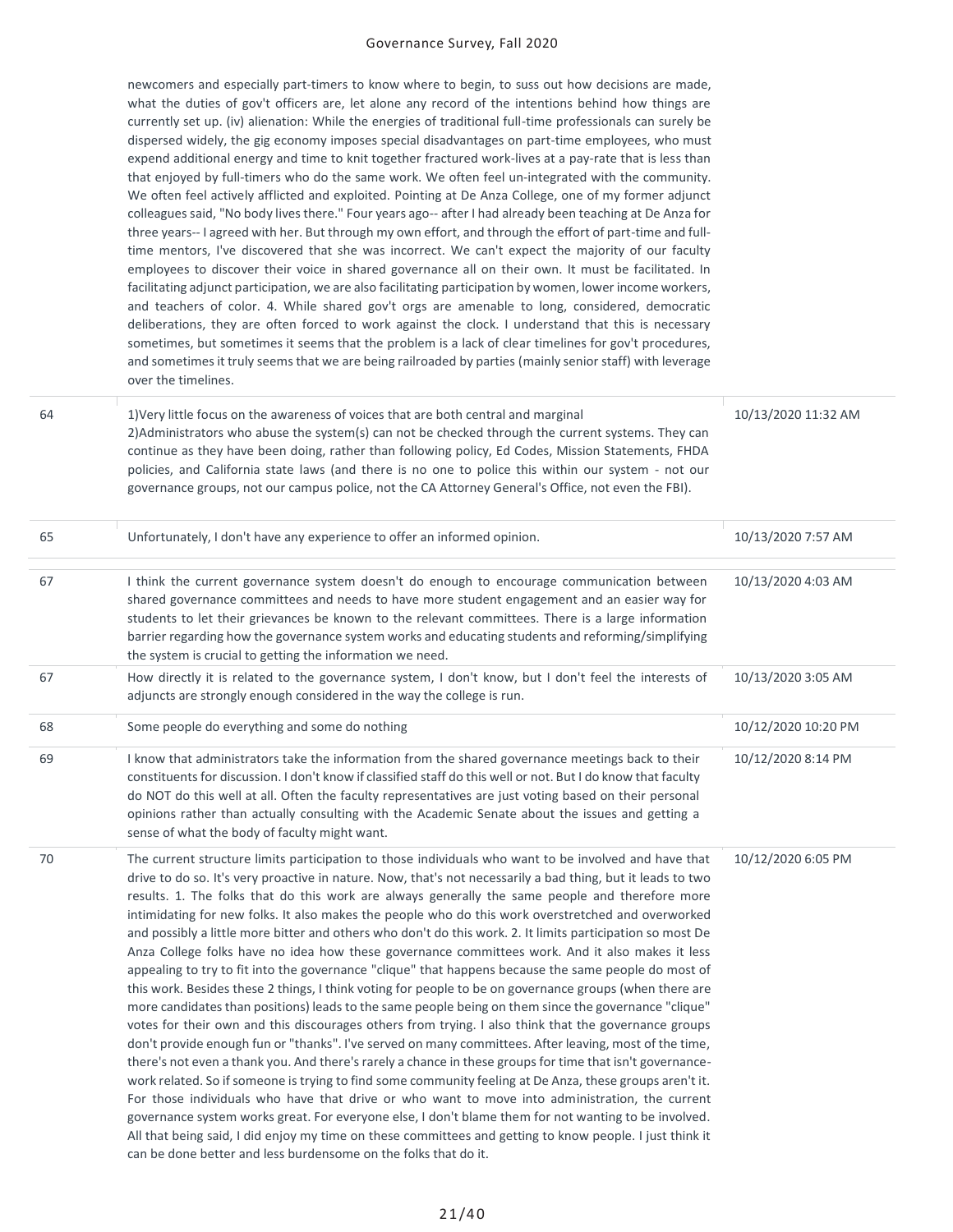#### $\mathcal{A}$  all that being said, I did enjoy my time on the se committees and getting the second people. I just think it is getting that it is getting that it is getting that it is getting that it is getting that it is getti Governance Survey, Fall 2020

| 71 | I think my answer for question 4 can also be connected to this question. Ultimately that if the<br>governance system for faculty/staff feels exclusive, it ultimately means that in itself is not working<br>well.                                                                                                                                                                                                                                                                                                                                                                                      | 10/12/2020 5:39 PM |
|----|---------------------------------------------------------------------------------------------------------------------------------------------------------------------------------------------------------------------------------------------------------------------------------------------------------------------------------------------------------------------------------------------------------------------------------------------------------------------------------------------------------------------------------------------------------------------------------------------------------|--------------------|
| 72 | Board of Directors or Powers in Obscure Places seem to have very conservative agendas that do not<br>serve the college's mandate well. Especially when the college is required to include an Equity<br>component, there is no discussion about what The Powers That Be think Equity means. It's an<br>ambiguous word - it can be applied theoretically or materially - which do they want? How far, in Equity,<br>does the College wish to go?? How to apply it???                                                                                                                                      | 10/12/2020 5:31 PM |
| 73 | Lack of accountability-who is responsible for what? Lack of meaningful metrics-how do we know we<br>have been successful?                                                                                                                                                                                                                                                                                                                                                                                                                                                                               | 10/12/2020 5:18 PM |
| 74 | Some groups seem to want to limit or restrict who can join which has been upsetting.                                                                                                                                                                                                                                                                                                                                                                                                                                                                                                                    | 10/12/2020 5:01 PM |
| 75 | There are too many shared governance committees. Perhaps it's time to look at each one and figure<br>out which ones to merge and which one's to eliminate.                                                                                                                                                                                                                                                                                                                                                                                                                                              | 10/12/2020 4:49 PM |
| 76 | Lip service is paid to the various cohorts, not truly shared governance.                                                                                                                                                                                                                                                                                                                                                                                                                                                                                                                                | 10/12/2020 4:48 PM |
| 77 | Little onboarding, however, this has recently begun to change.                                                                                                                                                                                                                                                                                                                                                                                                                                                                                                                                          | 10/12/2020 4:42 PM |
| 78 | The amount of influence and involvement is not necessarily balanced, so some voices may be louder<br>than others and lead the school in a direction that is not as beneficial for the school as a whole.                                                                                                                                                                                                                                                                                                                                                                                                | 10/12/2020 4:27 PM |
| 79 | While social concerns are important, the focus on education has been lost a bit. From the push for CTE<br>to now just transferring students, governance has not given enough support for new curriculum.                                                                                                                                                                                                                                                                                                                                                                                                | 10/12/2020 4:23 PM |
| 80 | Classified input gets asked for but never considered in decisions. We got asked to give our input for<br>the reclassification but never received the pay that comes with our new classification. Just one<br>example why classified employees are disappointed.                                                                                                                                                                                                                                                                                                                                         | 10/12/2020 4:11 PM |
| 81 | Faculty member tend to take over the meeting                                                                                                                                                                                                                                                                                                                                                                                                                                                                                                                                                            | 10/12/2020 4:08 PM |
| 82 | I think it is fine.                                                                                                                                                                                                                                                                                                                                                                                                                                                                                                                                                                                     | 10/12/2020 4:06 PM |
| 83 | We should all be invited to these meetings.                                                                                                                                                                                                                                                                                                                                                                                                                                                                                                                                                             | 10/12/2020 4:04 PM |
| 84 | There is a general sense that the administration strongly prefers to work with like minded people.                                                                                                                                                                                                                                                                                                                                                                                                                                                                                                      | 10/12/2020 4:03 PM |
| 85 | -no buy in -no clear structure on process, outcomes, agreements to work commitment<br>faculty/administration arguments about workload/contract rights that take away from serving<br>students                                                                                                                                                                                                                                                                                                                                                                                                           | 10/12/2020 4:01 PM |
| 86 | MANY groups do not seem to welcome different opinions.                                                                                                                                                                                                                                                                                                                                                                                                                                                                                                                                                  | 10/12/2020 3:58 PM |
| 87 | The budgeting process pretends to be transparent but is not. Very small departments struggle for a<br>voice, since the burdens of program review, SLO work, curriculum revisions and more fall on an<br>uncompensated one or two people.                                                                                                                                                                                                                                                                                                                                                                | 10/12/2020 3:57 PM |
| 88 | Committees not advertised well enough, E.G. their purpose, their website, their goals. A committee<br>needs to have a clear goal for each meeting and the leaders need to read up on how to manage<br>meetings so those who get off-topic can be brought back. My problem with De Anza meetings is we<br>often don't get to everything on the agenda because the leaders don't take a leadership role and make<br>sure business gets conducted. Staff development could train us on how to better lead meetings. I.E.<br>how to cut off a long-winded person who is off-topic without hurting feelings. | 10/12/2020 3:57 PM |
| 89 | Too much nepotism and cronyism.                                                                                                                                                                                                                                                                                                                                                                                                                                                                                                                                                                         | 10/12/2020 3:54 PM |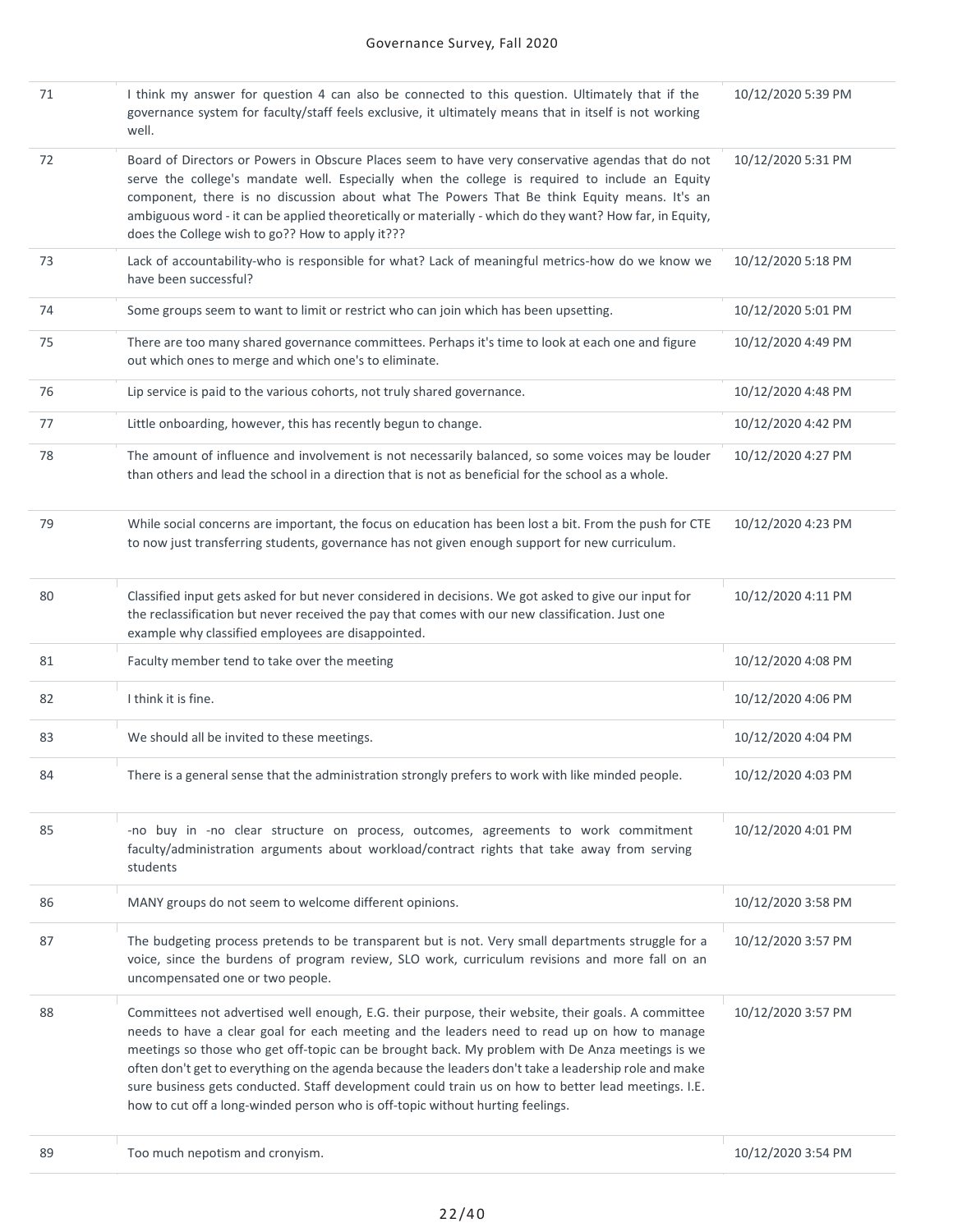| 90  | works well - but time issuestakes much of the meeting time, trying to cover the many concerns due<br>to covid                                                                                                                                                                                                                                                                                                                                                                                                                                                                                                                                                                                                            | 10/12/2020 3:49 PM |
|-----|--------------------------------------------------------------------------------------------------------------------------------------------------------------------------------------------------------------------------------------------------------------------------------------------------------------------------------------------------------------------------------------------------------------------------------------------------------------------------------------------------------------------------------------------------------------------------------------------------------------------------------------------------------------------------------------------------------------------------|--------------------|
| 91  | Although the "governance triad" (Administration, Academic Senate, FA) responded well to the<br>Winter/Spring 2020 lockdown, there wasn't any good way for them to quickly come up with a unified,<br>agreed-upon set of recommendations and guidelines for faculty when students started asking for<br>"leniency" during the time of protests and civil unrest that occurred following the death of George<br>Floyd. Asking for this may not be entirely reasonable, but if a "unified governance triad" could have<br>established a framework by which faculty could give "leniency" whatever that might specifically mean<br>- it might have helped both students and faculty navigate a difficult time more smoothly. | 10/12/2020 3:46 PM |
| 92  | Information does not get back to other people at the college.                                                                                                                                                                                                                                                                                                                                                                                                                                                                                                                                                                                                                                                            | 10/12/2020 3:45 PM |
| 93  | Votes are sometimes advisory. Constituents often have no real power. Students are not involved<br>enough. The time commitment is too great. There's a lot of paperwork/bureaucracy.                                                                                                                                                                                                                                                                                                                                                                                                                                                                                                                                      | 10/12/2020 3:45 PM |
| 94  | Nothing                                                                                                                                                                                                                                                                                                                                                                                                                                                                                                                                                                                                                                                                                                                  | 10/12/2020 3:44 PM |
| 95  | Ponderous and slow, seems to annoy a lot of employees                                                                                                                                                                                                                                                                                                                                                                                                                                                                                                                                                                                                                                                                    | 10/12/2020 3:43 PM |
| 96  | Dissemination of information is lacking. Also, explanation/understanding related roles is not<br>provided.                                                                                                                                                                                                                                                                                                                                                                                                                                                                                                                                                                                                               | 10/12/2020 3:41 PM |
| 97  | So groups are getting too big and unwieldy. No forward planning (when are we going to talk about X?),<br>so groups post agendas and minutes WAY to close to the next meeting.                                                                                                                                                                                                                                                                                                                                                                                                                                                                                                                                            | 10/12/2020 3:40 PM |
| 98  | Hiring committees. The representatives are usually seen as a token rep and don't have the knowledge<br>of the position being hired for. Also, faculty should stick to focusing on instruction and not on telling<br>the administrators how to do their job.                                                                                                                                                                                                                                                                                                                                                                                                                                                              | 10/12/2020 3:40 PM |
| 99  | Same people are on everything across the school. Some people participate in nothing.                                                                                                                                                                                                                                                                                                                                                                                                                                                                                                                                                                                                                                     | 10/12/2020 3:38 PM |
| 100 | Important decisions are often predigested by administrators and come to the lower levels as done<br>deals or in a rush that doesn't allow real input.                                                                                                                                                                                                                                                                                                                                                                                                                                                                                                                                                                    | 10/12/2020 3:38 PM |
| 101 | See above.                                                                                                                                                                                                                                                                                                                                                                                                                                                                                                                                                                                                                                                                                                               | 10/12/2020 3:35 PM |
| 102 | Classified input is not weighed equally and is seen as "less" than faculty.                                                                                                                                                                                                                                                                                                                                                                                                                                                                                                                                                                                                                                              | 10/12/2020 3:35 PM |
| 103 | It's hard to say - but one thing that doesn't work well is not compensating faculty for participating.                                                                                                                                                                                                                                                                                                                                                                                                                                                                                                                                                                                                                   | 10/12/2020 3:35 PM |

# Q6 Ideally, how do you think governance groups and processes should be structured at De Anza? How would this work in practice?

Answered: 93 Skipped: 175

| # | <b>RESPONSES</b>                                                                                                                                                                                                                                                                                                                                                                   | <b>DATE</b>        |
|---|------------------------------------------------------------------------------------------------------------------------------------------------------------------------------------------------------------------------------------------------------------------------------------------------------------------------------------------------------------------------------------|--------------------|
|   | See above                                                                                                                                                                                                                                                                                                                                                                          | 10/27/2020 9:27 AM |
|   | All stake holders should be involved in important budget matters: Deans, faculty, staff and students.<br>We all have insights to contribute. I fear of things go the direction they are currently, faculty will<br>organize around this lack of representation and lower the morale which is already low for many faculty<br>and staff, especially our struggling part time folks. | 10/24/2020 9:21 PM |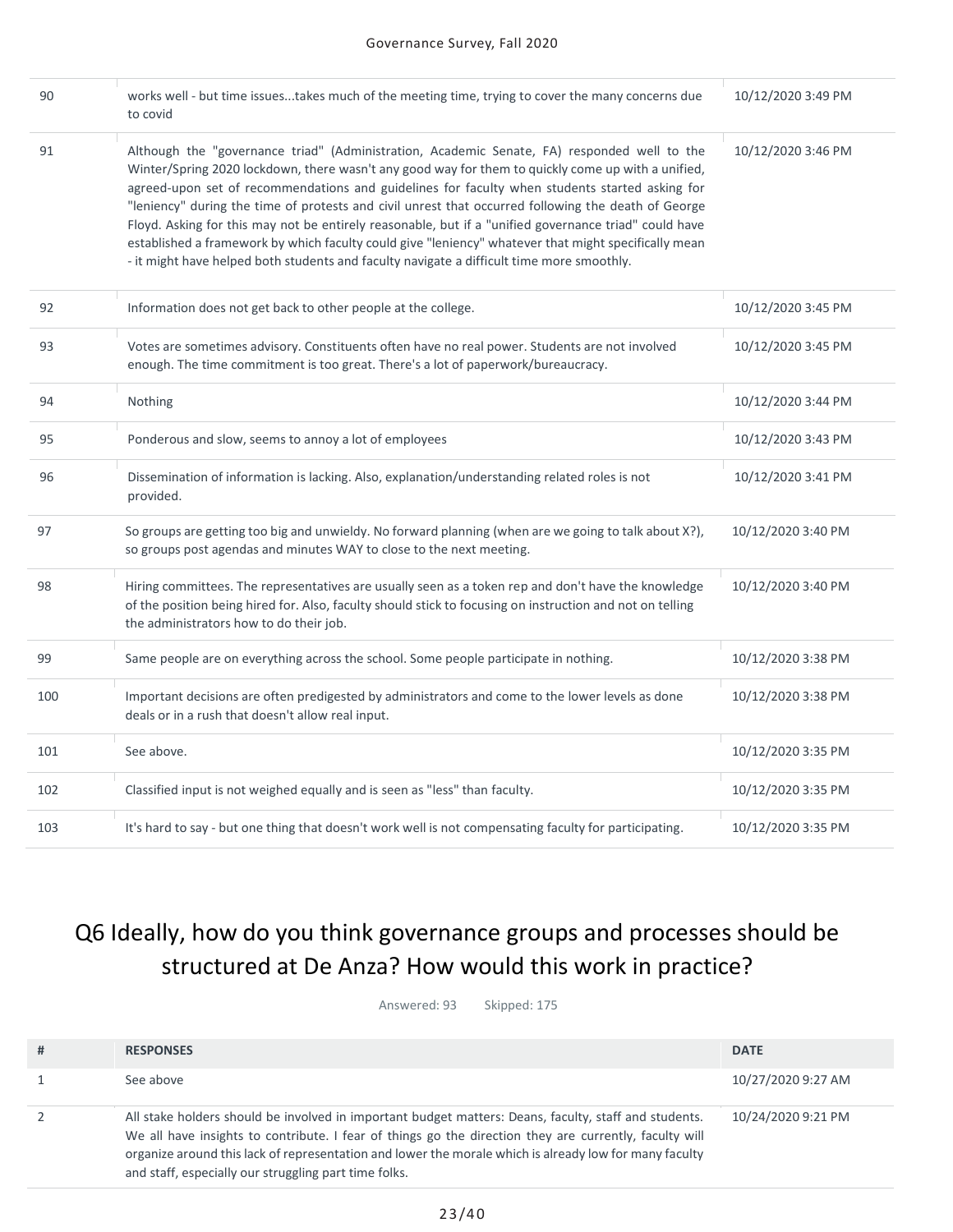| 3  | I think it needs to be easier to apply and attend. Currently, there are a lot of barriers to apply like<br>resubmitting and equity statement even though all employees had to do this to be hired. Additionally,<br>academic senate keeps changing the rules to be on committees and saying you are on a list but then<br>taking other people. The whole process feels very bias and disheartening.                                                                                                                                                                                                                                                                                                                                                                                                                                                                                                                                                                                                                      | 10/23/2020 5:58 PM  |
|----|--------------------------------------------------------------------------------------------------------------------------------------------------------------------------------------------------------------------------------------------------------------------------------------------------------------------------------------------------------------------------------------------------------------------------------------------------------------------------------------------------------------------------------------------------------------------------------------------------------------------------------------------------------------------------------------------------------------------------------------------------------------------------------------------------------------------------------------------------------------------------------------------------------------------------------------------------------------------------------------------------------------------------|---------------------|
| 4  | A big problem is what's modeled to people. [Personalized comments removed] People need to be<br>cycled out of jobs. They need to limit the amount of jobs. If you are on academic senate, it's unfair to<br>take all of the jobs. Academic should be allowed to vote for everything.                                                                                                                                                                                                                                                                                                                                                                                                                                                                                                                                                                                                                                                                                                                                     | 10/23/2020 4:01 PM  |
| 5  | Stop one person from getting all the jobs. Make the rotate jobs. Others of us like to be involved by the<br>system does not allow it. [Personalized comment removed]                                                                                                                                                                                                                                                                                                                                                                                                                                                                                                                                                                                                                                                                                                                                                                                                                                                     | 10/23/2020 3:42 PM  |
| 6  | [Personalized comments removed]                                                                                                                                                                                                                                                                                                                                                                                                                                                                                                                                                                                                                                                                                                                                                                                                                                                                                                                                                                                          | 10/23/2020 10:03 AM |
| 7  | Term limits, plain and simple. The same people do IPBT over and over and new people can't get on.<br>The same people do Online Ed, LinC Vida, Academic Senate, Curriculum, etc. The same people. Anyone<br>new can't get in. Your career is killed. Are you an independent person who has ideas? Well, don't work<br>at De Anza because your career will be killed. It's stale and static, and I know I sound frustrated and<br>angry. It's because I am. We need to ask ourselves why people are leaving De Anza. It's because there<br>is no opportunity for advancement. It's because only a select few keep doing all of the jobs. They will<br>tell you it's because people don't want to volunteer. That's not true. What's happening is that people<br>are bullied, and that if actually are qualified, they don't want to promote you because it's threatening<br>to them. We need to have a greater diversity of representation. Please limit how many committees<br>people can be on. Please have term limits. | 10/23/2020 10:00 AM |
| 8  | -Create comprehensive representative structures in each governance body that reflects disciplines,<br>professional status, and racial/ethnic diversity comprising of one-two reps for different areas of the<br>campus including areas, levels of staff, faculty, administration, and students. - Build a protocol for<br>assessing governance groups and processes effectiveness Conduct an annual assessment and<br>measures for accountability                                                                                                                                                                                                                                                                                                                                                                                                                                                                                                                                                                        | 10/23/2020 3:56 AM  |
| 9  | Faculty, staff and students need to be included in a much more vigorous shared governance process of<br>planning, especially regarding any budget reductions.                                                                                                                                                                                                                                                                                                                                                                                                                                                                                                                                                                                                                                                                                                                                                                                                                                                            | 10/22/2020 6:30 PM  |
| 10 | More communication among all groups and transparent processes; faculty should be heard more and<br>their input should be considered more. I'm not sure how this would play out in practice though; other<br>than to provide more timely requests for feedback.                                                                                                                                                                                                                                                                                                                                                                                                                                                                                                                                                                                                                                                                                                                                                           | 10/22/2020 2:55 PM  |
| 11 | To begin with, it would be helpful to have a clear understanding of how decisions are made, when and<br>who is the person or group instituting decisions. Too much information is omitted or incorrect<br>information is shared by various institutional representatives. As a part time faculty member I must<br>rely on information shared through channels and there is no real sense of agency in having a voice. I<br>don't feel that I can even respond to this question with a valid idea since I don't know how it currently<br>works.                                                                                                                                                                                                                                                                                                                                                                                                                                                                           | 10/22/2020 8:52 AM  |
| 12 | Instructors need and students need to be included in the decision making process.                                                                                                                                                                                                                                                                                                                                                                                                                                                                                                                                                                                                                                                                                                                                                                                                                                                                                                                                        | 10/22/2020 12:12 AM |
| 13 | I went into detail above with some of these suggestions.                                                                                                                                                                                                                                                                                                                                                                                                                                                                                                                                                                                                                                                                                                                                                                                                                                                                                                                                                                 | 10/21/2020 3:43 PM  |
| 14 | There should be tri-chairs to have the perspectives of varied groups.                                                                                                                                                                                                                                                                                                                                                                                                                                                                                                                                                                                                                                                                                                                                                                                                                                                                                                                                                    | 10/21/2020 12:52 PM |
| 15 | It is important that, in the decision process, the bottom-up and top-down approaches are well<br>balanced. That means frontline teams such as instructors who are facing "customers" (students) and<br>students should be part of the decision making process.                                                                                                                                                                                                                                                                                                                                                                                                                                                                                                                                                                                                                                                                                                                                                           | 10/21/2020 9:06 AM  |
| 16 | A tri-chair structure to include the classified to be more equitable; many colleges have a trichair<br>structure. Equal representation of classified as faculty on the governance committees.                                                                                                                                                                                                                                                                                                                                                                                                                                                                                                                                                                                                                                                                                                                                                                                                                            | 10/21/2020 6:28 AM  |
|    |                                                                                                                                                                                                                                                                                                                                                                                                                                                                                                                                                                                                                                                                                                                                                                                                                                                                                                                                                                                                                          |                     |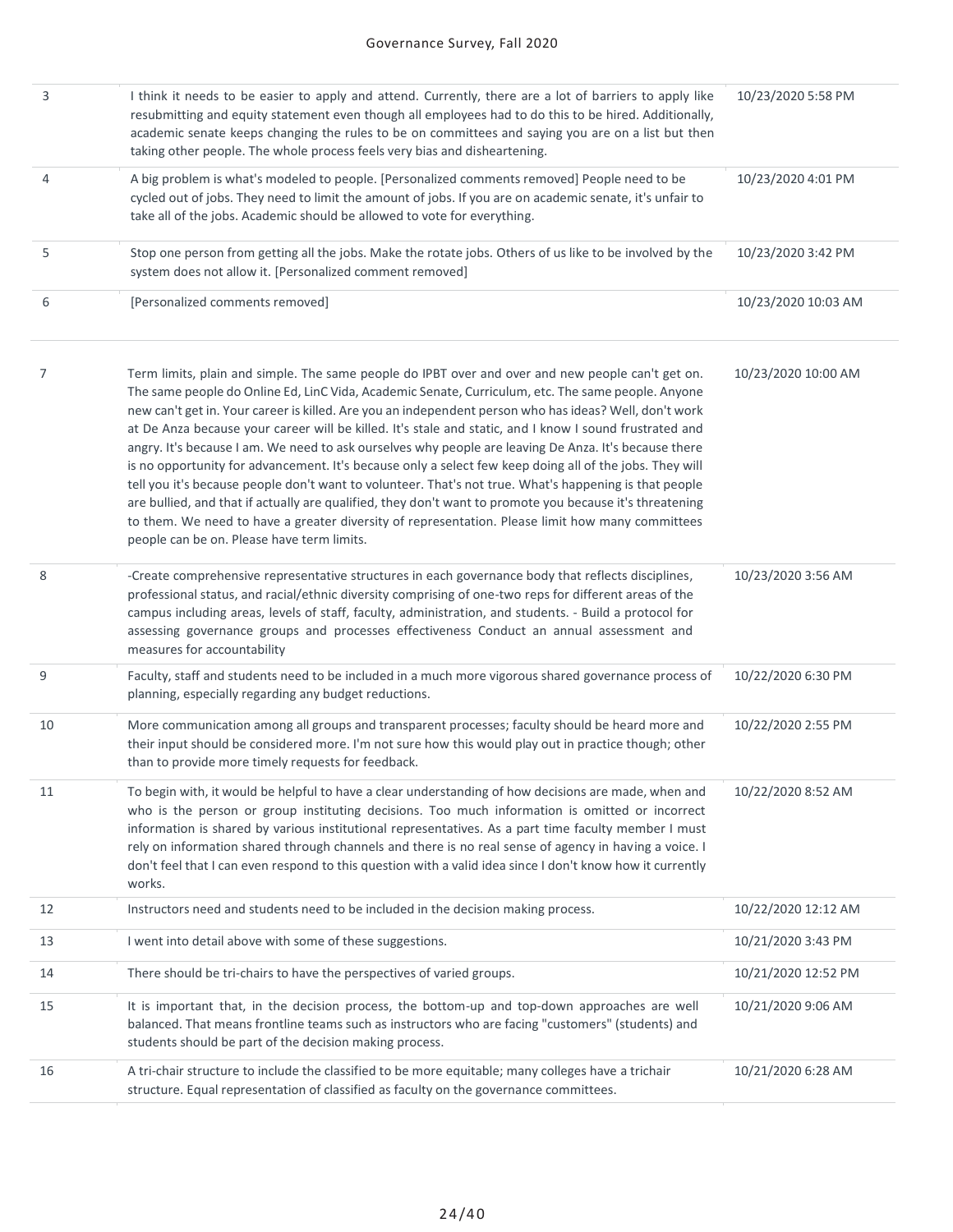| 17 | I would be sure to include the governance groups, structures and processes currently in place at De<br>Anza.                                                                                                                                                                                                                                                                                                                                                                                                                                                                                                                                                                                                                                                                                                                                                                                                                                                                                                                                                                                                                                                                                                                                                                                                                                                                                                                                                                                                                                                                                                                                                                                                                                                                                                                                                                                                                                                                                                                                                                                                                                                                                                                                                                                                                                                                                                                                                                                                                                                                                                                                                                                                                                                                                                                                                                                                       | 10/21/2020 3:26 AM  |
|----|--------------------------------------------------------------------------------------------------------------------------------------------------------------------------------------------------------------------------------------------------------------------------------------------------------------------------------------------------------------------------------------------------------------------------------------------------------------------------------------------------------------------------------------------------------------------------------------------------------------------------------------------------------------------------------------------------------------------------------------------------------------------------------------------------------------------------------------------------------------------------------------------------------------------------------------------------------------------------------------------------------------------------------------------------------------------------------------------------------------------------------------------------------------------------------------------------------------------------------------------------------------------------------------------------------------------------------------------------------------------------------------------------------------------------------------------------------------------------------------------------------------------------------------------------------------------------------------------------------------------------------------------------------------------------------------------------------------------------------------------------------------------------------------------------------------------------------------------------------------------------------------------------------------------------------------------------------------------------------------------------------------------------------------------------------------------------------------------------------------------------------------------------------------------------------------------------------------------------------------------------------------------------------------------------------------------------------------------------------------------------------------------------------------------------------------------------------------------------------------------------------------------------------------------------------------------------------------------------------------------------------------------------------------------------------------------------------------------------------------------------------------------------------------------------------------------------------------------------------------------------------------------------------------------|---------------------|
| 18 | Representatives of faculty and students need to be included!                                                                                                                                                                                                                                                                                                                                                                                                                                                                                                                                                                                                                                                                                                                                                                                                                                                                                                                                                                                                                                                                                                                                                                                                                                                                                                                                                                                                                                                                                                                                                                                                                                                                                                                                                                                                                                                                                                                                                                                                                                                                                                                                                                                                                                                                                                                                                                                                                                                                                                                                                                                                                                                                                                                                                                                                                                                       | 10/20/2020 6:57 PM  |
| 19 | A voting system but with more votes allocated towards the faculty both full time and part time.                                                                                                                                                                                                                                                                                                                                                                                                                                                                                                                                                                                                                                                                                                                                                                                                                                                                                                                                                                                                                                                                                                                                                                                                                                                                                                                                                                                                                                                                                                                                                                                                                                                                                                                                                                                                                                                                                                                                                                                                                                                                                                                                                                                                                                                                                                                                                                                                                                                                                                                                                                                                                                                                                                                                                                                                                    | 10/20/2020 6:01 PM  |
| 20 | This a team work question. Shared governance relies upon consistent, trustworthy<br>communication that is multidirectional and reciprocal and focused on our mutual goals of<br>student success and institutional effectiveness.                                                                                                                                                                                                                                                                                                                                                                                                                                                                                                                                                                                                                                                                                                                                                                                                                                                                                                                                                                                                                                                                                                                                                                                                                                                                                                                                                                                                                                                                                                                                                                                                                                                                                                                                                                                                                                                                                                                                                                                                                                                                                                                                                                                                                                                                                                                                                                                                                                                                                                                                                                                                                                                                                   | 10/20/2020 3:28 PM  |
| 21 | The structures are not the issue, it is the actual implementation that is failing! In practice, decisions<br>should not be top-down, that is NOT shared governance. Currently, decisions are being made by senior<br>administration and the committee members serving in IPBT are asked to endorse the policies, the<br>decisions are not made AFTER debate and discussion.                                                                                                                                                                                                                                                                                                                                                                                                                                                                                                                                                                                                                                                                                                                                                                                                                                                                                                                                                                                                                                                                                                                                                                                                                                                                                                                                                                                                                                                                                                                                                                                                                                                                                                                                                                                                                                                                                                                                                                                                                                                                                                                                                                                                                                                                                                                                                                                                                                                                                                                                        | 10/20/2020 2:37 PM  |
| 22 | lots of transparency and communication                                                                                                                                                                                                                                                                                                                                                                                                                                                                                                                                                                                                                                                                                                                                                                                                                                                                                                                                                                                                                                                                                                                                                                                                                                                                                                                                                                                                                                                                                                                                                                                                                                                                                                                                                                                                                                                                                                                                                                                                                                                                                                                                                                                                                                                                                                                                                                                                                                                                                                                                                                                                                                                                                                                                                                                                                                                                             | 10/20/2020 2:34 PM  |
| 23 | Ideally we should have a well-supported process of shared governance with appropriate training and<br>re-training of participants and appropriate compensation/release for participants. Students should be<br>much more central to decision-making. Students should be trained so they can make informed and clear<br>choices and there should be a strong pipeline for student involvement so that they are not brand new<br>to processes that they are responsible for. Decisions and deliberations should emanate from informed<br>grassroots participation and decision makers should be trained in how to engage constituents in<br>effective and empowering ways. Decisions that are made should be widely communicated back down<br>the chain so that participants can see the the value of their participation that is reflected in actual<br>outcomes. Meaningful measures of key goals should be established at the outset and revised. For<br>example, when we discuss equity and success, we should not be content to look at superficial data<br>points but instead should look at quantitative data that reflects the lives of real students. De Anza's<br>excellent "Survey of Basic Needs" would be one such starting point, filled in with focus group<br>participation among core constituent groups. As a "primary reliance" district, we should take much<br>more seriously the mandates of AB 1725 and the 10+1 Areas of decision-making. But IN ADDITION, we<br>should expand the scope of these areas to include enrollment management. That is, enrollment<br>management should be part of our "plus 1." For at least a decade enrollment has declined. This must<br>be viewed as an **Administrative** failure because it is the administration that has claimed sole<br>authority over enrollment management. But in the face of this failure we do not have concomitant<br>accountability-- that is, the administration has never owned its failure to stem the tide of red ink and<br>questioned its basic top-down approach that systematically shuns the input, intelligence and<br>information that could be provided by the scores of department schedulers who are intimately involved<br>in the process at the ground level. Why ignore this expertise? In addition, why do we not have a more<br>robust method of engaging students themselves in the process of enrollment management? This ideally<br>should change. And, these structures should have a budget to support the involvement of staff, faculty<br>and students. Classified staff, who have a grounds-eye view of many of the functions affecting<br>enrollment management must be engaged and supported in planning. This means providing actual<br>back-filled reassign time so that they can leave their desks and not return to stacks and stacks of undone<br>work making their lives and jobs impossible. | 10/20/2020 12:47 PM |
| 24 | If Faculty (Both part time and full time) and students opinions are respected and given proper<br>attention, then shared governance is effective. If only lip-service is given without listening to their<br>voices, then it is pointless.                                                                                                                                                                                                                                                                                                                                                                                                                                                                                                                                                                                                                                                                                                                                                                                                                                                                                                                                                                                                                                                                                                                                                                                                                                                                                                                                                                                                                                                                                                                                                                                                                                                                                                                                                                                                                                                                                                                                                                                                                                                                                                                                                                                                                                                                                                                                                                                                                                                                                                                                                                                                                                                                         | 10/20/2020 12:32 PM |
| 25 | We need a ground up restructuring, designed by the constituent parties.                                                                                                                                                                                                                                                                                                                                                                                                                                                                                                                                                                                                                                                                                                                                                                                                                                                                                                                                                                                                                                                                                                                                                                                                                                                                                                                                                                                                                                                                                                                                                                                                                                                                                                                                                                                                                                                                                                                                                                                                                                                                                                                                                                                                                                                                                                                                                                                                                                                                                                                                                                                                                                                                                                                                                                                                                                            | 10/20/2020 12:09 PM |
| 26 | members and leaders from various affinity groups                                                                                                                                                                                                                                                                                                                                                                                                                                                                                                                                                                                                                                                                                                                                                                                                                                                                                                                                                                                                                                                                                                                                                                                                                                                                                                                                                                                                                                                                                                                                                                                                                                                                                                                                                                                                                                                                                                                                                                                                                                                                                                                                                                                                                                                                                                                                                                                                                                                                                                                                                                                                                                                                                                                                                                                                                                                                   | 10/20/2020 10:59 AM |
|    |                                                                                                                                                                                                                                                                                                                                                                                                                                                                                                                                                                                                                                                                                                                                                                                                                                                                                                                                                                                                                                                                                                                                                                                                                                                                                                                                                                                                                                                                                                                                                                                                                                                                                                                                                                                                                                                                                                                                                                                                                                                                                                                                                                                                                                                                                                                                                                                                                                                                                                                                                                                                                                                                                                                                                                                                                                                                                                                    |                     |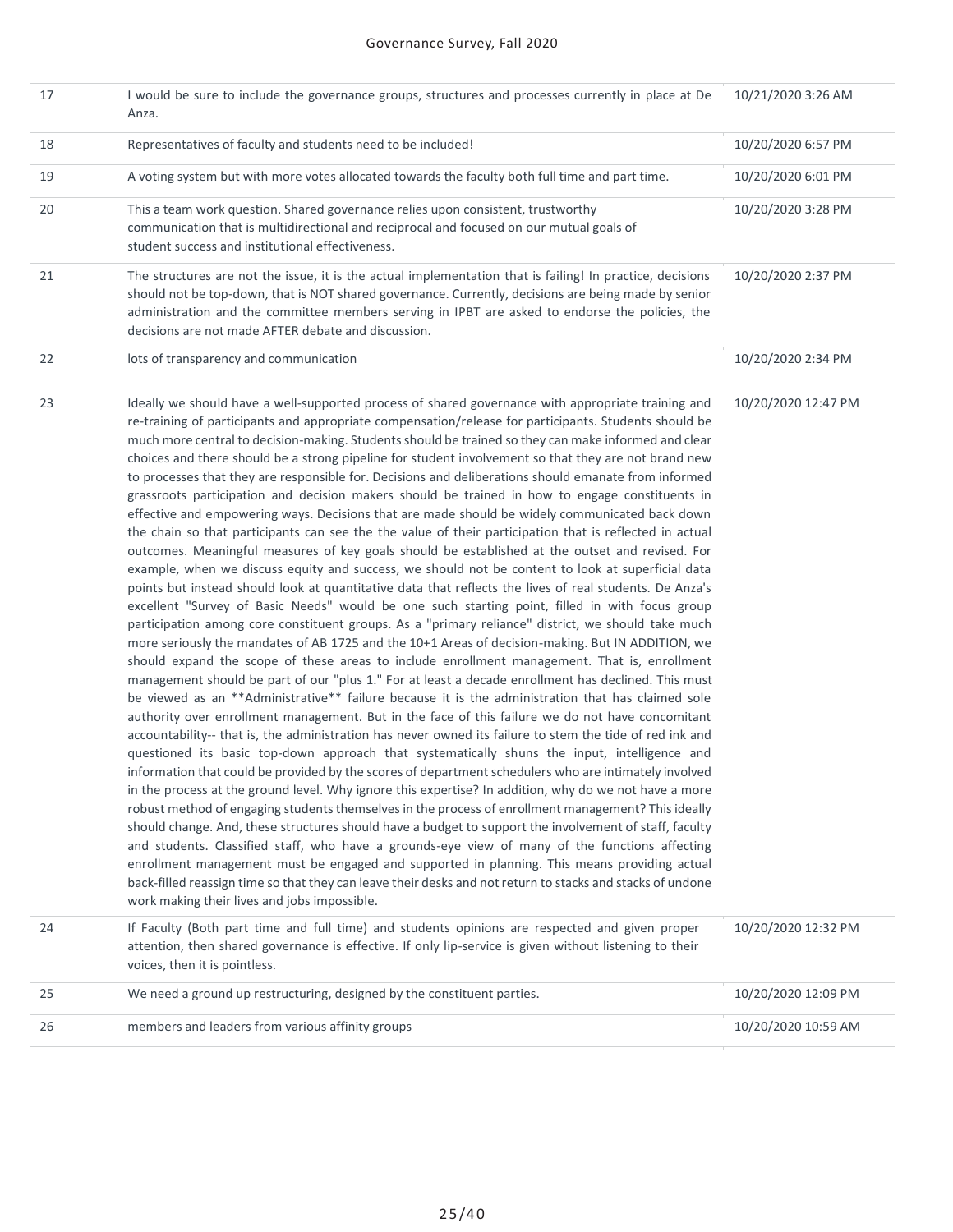| 27 | Each representative body should be informed of budgetary and policy concerns at the beginning of<br>the year. Each representative body should inform their constituents of these concerns at the<br>beginning of the school year. Each representative body should make available various times and<br>places to discuss and allow input from constituents. Each representative body should present a<br>summary of the constituents' assessments of issues, and then allow constituents to vote on those<br>issues. Then, the representatives of each constituent group come together and share their results--<br>exploring the pros and cons of each situation--A summary of this gathering should be made public. In<br>addition, a clear articulation of the responsible parties must be indicated before the process begins--<br>who gets to decide and why. Also, what State policies or provisions are in play with each situation. | 10/20/2020 6:50 AM  |
|----|--------------------------------------------------------------------------------------------------------------------------------------------------------------------------------------------------------------------------------------------------------------------------------------------------------------------------------------------------------------------------------------------------------------------------------------------------------------------------------------------------------------------------------------------------------------------------------------------------------------------------------------------------------------------------------------------------------------------------------------------------------------------------------------------------------------------------------------------------------------------------------------------------------------------------------------------|---------------------|
| 28 | n/a                                                                                                                                                                                                                                                                                                                                                                                                                                                                                                                                                                                                                                                                                                                                                                                                                                                                                                                                        | 10/20/2020 6:32 AM  |
| 29 | No input.                                                                                                                                                                                                                                                                                                                                                                                                                                                                                                                                                                                                                                                                                                                                                                                                                                                                                                                                  | 10/19/2020 11:07 PM |
| 30 | representatives of each group being involved.                                                                                                                                                                                                                                                                                                                                                                                                                                                                                                                                                                                                                                                                                                                                                                                                                                                                                              | 10/19/2020 5:36 PM  |
| 31 | As now, but better academic senate leadership in appointing/approving faculty members for the<br>committee                                                                                                                                                                                                                                                                                                                                                                                                                                                                                                                                                                                                                                                                                                                                                                                                                                 | 10/19/2020 4:54 PM  |
| 32 | Administration should not have the power to overrrule and people should be freed to speak up and be<br>counted rather than just lip services. Transparency in budget, allocations, hiring, headcounts should<br>all be focused on TEACHING, not politics and support of more nonteaching headcount. Students look<br>to the college to help better themselves, not to support yet another administrator.                                                                                                                                                                                                                                                                                                                                                                                                                                                                                                                                   | 10/19/2020 3:53 PM  |
| 33 | I believe it is an opportunity and space to truly build community in specific groups and systems.<br>Governance groups are a way to bring together people from different divisions and departments that<br>otherwise wouldn't be collaborating together. I do believe that our community needs to rethink how<br>we could foster stronger relationships and partnerships. These practices can be affirmed by improving<br>the facilitation and getting creative at the beginning and end of meetings.                                                                                                                                                                                                                                                                                                                                                                                                                                      | 10/19/2020 3:53 PM  |
| 34 | I'm not sure what you mean by structure. It's less that the purported purview of each committee<br>is wrong and more that the inputs of those committees and of the people they represent seem<br>to be irrelevant to the process.                                                                                                                                                                                                                                                                                                                                                                                                                                                                                                                                                                                                                                                                                                         | 10/19/2020 3:52 PM  |
| 35 | Actually listening to each other                                                                                                                                                                                                                                                                                                                                                                                                                                                                                                                                                                                                                                                                                                                                                                                                                                                                                                           | 10/19/2020 2:53 PM  |
| 36 | Needs to have a good leader who can control the committee so that the committee doesn't go on<br>tangents and then go overtime because of a lack of focus. I've been on both types of committees.<br>When a great leader in present, that REALLY helps. I love those committees. Things get done.                                                                                                                                                                                                                                                                                                                                                                                                                                                                                                                                                                                                                                          | 10/19/2020 2:49 PM  |
| 37 | I really don't know.                                                                                                                                                                                                                                                                                                                                                                                                                                                                                                                                                                                                                                                                                                                                                                                                                                                                                                                       | 10/19/2020 2:46 PM  |
| 38 | Don't know how it works so I can't comment.                                                                                                                                                                                                                                                                                                                                                                                                                                                                                                                                                                                                                                                                                                                                                                                                                                                                                                | 10/19/2020 2:25 PM  |
| 39 | Be more inclusive Do do allow certain divisions and departments to have multiple people on committees<br>More joint meetings of governance groups- less silos                                                                                                                                                                                                                                                                                                                                                                                                                                                                                                                                                                                                                                                                                                                                                                              | 10/19/2020 2:13 PM  |
| 40 | At some point we seem to have added some new administrators/ AVP roles. I am not sure this was a<br>good decision. Most of the meetings for many of these governance groups are held during the afternoon<br>which eliminates most full timers from Athletics/PE in being involved because of their athletic teams<br>practices. I find this problematic because this group is not heard from. Equity? not I know might not<br>have answered this completely. However from the governance groups I have been involved with I can't<br>say that i feel there are stated objective or outcomes for the year/quarter/meeting.                                                                                                                                                                                                                                                                                                                 | 10/19/2020 2:12 PM  |
| 41 | n/a                                                                                                                                                                                                                                                                                                                                                                                                                                                                                                                                                                                                                                                                                                                                                                                                                                                                                                                                        | 10/19/2020 2:11 PM  |
| 42 | equal representation of faculty on faculty shared governance                                                                                                                                                                                                                                                                                                                                                                                                                                                                                                                                                                                                                                                                                                                                                                                                                                                                               | 10/19/2020 2:07 PM  |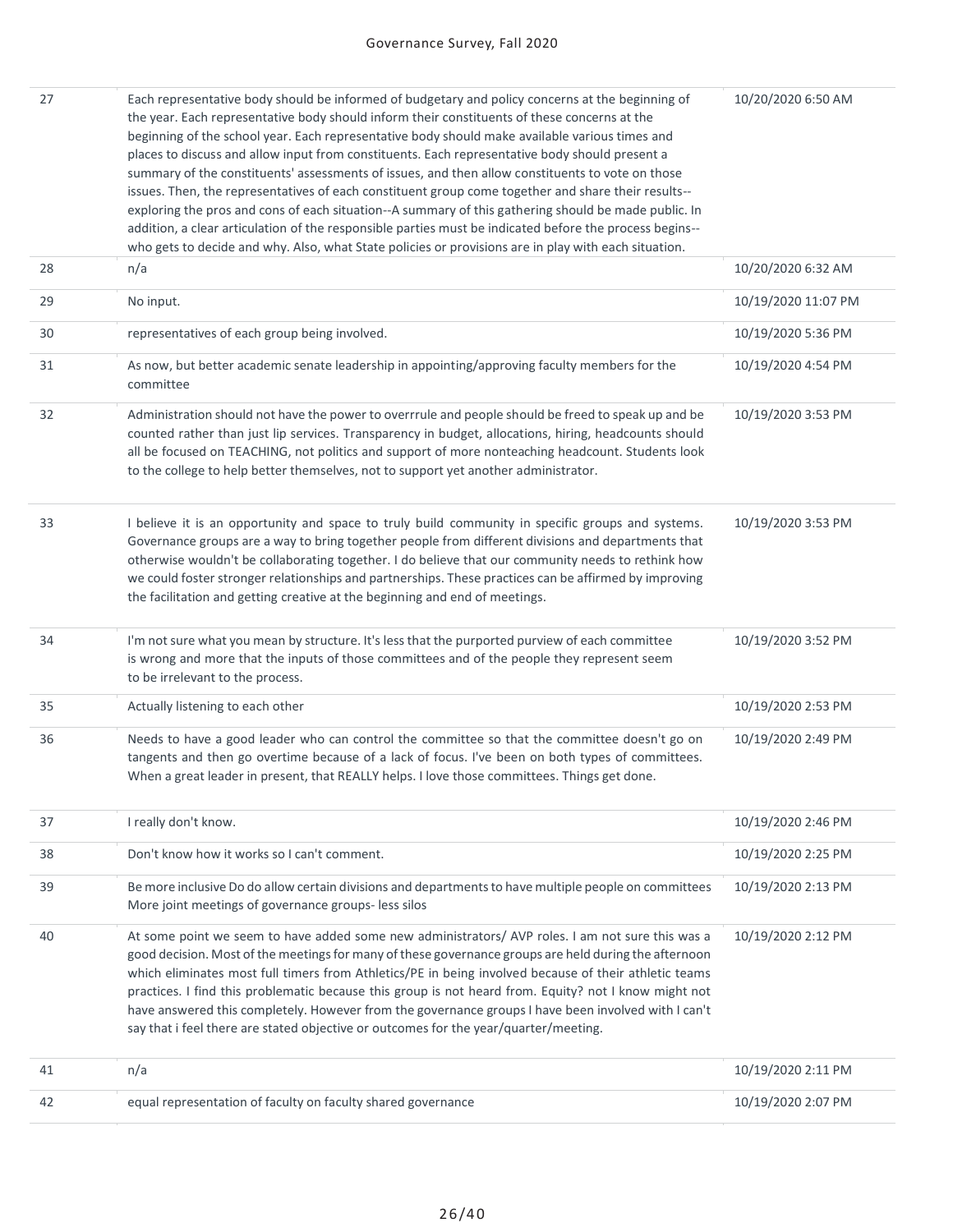| 43 | Shared governance leadership should clearly indicate the processes that are being used for various<br>decisions. Particularly as it applies to what material is actually brought before the committee.<br>Representatives should solicit feedback from those they represent before making votes. I understand<br>that often there may not be a strong interest in their departments/divisions for many of the votes, but<br>you never know when some faculty might be particularly passionate about something                                                                                                                                                                                                                                                                                                                                                                                                                                                                                                                                                                                                                                                                                                                                                                                                                                                                 | 10/19/2020 2:06 PM  |
|----|-------------------------------------------------------------------------------------------------------------------------------------------------------------------------------------------------------------------------------------------------------------------------------------------------------------------------------------------------------------------------------------------------------------------------------------------------------------------------------------------------------------------------------------------------------------------------------------------------------------------------------------------------------------------------------------------------------------------------------------------------------------------------------------------------------------------------------------------------------------------------------------------------------------------------------------------------------------------------------------------------------------------------------------------------------------------------------------------------------------------------------------------------------------------------------------------------------------------------------------------------------------------------------------------------------------------------------------------------------------------------------|---------------------|
| 44 | More streamlined and business-like. IPBT and Curriculum are DMV-level bureaucratic nightmares that<br>need to be reined in.                                                                                                                                                                                                                                                                                                                                                                                                                                                                                                                                                                                                                                                                                                                                                                                                                                                                                                                                                                                                                                                                                                                                                                                                                                                   | 10/17/2020 12:35 PM |
| 45 | I think there should be more local control. More direct democracy, and also something reminiscent of<br>a federal/state divide. Trusting the experience and knowledge of employees and believing that they,<br>with feedback from students, know their work best, will cause innovative and specifically crafted<br>solutions. There have been campus wide one-size-fits all solutions which very much did not fit all, and<br>just allowing greater latitude in solving problems would have allowed for better results.                                                                                                                                                                                                                                                                                                                                                                                                                                                                                                                                                                                                                                                                                                                                                                                                                                                      | 10/14/2020 8:15 PM  |
| 46 | have no idea                                                                                                                                                                                                                                                                                                                                                                                                                                                                                                                                                                                                                                                                                                                                                                                                                                                                                                                                                                                                                                                                                                                                                                                                                                                                                                                                                                  | 10/14/2020 3:36 PM  |
| 47 | We have to go back to a mission statement that very explicitly, and unequivocally, addresses the goal<br>of GAINFUL EMPLOYMENT. After everyone agrees on that mission, that we want our students to be<br>educated AND employed, then we can set up four groupings of decisionmaking: Administration; Faculty<br>and Staff; Student Input; State and Federal Employment and Job Growth Specialists and Data Scientists.<br>There should be a checklist rubric for every act of governance: 1) Does this provide, or lead to, a gainful<br>employment solution for the student? 2) If the student lives in poverty, then does this decision help<br>them transition out of poverty IN A TIMELY MANNER? 3) Is this EFFICIENT of employee productivity and<br>budget, or is this going to take over five years; be too expensive; and not have a dedicated body of<br>managers to manage it over the long-haul? 4) Did I bring grace to this group interaction today, or did I<br>contribute to sowing division? Lastly, have Scheduling be conducted by an outside entity. Or, at least<br>do not have scheduling conducted by a faculty member (who can abuse the role by assigning herself,<br>and her social tribe, plum courses and over-loads).                                                                                                                            | 10/14/2020 2:06 PM  |
| 48 | Governance group boundaries need to be more sharply defined in order to achieve efficiency and<br>ensure that voices are heard rather than subsumed in ever-larger groups. Faculty-only groups must<br>not have administrators, for example, unless they are there to gather information for their own<br>representational groups. A series of governance groups would lead to a college and district council,<br>which accepts or rejects initiatives from the institutional groups. In order to assure representation of<br>under-represented groups committee member seats would be divided between regular and At-Large<br>seats. The job of the latter representatives would be to solicit opinions from those groups not at the<br>table, and keep them involved. Smaller Executive Boards would propose actions to the larger<br>committees. These e-board meetings would alternate with regular all-member meetings, allowing for<br>frank discussion to take place without taking up the time of all concerned or holding back on matters<br>that need to be considered. Much time is spent on non-agendized discussion items, and discussion of<br>the minutes. The former needs to be curtailed in accordance with the Brown Act, and the latter need<br>to be consent agenda items pulled for discussion and amendment only if moved and seconded by the<br>body. | 10/14/2020 1:03 PM  |
| 49 | Create groups based on the need and project as some of the members have no clue about the agenda<br>items.                                                                                                                                                                                                                                                                                                                                                                                                                                                                                                                                                                                                                                                                                                                                                                                                                                                                                                                                                                                                                                                                                                                                                                                                                                                                    | 10/13/2020 10:15 PM |
| 50 | Change the name to participatory governance. One gov group. One rep from each constituent group.<br>Meets once a month only. Probably for 2 or 3 hours. Agenda gets posted maybe 2weeks prior to<br>meeting. High level data only distilled by VPs with support from IR. Each constituent group reviews<br>and discusses the agenda items and agree the response from the group (priority ranking, yes/no etc.)<br>The elected member of that constituent group shares the response to the gov team at the meeting.<br>Consensus not voting. Made clear that group is advisory to President who makes final decision.<br>Constituent groups reps should be President of following groups: AS, CS, Affinity Groups (one from<br>each group) & DASB. Plus: Equity Dean, Institutional Research, VPs, AVPs, President. Guests (subject<br>matter experts) are invited to speak to agenda item or answer questions that come up.                                                                                                                                                                                                                                                                                                                                                                                                                                                  | 10/13/2020 5:35 PM  |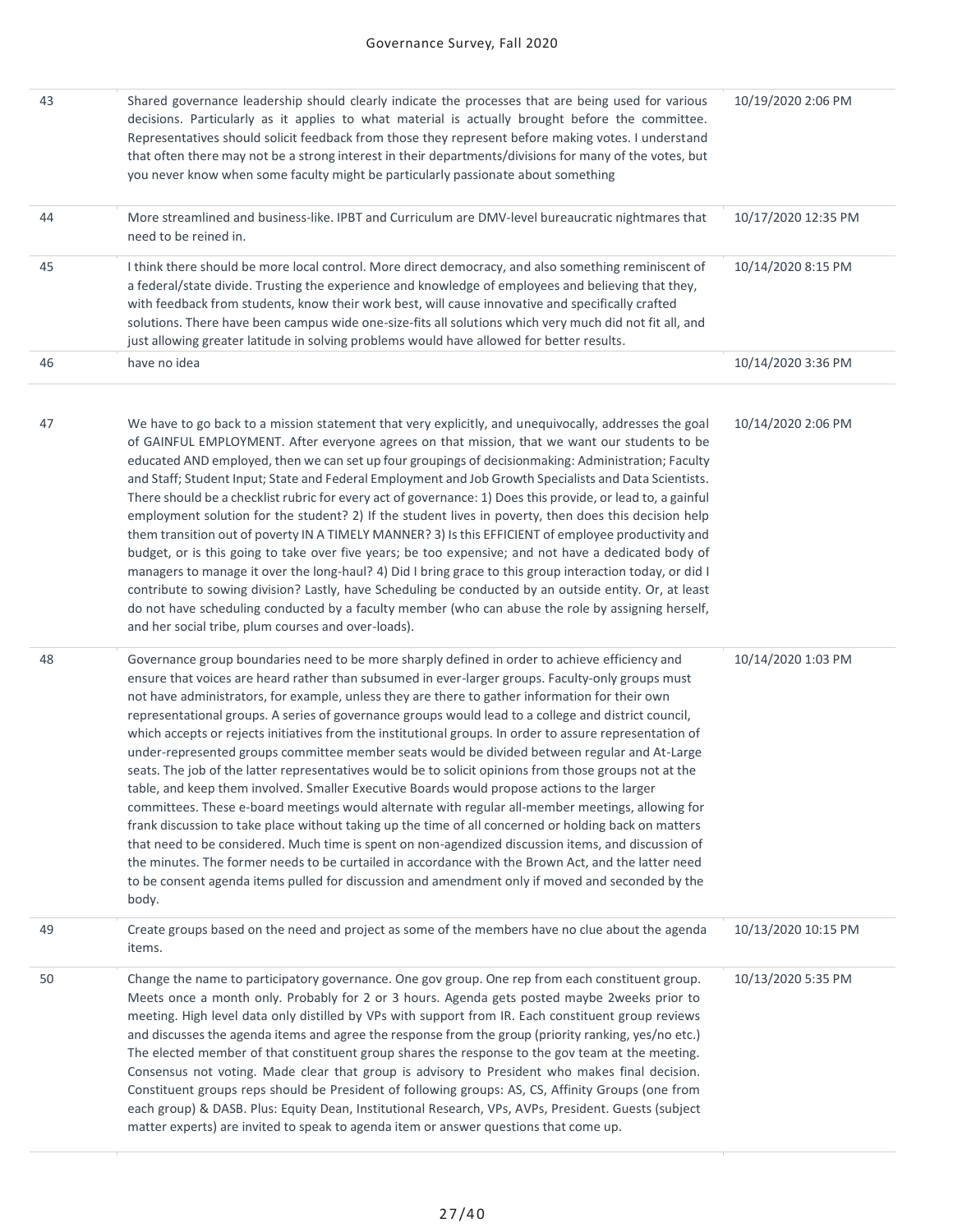| 51 | definitely not in silos - groups should be collaborative and integrated as we all serve the same students<br>and can assist one another and not reinvent the wheel emphasis for governance groups as well as<br>processes should be the WHOLE De Anza student experience                                                                                                                                                                                                                                                                                                                                                                                                                                                                                                                                                                                                                                                                                                                                                                                                                                                                                                                                                                                                                                                                                                                                                                                                                                                                                                                                                                                                                                                                                                                                                                                                                                                                                                                                                                                                                                                                                                                                                                                                                                                                                                                                                                                                                                                                                                                                                                                                                                                                                                                                                                                                                                                                                                                                                                                                                                                                                                                                                                                                                                                                                                                                                                                                                                                                                                                                                                                                                            | 10/13/2020 3:07 PM  |
|----|-----------------------------------------------------------------------------------------------------------------------------------------------------------------------------------------------------------------------------------------------------------------------------------------------------------------------------------------------------------------------------------------------------------------------------------------------------------------------------------------------------------------------------------------------------------------------------------------------------------------------------------------------------------------------------------------------------------------------------------------------------------------------------------------------------------------------------------------------------------------------------------------------------------------------------------------------------------------------------------------------------------------------------------------------------------------------------------------------------------------------------------------------------------------------------------------------------------------------------------------------------------------------------------------------------------------------------------------------------------------------------------------------------------------------------------------------------------------------------------------------------------------------------------------------------------------------------------------------------------------------------------------------------------------------------------------------------------------------------------------------------------------------------------------------------------------------------------------------------------------------------------------------------------------------------------------------------------------------------------------------------------------------------------------------------------------------------------------------------------------------------------------------------------------------------------------------------------------------------------------------------------------------------------------------------------------------------------------------------------------------------------------------------------------------------------------------------------------------------------------------------------------------------------------------------------------------------------------------------------------------------------------------------------------------------------------------------------------------------------------------------------------------------------------------------------------------------------------------------------------------------------------------------------------------------------------------------------------------------------------------------------------------------------------------------------------------------------------------------------------------------------------------------------------------------------------------------------------------------------------------------------------------------------------------------------------------------------------------------------------------------------------------------------------------------------------------------------------------------------------------------------------------------------------------------------------------------------------------------------------------------------------------------------------------------------------------------|---------------------|
| 52 | instead of 2 PPT's, maybe one joint committee. This way both areas know what is happening with the<br>other, etc. One decision making, not having to go to both committees.                                                                                                                                                                                                                                                                                                                                                                                                                                                                                                                                                                                                                                                                                                                                                                                                                                                                                                                                                                                                                                                                                                                                                                                                                                                                                                                                                                                                                                                                                                                                                                                                                                                                                                                                                                                                                                                                                                                                                                                                                                                                                                                                                                                                                                                                                                                                                                                                                                                                                                                                                                                                                                                                                                                                                                                                                                                                                                                                                                                                                                                                                                                                                                                                                                                                                                                                                                                                                                                                                                                         | 10/13/2020 2:06 PM  |
| 53 | perhaps equity across depts, making sure part timers have a voice too and are paid for their<br>contributions                                                                                                                                                                                                                                                                                                                                                                                                                                                                                                                                                                                                                                                                                                                                                                                                                                                                                                                                                                                                                                                                                                                                                                                                                                                                                                                                                                                                                                                                                                                                                                                                                                                                                                                                                                                                                                                                                                                                                                                                                                                                                                                                                                                                                                                                                                                                                                                                                                                                                                                                                                                                                                                                                                                                                                                                                                                                                                                                                                                                                                                                                                                                                                                                                                                                                                                                                                                                                                                                                                                                                                                       | 10/13/2020 1:48 PM  |
| 54 | We need more involvement. More transparency would help more people want to get involved, and<br>limiting the number of consecutive years one can serve on a particular committee would force new<br>voices to participate.                                                                                                                                                                                                                                                                                                                                                                                                                                                                                                                                                                                                                                                                                                                                                                                                                                                                                                                                                                                                                                                                                                                                                                                                                                                                                                                                                                                                                                                                                                                                                                                                                                                                                                                                                                                                                                                                                                                                                                                                                                                                                                                                                                                                                                                                                                                                                                                                                                                                                                                                                                                                                                                                                                                                                                                                                                                                                                                                                                                                                                                                                                                                                                                                                                                                                                                                                                                                                                                                          | 10/13/2020 12:23 PM |
| 55 | 1. Shared governance need not necessarily be divided into branches corresponding to the traditional<br>groups of stakeholders in the community. Instead shared governance could be organized into<br>branches that have their own missions, and then each mission could be structured to include<br>adequate representation from stakeholder and affinity groups, with expert administrators working to<br>coordinate each mission. (To the extent that the budget teams represent different "missions," they<br>may be the best place to start thinking about mission-oriented groups. But I am speaking from<br>inexperience.) For example, in Academic Senate, Spring 2020 IPBT elections were stymied by an<br>unnecessary devil's choice between appointing diverse persons to the team on one hand, and copping<br>to divisional and departmental interests on the other. Yet we were muted on both counts. No one<br>could simply say, "There will be five white men among the faculty reps to IPBT and this is a problem."<br>Likewise, no one spoke to the obvious divisional and departmental interests that complicated the<br>election. In terms of faculty representation on a budget team, all of these interests must be included<br>with formal seats representing disciplinary divisions, ethnic/racial affinities, and traditional<br>stakeholder categories. How to apportion divisional faculty representation to a budgeting committee?<br>Perhaps based on importance to the mission of the team. I don't know how to calculate this. 2.<br>Student inclusion in shared governance should be expanded. 3. Part-time faculty inclusion in shared<br>governance must be cultivated until it reflects part-time faculty's considerable contribution to campus<br>life. Part-time faculty are more vulnerable the consequences of shared governance decision making. 4.<br>We can afford to lose the hierarchy and the culture of executive leadership. Senior staff should not be<br>looked at as our leaders, but as colleagues with specific expertise, experience, and responsibilities. I<br>don't assume that senior staff uniformly see themselves as leaders, authorities, or bosses! The best<br>leaders are organizers who help to give expression to the needs and desires of the people that they<br>represent. But the structure of shared governance at De Anza more or less guarantees a form of<br>executive authority in practice. The central, coordinating role of expert administrators is absolutely<br>necessary and must be preserved, but there is no reason to structure shared governance-- and, really,<br>the whole campus community-- as a hierarchy. Lately I have heard a lot of people say that we should<br>respect expertise, not authority. What would it be like to have actuators and organizers instead of<br>leaders?-- folks who were listening to the experts among us, listening to the community, and taking us<br>to where we want to go? Let's restructure shared governance so that administrators and faculty can<br>be respected and accorded responsibilities as experts and actuators of the community's will. 5. As part<br>of the reflection that accompanies these efforts, faculty should take the time to consider their<br>attitudes towards classroom relationships. Let's think about the authoritarian role that we implicitly<br>play in the classroom. Let each faculty member consider how to democratize relationships in the<br>classroom, and in all those spaces next door to the classroom where many campus professionals are<br>asked to act as mentors, disciplinarians, accountants, advocates, therapists | 10/13/2020 12:11 PM |
| 56 | Find the experts in forming a Deep Democracy to help establish a new foundation and structure. We<br>are fortunate to have some experts on our campus who might be able to help or connect us with<br>leading experts who have experience restructuring governance systems.                                                                                                                                                                                                                                                                                                                                                                                                                                                                                                                                                                                                                                                                                                                                                                                                                                                                                                                                                                                                                                                                                                                                                                                                                                                                                                                                                                                                                                                                                                                                                                                                                                                                                                                                                                                                                                                                                                                                                                                                                                                                                                                                                                                                                                                                                                                                                                                                                                                                                                                                                                                                                                                                                                                                                                                                                                                                                                                                                                                                                                                                                                                                                                                                                                                                                                                                                                                                                         | 10/13/2020 11:32 AM |
| 57 | Unfortunately, I don't have any experience to offer an informed opinion.                                                                                                                                                                                                                                                                                                                                                                                                                                                                                                                                                                                                                                                                                                                                                                                                                                                                                                                                                                                                                                                                                                                                                                                                                                                                                                                                                                                                                                                                                                                                                                                                                                                                                                                                                                                                                                                                                                                                                                                                                                                                                                                                                                                                                                                                                                                                                                                                                                                                                                                                                                                                                                                                                                                                                                                                                                                                                                                                                                                                                                                                                                                                                                                                                                                                                                                                                                                                                                                                                                                                                                                                                            | 10/13/2020 7:57 AM  |
| 58 | I think that there should be designated members of the governance groups who would work with the<br>student feedback committee of DASB to put a pulse on student issues and make the delivery of this<br>feedback part of the procedure of shared governance meetings. Having more students in voting and<br>merely advisory positions would also help governance groups tackle the problems they were made to<br>solve.                                                                                                                                                                                                                                                                                                                                                                                                                                                                                                                                                                                                                                                                                                                                                                                                                                                                                                                                                                                                                                                                                                                                                                                                                                                                                                                                                                                                                                                                                                                                                                                                                                                                                                                                                                                                                                                                                                                                                                                                                                                                                                                                                                                                                                                                                                                                                                                                                                                                                                                                                                                                                                                                                                                                                                                                                                                                                                                                                                                                                                                                                                                                                                                                                                                                            | 10/13/2020 4:03 AM  |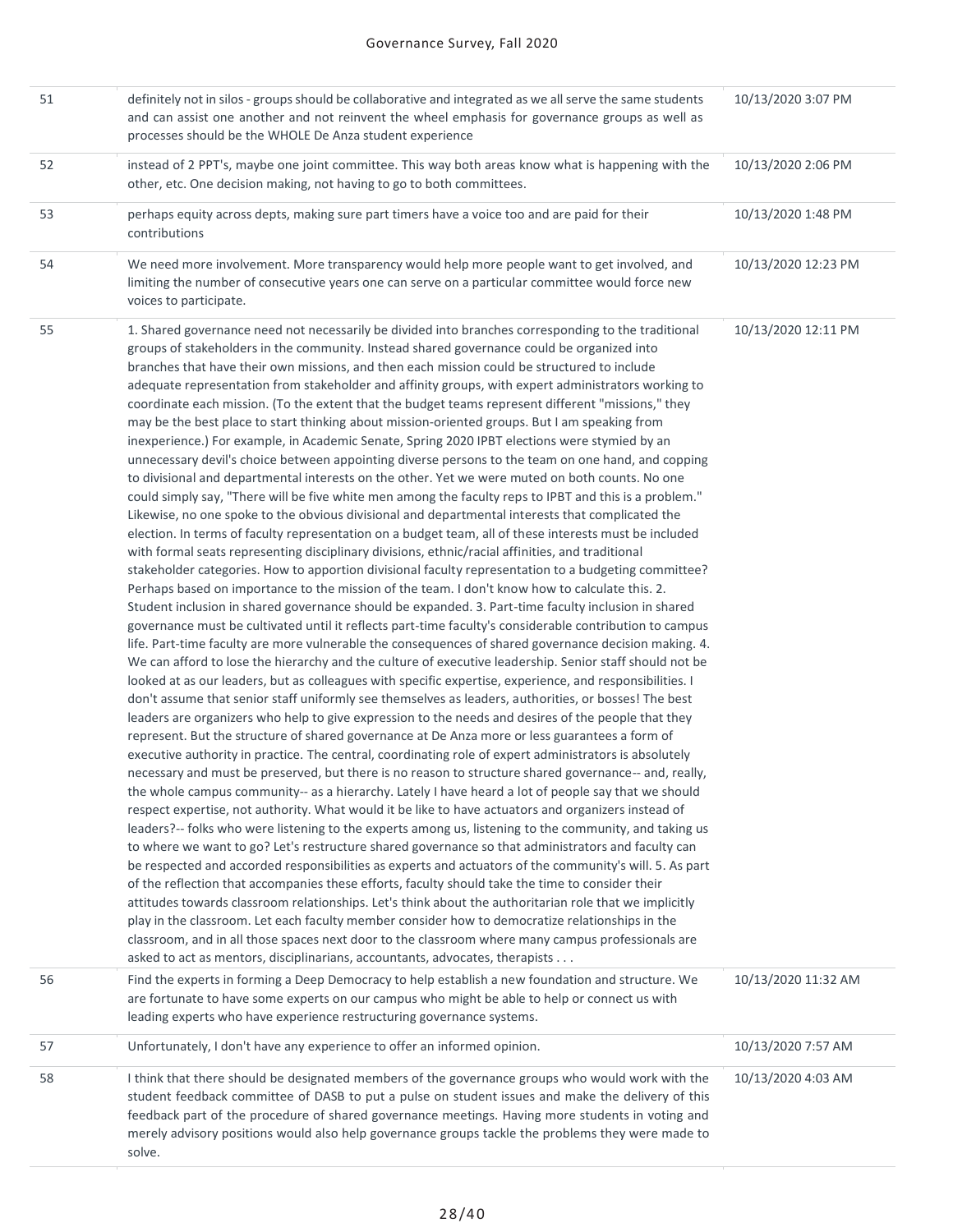| 59 | Perhaps a system which tracks the hours served? Maybe establish a minimum and reward those who<br>exceed maximum                                                                                                                                                                                                                                                                                                                                                                                                                                                                                                                                                                                                                                                                                                                                                                                                                                                                                                                                                                                                                                                                                                                                                                                                                                                                                                                                                                                                                                                                                                                                                                                                                                                                                                                                                                                                                                            | 10/12/2020 10:20 PM |
|----|-------------------------------------------------------------------------------------------------------------------------------------------------------------------------------------------------------------------------------------------------------------------------------------------------------------------------------------------------------------------------------------------------------------------------------------------------------------------------------------------------------------------------------------------------------------------------------------------------------------------------------------------------------------------------------------------------------------------------------------------------------------------------------------------------------------------------------------------------------------------------------------------------------------------------------------------------------------------------------------------------------------------------------------------------------------------------------------------------------------------------------------------------------------------------------------------------------------------------------------------------------------------------------------------------------------------------------------------------------------------------------------------------------------------------------------------------------------------------------------------------------------------------------------------------------------------------------------------------------------------------------------------------------------------------------------------------------------------------------------------------------------------------------------------------------------------------------------------------------------------------------------------------------------------------------------------------------------|---------------------|
| 60 | I don't know what the solution is, but I think the representatives (at least the faculty ones) are often<br>working in silos, not in dialogue with their own constituents.                                                                                                                                                                                                                                                                                                                                                                                                                                                                                                                                                                                                                                                                                                                                                                                                                                                                                                                                                                                                                                                                                                                                                                                                                                                                                                                                                                                                                                                                                                                                                                                                                                                                                                                                                                                  | 10/12/2020 8:14 PM  |
| 61 | There would be time to build relationships with each member of the group. They would meet<br>consistently (maybe 2-3 time per quarter), be able to have transparency from upper administration in<br>all areas. Ideas, programs, and projects would be able to be implemented within an academic year.                                                                                                                                                                                                                                                                                                                                                                                                                                                                                                                                                                                                                                                                                                                                                                                                                                                                                                                                                                                                                                                                                                                                                                                                                                                                                                                                                                                                                                                                                                                                                                                                                                                      | 10/12/2020 6:36 PM  |
| 62 | This is a tough question as I think in principle the governance groups are organized well. It's more the<br>"in practice" part that loses a bit. I'm going to think way outside the box and say the following: It<br>should be a mandatory (for full-time employees) part of our jobs. If we want the De Anza community<br>to do this work and foster a true community at De Anza then this should be part of everyone's work at<br>De Anza. Now I don't mean everyone needs to be in GOVERNANCE groups. I mean that everyone<br>should be in some sort of De Anza group beyond what they were hired to do. Everyone should<br>contribute to De Anza. PGA and PAA should be automatic because everyone should participate where<br>they want to/are needed. There are community colleges out there that have this participation as part<br>of their contracts. 5 hours of "college" time a week. Not having this at De Anza leads to a few doing<br>the work of many and all the issues I mentioned above. In relating this to governance groups, there<br>should be memberships like there are nowa certain number of administrators, faculty, etc. I'd like to<br>see these positions rotate. At Opening Day for example, there is a time for selection for every full-<br>time employee on what they want to do with their "College" time. Those individuals who want to be<br>on certain governance committees select that, and by lottery or some other method besides election,<br>these individuals are placed on these committees. Maybe the positions are for 1 year or 2 years, but<br>they rotate and get new blood in there. I knowoutside the box. But I think increased participation<br>and less intimidating participation would really diversify and demystify how governance works at De<br>Anza. And everyone would have a greater feeling of being part of something, rather than just an<br>individual doing their individual thing. . | 10/12/2020 6:05 PM  |
| 63 | It should be accessible since everyone has to be mindful that many employees and students at De<br>Anza have a wide range of different schedules on campus. I feel that, because of the ongoing<br>pandemic, governance groups right now should take advantage of campus being entirely online for<br>the time being and provide more flexible times for meeting/discussion for new or prospective<br>members who want to somehow get involved. Additionally, there needs to be more transparency on<br>what exactly these groups are doing or have been doing in order to bring more awareness to<br>everyone else in the district. There has to be an inclusive and accessible way in letting everyone be<br>aware of the groups and processes.                                                                                                                                                                                                                                                                                                                                                                                                                                                                                                                                                                                                                                                                                                                                                                                                                                                                                                                                                                                                                                                                                                                                                                                                           | 10/12/2020 5:39 PM  |
| 64 | Governance Groups?? That's pretty ambiguous too! You mean the Senate?? The committees?<br>Administration?? The structure through which processes travel is invariably one way - top down. That<br>could change to more of a working arrangement where decisions about college policies need to come<br>from everyone. Part time instructors should have a big voice because there are more of them than full<br>time faculty. Full time faculty need a voice about all the "jobs" they get saddled with because they are<br>full time. In some Divisions, w/few full timers, they are weighed down too much! Administration<br>needs to listen to both faculties and take their interaction with students, and therefore their<br>understanding of students' general needs/requirements/conflicts to get through the system is quite<br>good and should be helpful to administration.                                                                                                                                                                                                                                                                                                                                                                                                                                                                                                                                                                                                                                                                                                                                                                                                                                                                                                                                                                                                                                                                       | 10/12/2020 5:31 PM  |
| 65 | Large, well represented group, broken into smaller groups responsible for specific tasks.                                                                                                                                                                                                                                                                                                                                                                                                                                                                                                                                                                                                                                                                                                                                                                                                                                                                                                                                                                                                                                                                                                                                                                                                                                                                                                                                                                                                                                                                                                                                                                                                                                                                                                                                                                                                                                                                   | 10/12/2020 5:18 PM  |
| 66 | It would be great if administrators weren't automatically chosen as a chair of a group. We can vote for<br>others to serve as a chair for a committee.                                                                                                                                                                                                                                                                                                                                                                                                                                                                                                                                                                                                                                                                                                                                                                                                                                                                                                                                                                                                                                                                                                                                                                                                                                                                                                                                                                                                                                                                                                                                                                                                                                                                                                                                                                                                      | 10/12/2020 5:01 PM  |
| 67 | The composition of each group should reflect the diversity of our campus constituents. Each area<br>should have equal representation (students, faculty (including part-time), classified, and adm) or the<br>numbers of each constituent should reflect the size of their respective body. For example, since the<br>student body makes up the largest constituent, they should have more reps.                                                                                                                                                                                                                                                                                                                                                                                                                                                                                                                                                                                                                                                                                                                                                                                                                                                                                                                                                                                                                                                                                                                                                                                                                                                                                                                                                                                                                                                                                                                                                            | 10/12/2020 4:49 PM  |
| 68 | Again, the problem is not with the groups, it is with the lack of leadership to truly embrace the<br>processes.                                                                                                                                                                                                                                                                                                                                                                                                                                                                                                                                                                                                                                                                                                                                                                                                                                                                                                                                                                                                                                                                                                                                                                                                                                                                                                                                                                                                                                                                                                                                                                                                                                                                                                                                                                                                                                             | 10/12/2020 4:48 PM  |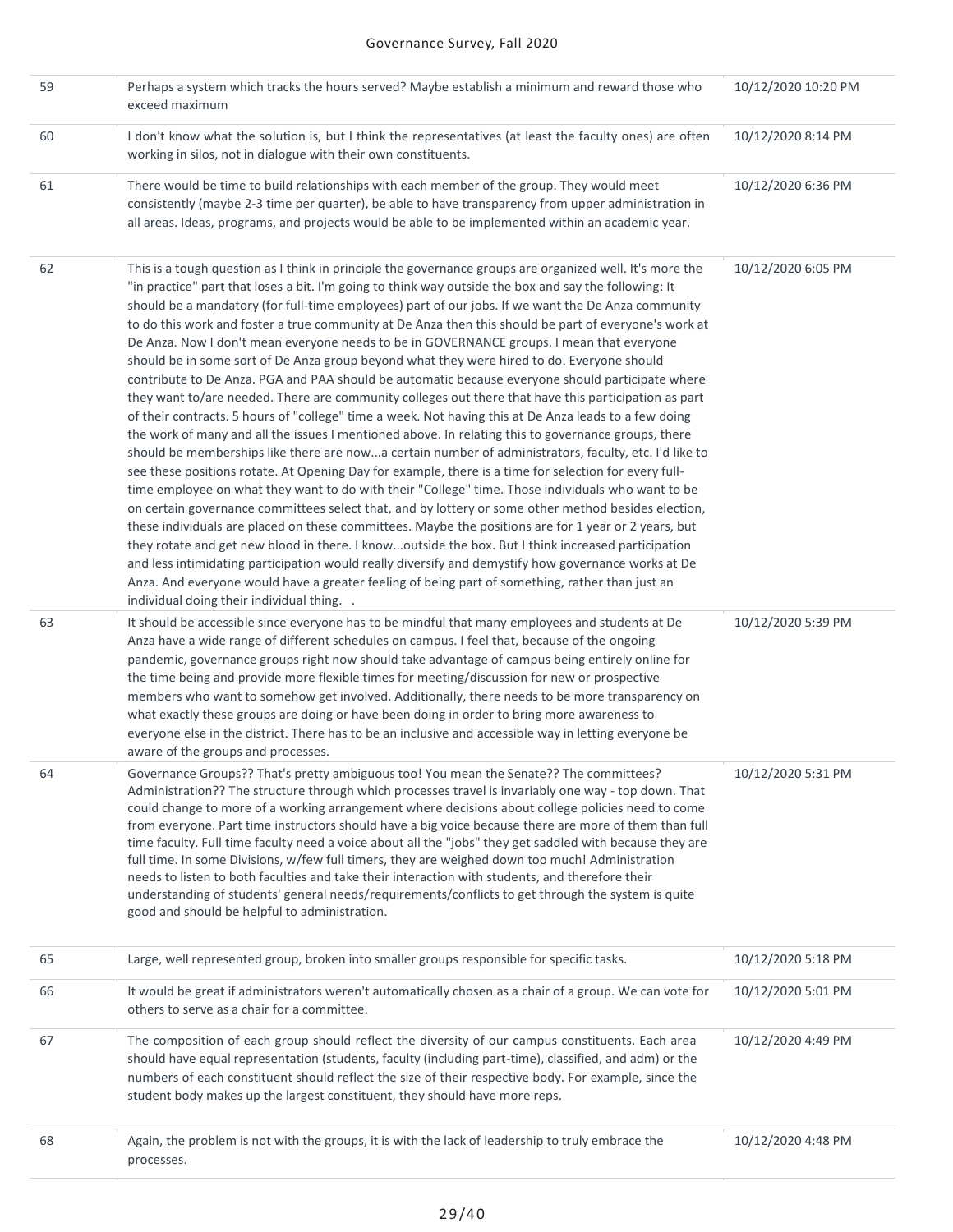| 69 | Ideally having the same number of seats for Administrators, Deans, Faculty, Classified Professionals<br>and Students.                                                                                                                                                      | 10/12/2020 4:42 PM |
|----|----------------------------------------------------------------------------------------------------------------------------------------------------------------------------------------------------------------------------------------------------------------------------|--------------------|
| 70 | Balanced influence in governing bodies based on enrollment numbers between departments.<br>Balanced influence between administrators and faculty when decisions are made.                                                                                                  | 10/12/2020 4:27 PM |
| 71 | A more precise/updated mission statement shared with students staff would be a good start.<br>Then governance should listen to what is needed to achieve the mission and provide support                                                                                   | 10/12/2020 4:23 PM |
| 72 | Classified employees should be treated equal to faculty. If faculty gets paid to participate in<br>governance why are classified asked to volunteer? Why is STERS counting participation in<br>governance as PGA for retirement but PERS doesn't for classified employees? | 10/12/2020 4:11 PM |
| 73 | This is difficult questions to respond since some group does not have influence on decision for various<br>reasons. Not because of inequity, it occurs due to the nature of the program.                                                                                   | 10/12/2020 4:08 PM |
| 74 | Participants from different groups and areas.                                                                                                                                                                                                                              | 10/12/2020 4:06 PM |
| 75 | We all should vote! there should be classified, faculty and administrators.                                                                                                                                                                                                | 10/12/2020 4:04 PM |
| 76 | every session should be recorded. Spectators should be able to attend via zoom.                                                                                                                                                                                            | 10/12/2020 4:03 PM |
| 77 | -clear goals and clear pathway to achieve goals                                                                                                                                                                                                                            | 10/12/2020 4:01 PM |
| 78 | Voting members and officers/chairs should be rotated out routinely, there should be term limits<br>where one member cannot continue consecutive terms/years in the same position in a particular<br>committee.                                                             | 10/12/2020 3:58 PM |
| 79 | They should include representatives of all the stakeholders, and their diversity should include long-<br>term and newer employees.                                                                                                                                         | 10/12/2020 3:57 PM |
| 80 | I like the existing structure. The problem isn't the structure but that the person leading the meeting<br>needs more training on how to make meetings work.                                                                                                                | 10/12/2020 3:57 PM |
| 81 | Far less elitism.                                                                                                                                                                                                                                                          | 10/12/2020 3:54 PM |
| 82 | I don't really know enough about alternative ways of structuring a school's governance to give any<br>useful suggestions.                                                                                                                                                  | 10/12/2020 3:46 PM |
| 83 | More voting!                                                                                                                                                                                                                                                               | 10/12/2020 3:45 PM |
| 84 | No comment                                                                                                                                                                                                                                                                 | 10/12/2020 3:44 PM |
| 85 | Not an expert on this. Plus wouldn't answer require a really long answer/report?                                                                                                                                                                                           | 10/12/2020 3:43 PM |
| 86 | Maintain the same group distribution, but change criteria for participation on governance committee<br>(eligibility/timeframe for serving).                                                                                                                                | 10/12/2020 3:41 PM |
| 87 | What we have now works OK, just needs refinement, better chairing (post minutes and<br>agendas at least 2 days in advance) and better processes from Academic Senate for appointing<br>reps.                                                                               | 10/12/2020 3:40 PM |
| 88 | I like the idea of surveys and focus groups rather than official year-long commitments or a specific<br>focus. Ask faculty groups within a discipline to make recommendations.                                                                                             | 10/12/2020 3:40 PM |
| 89 | No idea                                                                                                                                                                                                                                                                    | 10/12/2020 3:38 PM |
| 90 | More important decisions would go to governance groups with adequate time and they would be<br>able to deliberate and make important decisions. I would like to see stronger student voices.                                                                               | 10/12/2020 3:38 PM |
| 91 | I think that faculty should be, at the very least, invited to participate. (I started Spring 2015)                                                                                                                                                                         | 10/12/2020 3:35 PM |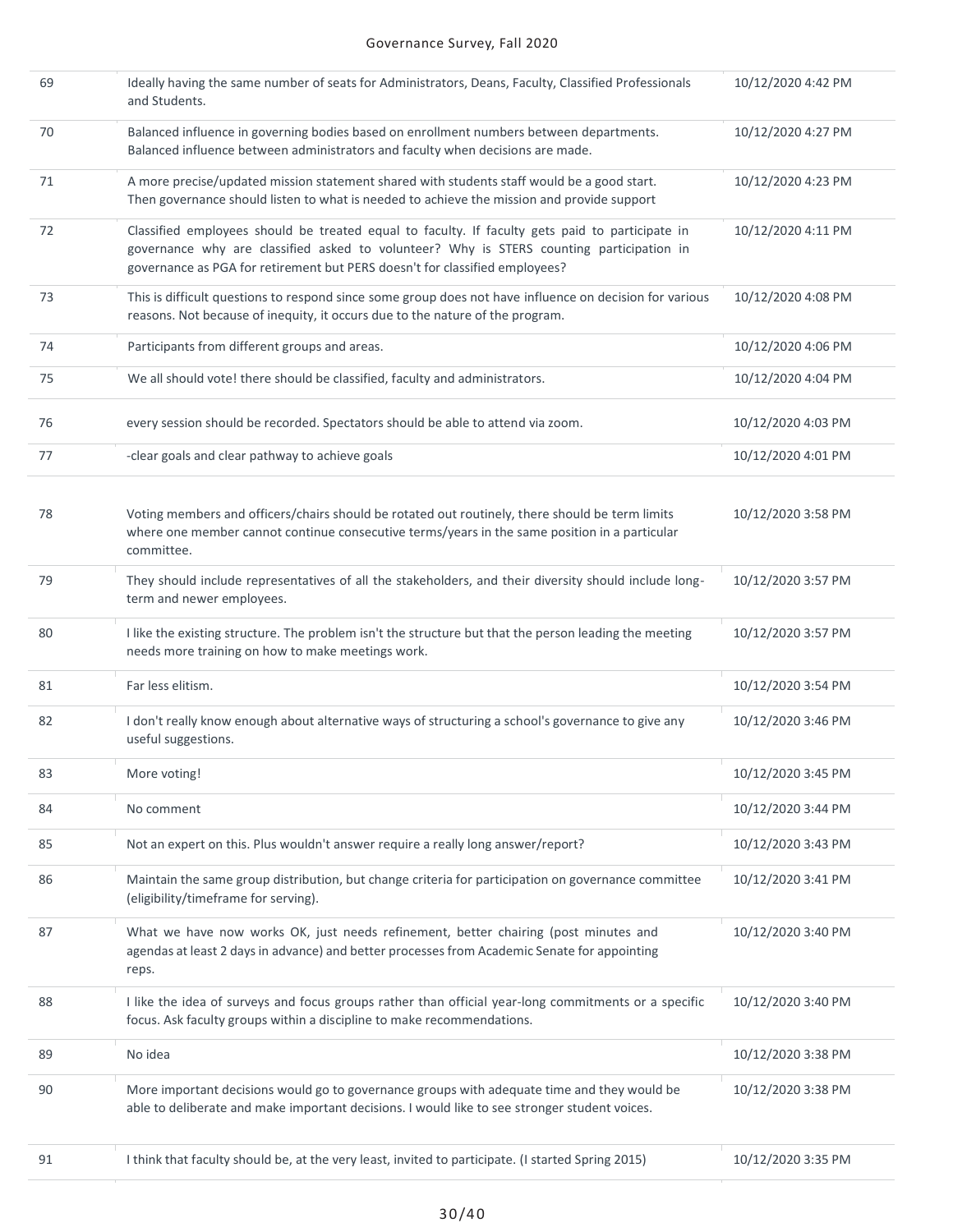| 92 | Have equal weight to all and value input from all governance groups.                                                     | 10/12/2020 3:35 PM |
|----|--------------------------------------------------------------------------------------------------------------------------|--------------------|
| 93 | faculty, classified staff and administration should be represented equally and include the full range of<br>stakeholders | 10/12/2020 3:35 PM |

## Q7 In the ideal structure that you've suggested above, how would members of the governance groups be selected?

Answered: 86 Skipped: 182

| # | <b>RESPONSES</b>                                                                                                                                                                                                                                                                                                                                                                                                                                                                                                                                                                | <b>DATE</b>         |
|---|---------------------------------------------------------------------------------------------------------------------------------------------------------------------------------------------------------------------------------------------------------------------------------------------------------------------------------------------------------------------------------------------------------------------------------------------------------------------------------------------------------------------------------------------------------------------------------|---------------------|
| 1 | A representative would be chosen by department/division faculty to represent.                                                                                                                                                                                                                                                                                                                                                                                                                                                                                                   | 10/27/2020 9:27 AM  |
| 2 | Not sure, but perhaps a department rotations system so that certain areas are not overrepresented<br>thus skewing the distribution of resources which should be distributed more evenly. The use of<br>surveys should be used at mandatory department meetings so that more insights about 'what's<br>working' and 'what's not working' can be shared from more diverse perspectives.                                                                                                                                                                                           | 10/24/2020 9:21 PM  |
| 3 | People would be allowed a term, put their name on a list, and be rotated in to avoid the same people<br>always being chosen or skipped. It needs to be fair and transparent to avoid the biases that currently<br>occur. Additionally, a faculty member should only be on one committee at a time. Many of the same<br>people are on senate, pbt, FA, and curriculum. It is stagnate. Also, when you have achieved your last<br>PAA, you should not be allowed to serve anymore so that you do not prevent newer people from getting<br>service. [Personalized comment removed] | 10/23/2020 5:58 PM  |
| 4 | Rotation. Voting does not work, sad to say. Because then only the same people get things.                                                                                                                                                                                                                                                                                                                                                                                                                                                                                       | 10/23/2020 4:01 PM  |
| 5 | [Personalized comments removed]                                                                                                                                                                                                                                                                                                                                                                                                                                                                                                                                                 | 10/23/2020 3:42 PM  |
| 6 | Language Arts is racist. English is racist. [Personalized comments removed]                                                                                                                                                                                                                                                                                                                                                                                                                                                                                                     | 10/23/2020 10:03 AM |
| 7 | Firstly, ask if someone is currently doing something else. Well, then you to step back and give shots to<br>others. [Personalized comments removed]. Term limits for everything. Rotate positions. Diversity on<br>every level. English and social sciences are overrepresented. And, also, people of a certain age level<br>are overrepresented. Younger faculty have no opportunity to be involved. Like hires like, etc.                                                                                                                                                     | 10/23/2020 10:00 AM |
| 8 | -Diverse representation with a focus on ethnic representation. -Define equity minded leadership<br>competence and select equity minded leaders to serve and to move the institution<br>https://www.cswe.org/getattachment/Centers-Initiatives/Centers/Center-for-<br>Diversity/EducatorResource/February-2020/1-What-is-equity-minded-competence.pdf.aspx                                                                                                                                                                                                                       | 10/23/2020 3:56 AM  |
| 9 | Other than having representatives who can participate in meetings and committees, pass along<br>information, and share what has been heard and suggested by others - a voting system perhaps. To<br>some extent there has to be a system or structure in place with criteria to establish how things<br>operate so everyone has an idea of what to expect.                                                                                                                                                                                                                      | 10/22/2020 8:52 AM  |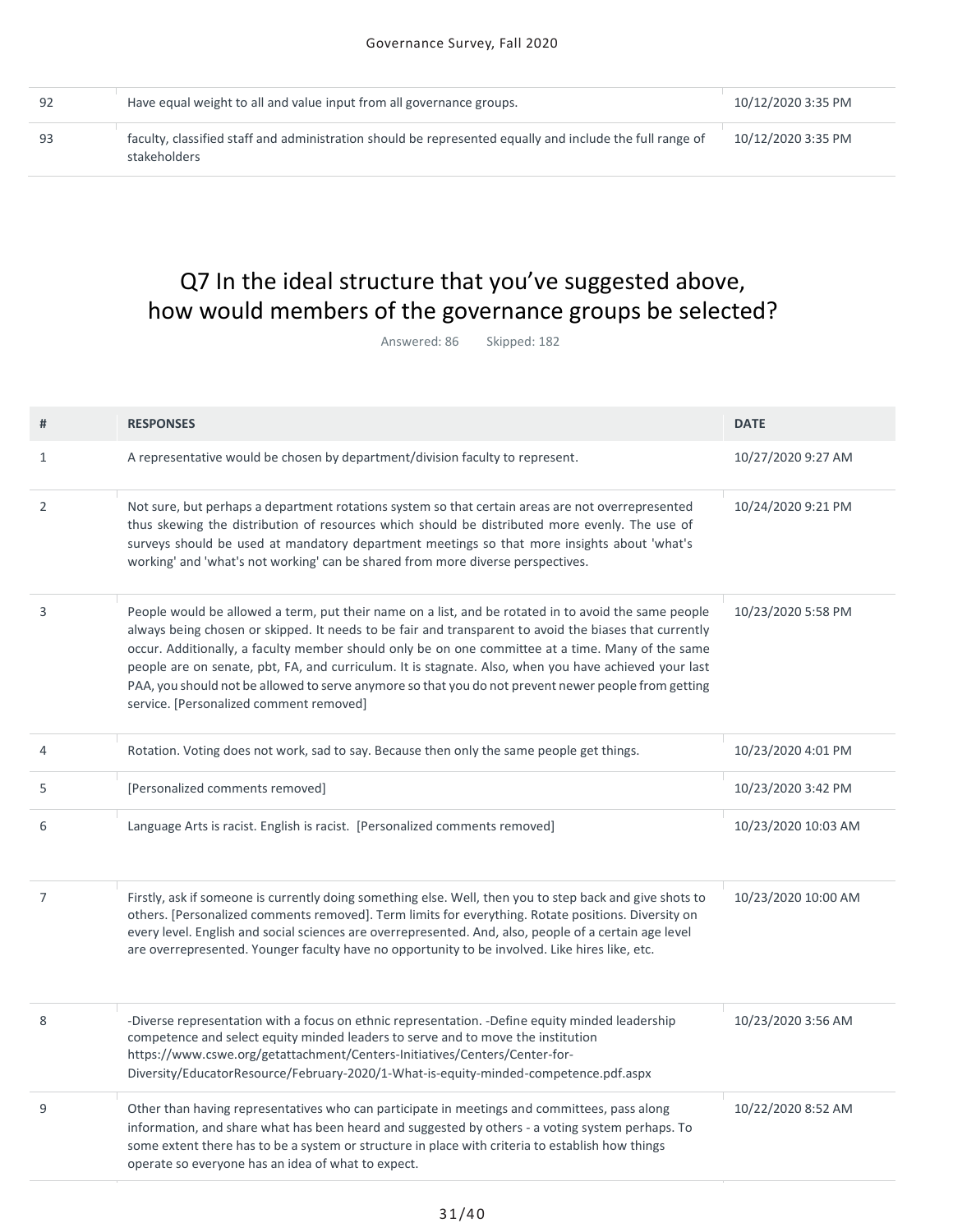| 10 | I think that members of governance groups should be selected by their constituents. I think that we<br>need to think of ways to incentivize participation from marginalized groups on campus who are often<br>over-burdened by equity work, childcare constraints, financial constraints, etc.                                                                                                                                                                                                                       | 10/21/2020 3:43 PM  |
|----|----------------------------------------------------------------------------------------------------------------------------------------------------------------------------------------------------------------------------------------------------------------------------------------------------------------------------------------------------------------------------------------------------------------------------------------------------------------------------------------------------------------------|---------------------|
| 11 | They can be voted in like before, but there needs to be better recruitment. More on on ones.<br>Reaching out to new folks and not always the same people.                                                                                                                                                                                                                                                                                                                                                            | 10/21/2020 12:52 PM |
| 12 | The governance groups should be diverse (with equity mindfulness) and be elected or selected by<br>their "interest" groups. Since each group has a unique experience and perspective, they should<br>elect/select or appoint their own representative(s).                                                                                                                                                                                                                                                            | 10/21/2020 9:06 AM  |
| 13 | The classified senate will appoint representation to the governance committees. The classified senate<br>can work with the administrator for the committee to appoint the tri-chair.                                                                                                                                                                                                                                                                                                                                 | 10/21/2020 6:28 AM  |
| 14 | Through existing channels                                                                                                                                                                                                                                                                                                                                                                                                                                                                                            | 10/21/2020 3:26 AM  |
| 15 | Voting process.                                                                                                                                                                                                                                                                                                                                                                                                                                                                                                      | 10/20/2020 6:57 PM  |
| 16 | By vote as well.                                                                                                                                                                                                                                                                                                                                                                                                                                                                                                     | 10/20/2020 6:01 PM  |
| 17 | I believe no one should be nominated. Member should be voted by their constituency group. Faculty<br>select their faculty rep and must be from various disciplines (currently two divisions are dominating<br>the committee.) Dean should be voted in by the deans group and not handpicked by senior staff.<br>Same for staff and students.                                                                                                                                                                         | 10/20/2020 3:28 PM  |
| 18 | proportionally represented                                                                                                                                                                                                                                                                                                                                                                                                                                                                                           | 10/20/2020 2:34 PM  |
| 19 | We have a classified senate, an academic senate, and a student senate. Appointments should be<br>made from these respective bodies. To the extent that any of these questions also touch on wages<br>and working conditions or other contractual matters, the collective bargaining bodies should also<br>make appointments.                                                                                                                                                                                         | 10/20/2020 12:47 PM |
| 20 | Proper representation across all groups (Faculty, staff, students and Administrators) is the need of<br>the hour : All Divisions should have the voting power and everyone should have the freedom to<br>express their opinion without any fear of reprisal.                                                                                                                                                                                                                                                         | 10/20/2020 12:32 PM |
| 21 | Each constituent party should have a rotating responsibility for participation, with a selection process<br>established during #6 above                                                                                                                                                                                                                                                                                                                                                                              | 10/20/2020 12:09 PM |
| 22 | Have groups elect who they would like to represent them                                                                                                                                                                                                                                                                                                                                                                                                                                                              | 10/20/2020 10:59 AM |
| 23 | Rotation.                                                                                                                                                                                                                                                                                                                                                                                                                                                                                                            | 10/20/2020 6:50 AM  |
| 24 | n/a                                                                                                                                                                                                                                                                                                                                                                                                                                                                                                                  | 10/20/2020 6:32 AM  |
| 25 | Volunteers for a certain amount time.                                                                                                                                                                                                                                                                                                                                                                                                                                                                                | 10/19/2020 5:36 PM  |
| 26 | Academic senate: choose the faculty members, after inviting people to apply. Then, the leadership<br>team (officers) could perhaps put up 2 or 3 possible SLATES of candidates that complement the<br>existing faculty membership, OR make a strong recommendation for a particular SLATE. Have a<br>discussion, of course. The important piece is to not put forward individuals, but a group of 3 - 4<br>that would work well with the other 3-4 faculty on the committee in terms of a broader<br>representation. | 10/19/2020 4:54 PM  |
| 27 | Not the members. We can talk till we are blue in the face. It is the transparency and a more clearly<br>defined objectives that ALL members must abide by.                                                                                                                                                                                                                                                                                                                                                           | 10/19/2020 3:53 PM  |
| 28 | They would definitely have to be selected for their strengths and skillsets. I do believe there should be<br>a greater incentive and desire to re-establishing the new culture and philosophy.                                                                                                                                                                                                                                                                                                                       | 10/19/2020 3:53 PM  |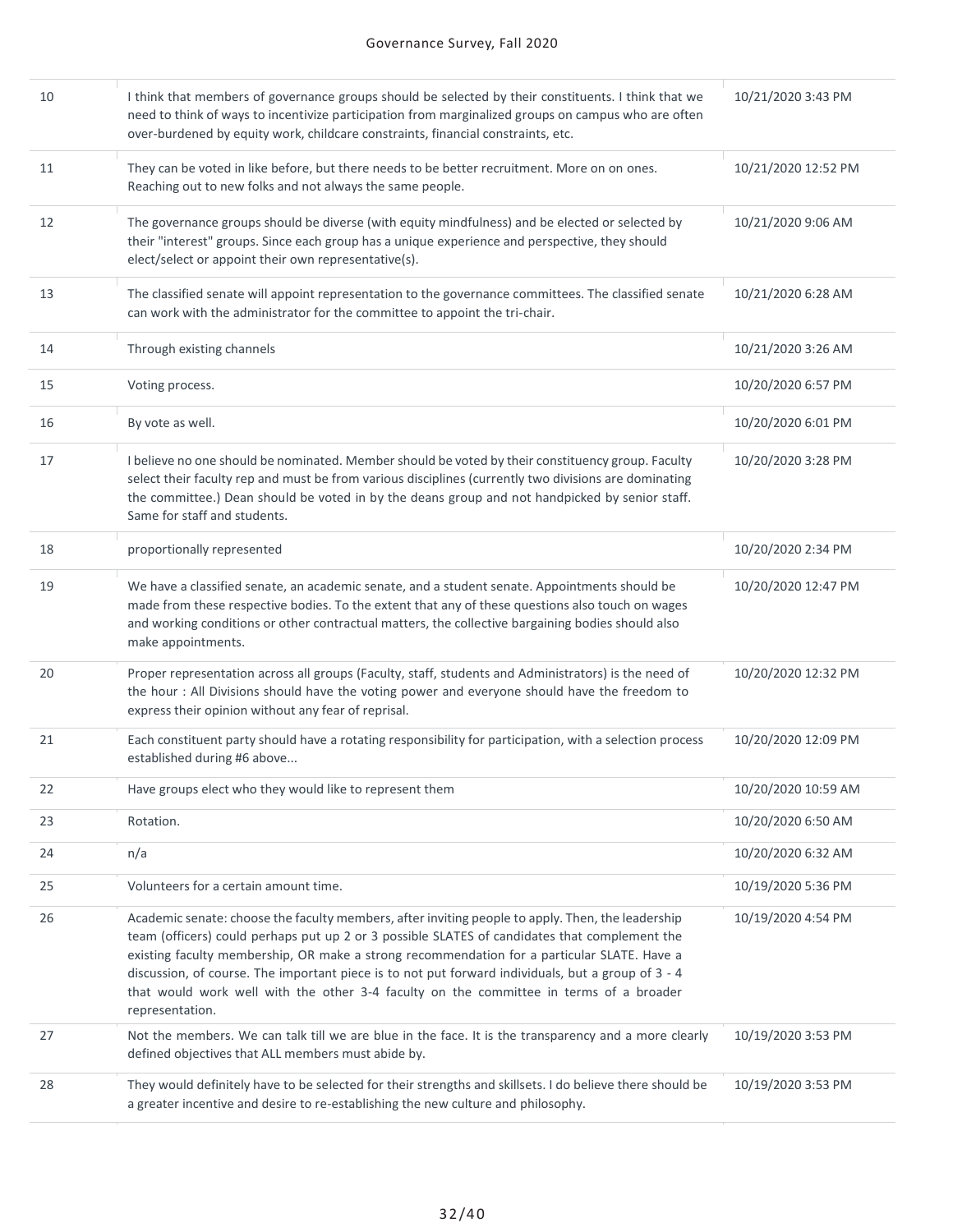| 29 | Right now, I think there would need to be an entirely clean slate from the ground up re-do of all<br>processes to get new folks to volunteer. Most folks I know are so demoralized by the process and so<br>untrusting that our participation matters than I think that honestly it will be a challenge to get folks to<br>volunteer.                                                                                                                                                                                                                                                                        | 10/19/2020 3:52 PM  |
|----|--------------------------------------------------------------------------------------------------------------------------------------------------------------------------------------------------------------------------------------------------------------------------------------------------------------------------------------------------------------------------------------------------------------------------------------------------------------------------------------------------------------------------------------------------------------------------------------------------------------|---------------------|
| 30 | Equally from each department                                                                                                                                                                                                                                                                                                                                                                                                                                                                                                                                                                                 | 10/19/2020 2:53 PM  |
| 31 | Assigned by the respective governance group.                                                                                                                                                                                                                                                                                                                                                                                                                                                                                                                                                                 | 10/19/2020 2:50 PM  |
| 32 | Voted in by peers. Powerful leaders compensated in some way. Weed out complainers who just<br>want to say how things aren't working without concrete suggestions. Just complain. My motto: Don't<br>bring me problems, bring me solutions! Talking about a problem good. But then constructive<br>approach to solve even more important in my view.                                                                                                                                                                                                                                                          | 10/19/2020 2:49 PM  |
| 33 | see above                                                                                                                                                                                                                                                                                                                                                                                                                                                                                                                                                                                                    | 10/19/2020 2:46 PM  |
| 34 | Not sure.                                                                                                                                                                                                                                                                                                                                                                                                                                                                                                                                                                                                    | 10/19/2020 2:25 PM  |
| 35 | Not sure Current system does not work                                                                                                                                                                                                                                                                                                                                                                                                                                                                                                                                                                        | 10/19/2020 2:13 PM  |
| 36 | I would also say that there are many governance groupsmaybe there is one landing spot for new<br>faculty/employees to find out about theseI only ever found out about them through conversations.                                                                                                                                                                                                                                                                                                                                                                                                            | 10/19/2020 2:12 PM  |
| 37 | n/a                                                                                                                                                                                                                                                                                                                                                                                                                                                                                                                                                                                                          | 10/19/2020 2:11 PM  |
| 38 | should be selected by knowledge of group                                                                                                                                                                                                                                                                                                                                                                                                                                                                                                                                                                     | 10/19/2020 2:07 PM  |
| 39 | Representatives should be selected by and approved by the body they represent. (As opposed to<br>somebody volunteering and therefore just being in the position. I believe that leadership should have<br>to step down after serving a term and not run for office until the next appointment cycle.                                                                                                                                                                                                                                                                                                         | 10/19/2020 2:06 PM  |
| 40 | By the vote of the associated constituency                                                                                                                                                                                                                                                                                                                                                                                                                                                                                                                                                                   | 10/17/2020 12:35 PM |
| 41 | With direct democracy, either a ranked choice or approval voting system.                                                                                                                                                                                                                                                                                                                                                                                                                                                                                                                                     | 10/14/2020 8:15 PM  |
| 42 | sorry I just don't know enough to respond                                                                                                                                                                                                                                                                                                                                                                                                                                                                                                                                                                    | 10/14/2020 3:36 PM  |
| 43 | On the faculty and staff end: Definitely through a combination of LOTTERY and/or AUTOMATIC<br>ROTATION. There would also be clear, reasonable term limits. Another addition would be to try the<br>unconventional approach of going by "junior-ity," instead of by seniority. Meaning--start with the<br>newer hires as priority--for more fresh perspectives. Additionally, make the new hires' schedules<br>more conducive to being a part of this--for instance, give them less classes to teach that particular<br>quarter. Or, make one of their tenure track years an entire year of governance roles. | 10/14/2020 2:06 PM  |
| 44 | The head of each constituent group would select appointees to college-wide councils and committees,<br>subject to ratification from their constituent group. In doing so they would follow guidelines to<br>maximize diversity. These selections would be consent agenda items, pulled for discussion only if<br>moved and seconded by the body.                                                                                                                                                                                                                                                             | 10/14/2020 1:03 PM  |
| 45 | 1 member representation from all groups for voting purposes. Subject experts from different areas<br>based on the project should be part of the team. I believe we only need one group. The college council<br>- the assign a subgroup for a project to work on. Dismiss the subgroup after the project is presented<br>back to college council.                                                                                                                                                                                                                                                             | 10/13/2020 10:15 PM |
| 46 | Voted in the case of constituent groups and then by job title.                                                                                                                                                                                                                                                                                                                                                                                                                                                                                                                                               | 10/13/2020 5:35 PM  |
| 47 | Volunteer/nominated/elected those on tasks committees should be open to the community and not<br>just the members of the governance group to include those outside of group who may have a<br>particular interest in task as well as to expand the opportunity for participation                                                                                                                                                                                                                                                                                                                             | 10/13/2020 3:07 PM  |
| 48 | overall elections from both groups, to work together.                                                                                                                                                                                                                                                                                                                                                                                                                                                                                                                                                        | 10/13/2020 2:06 PM  |
| 49 | not sure but voting within depts?                                                                                                                                                                                                                                                                                                                                                                                                                                                                                                                                                                            | 10/13/2020 1:48 PM  |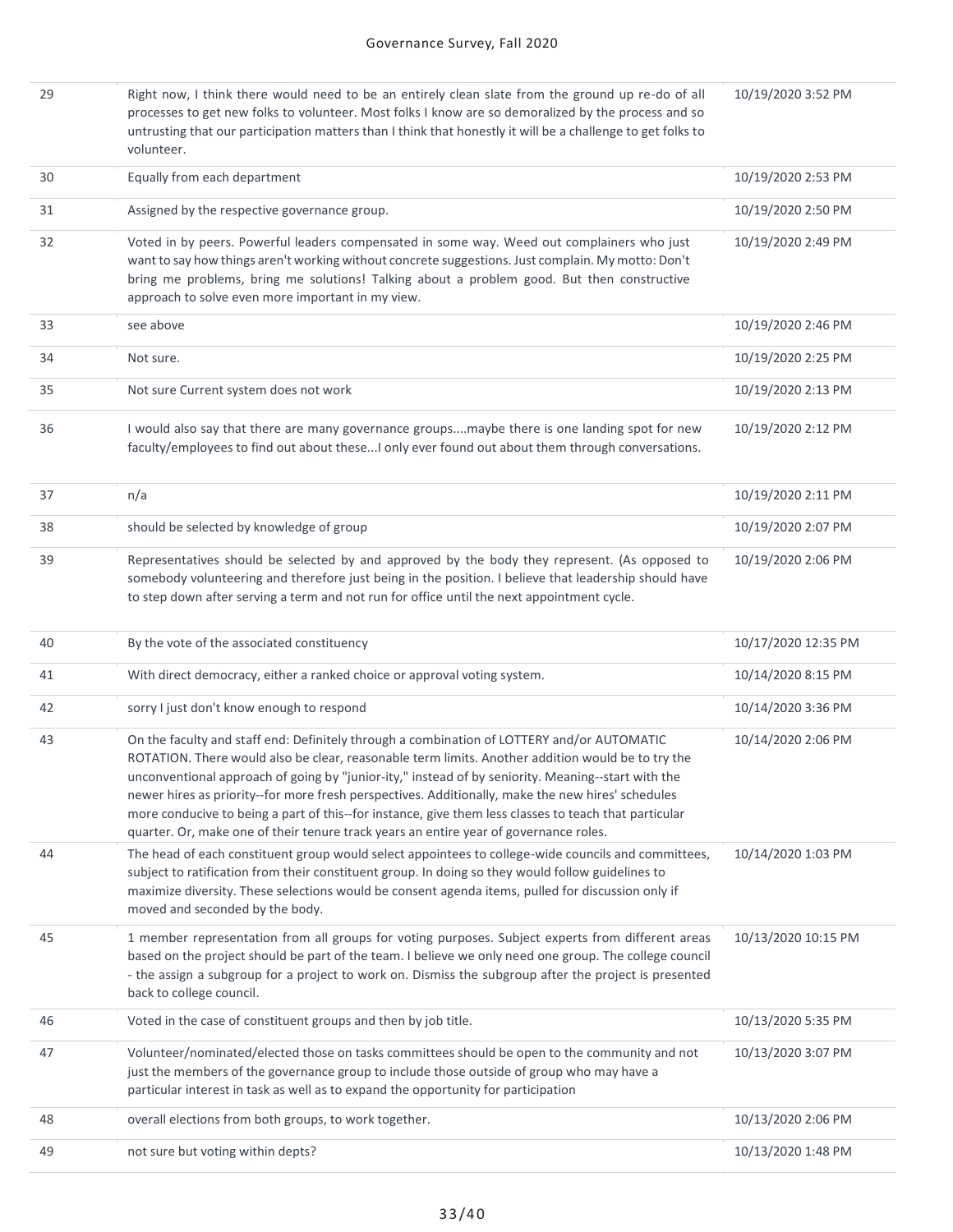| 50 | We have the same people serving all over the place. I can't speak knowledgably about how Classified<br>and Administrators should be chosen, but we need a much more thoughtful way to choose faculty.<br>The application process should include listing what other committees your on, how long you've been<br>on them, why you want to join the committee, etc. Perhaps we should start including brief video clips<br>in the application.                                                                                                                                                                                                                                                                                                                                                                                                                                                                                                                                                                                                                                                                                                                                                      | 10/13/2020 12:23 PM |
|----|--------------------------------------------------------------------------------------------------------------------------------------------------------------------------------------------------------------------------------------------------------------------------------------------------------------------------------------------------------------------------------------------------------------------------------------------------------------------------------------------------------------------------------------------------------------------------------------------------------------------------------------------------------------------------------------------------------------------------------------------------------------------------------------------------------------------------------------------------------------------------------------------------------------------------------------------------------------------------------------------------------------------------------------------------------------------------------------------------------------------------------------------------------------------------------------------------|---------------------|
| 51 | Representatives should be appointed democratically. Each stakeholder group should have coordinating<br>agents (perhaps: deans and/or their representatives for divisions, senate officers for PT and FT faculty,<br>DASB officers for students, etc.) who can manage elections to each mission-oriented body. Referring<br>back to answer 1 on question 4, I think it's necessary to structure the seats on each gov't org so as to<br>reflect both interests that have been obvious to us for a long time (traditional stakeholder groups,<br>affinity groups) as well as interests that have been forced into the shadows of budgeting despite how<br>integral they are to how the community thinks (e.g., the taboo question of divisional interests in the<br>IPBT).                                                                                                                                                                                                                                                                                                                                                                                                                         | 10/13/2020 12:11 PM |
| 52 | I think we need to hire experts to help us form a new structure or work within current structures.                                                                                                                                                                                                                                                                                                                                                                                                                                                                                                                                                                                                                                                                                                                                                                                                                                                                                                                                                                                                                                                                                               | 10/13/2020 11:32 AM |
| 53 | Unfortunately, I don't have any experience to offer an informed opinion.                                                                                                                                                                                                                                                                                                                                                                                                                                                                                                                                                                                                                                                                                                                                                                                                                                                                                                                                                                                                                                                                                                                         | 10/13/2020 7:57 AM  |
| 54 | Ideally there should be a Chair and Vice Chair, as well as someone to take down the meeting<br>minutes/schedule appointments as well as 2 DASB representatives and 1-3 non DASB reps with voting<br>power as well. 2-5 more faculty members should be sitting on the governance group as well. The DASB<br>members are responsible for communicating with Student Feedback to gather and document student<br>reports that are relevant to the committee and the presentation of this feedback should be a standard<br>part of meeting proceedings.                                                                                                                                                                                                                                                                                                                                                                                                                                                                                                                                                                                                                                               | 10/13/2020 4:03 AM  |
| 55 | Same way they are now - the most popular work is the most competitive to obtain                                                                                                                                                                                                                                                                                                                                                                                                                                                                                                                                                                                                                                                                                                                                                                                                                                                                                                                                                                                                                                                                                                                  | 10/12/2020 10:20 PM |
| 56 | I suggest that there should be a Shared Governance 101 training that should be required of all faculty<br>representatives. This should cover a lot of processes, policies, etc. that faculty need to know prior to<br>making decisions that have far-reaching consequences to the college. So often, representatives are<br>voting based on myth and conjecture. In the past, it was difficult to get anyone to serve on shared<br>governance committees. Now that there is even competition to serve, I think there should be more<br>accountability, responsibility, and knowledge. In exchange, there should be PGA credit given. PAA<br>special service isn't enough. It dissuades newer faculty from serving because they have to focus on<br>professional development more than special service to the college. Serving on a shared governance<br>committee IS professional development.                                                                                                                                                                                                                                                                                                   | 10/12/2020 8:14 PM  |
| 57 | volunteer or brought in by other members                                                                                                                                                                                                                                                                                                                                                                                                                                                                                                                                                                                                                                                                                                                                                                                                                                                                                                                                                                                                                                                                                                                                                         | 10/12/2020 6:36 PM  |
| 58 | So, firstly, the governance groups need to have a certain number of administrators, faculty, staff,<br>students, etc. That should be a set number of each, as they are now. Again, just going outside the box<br>here. There's a website where full-time employees make their top "picks" for what they want to do at<br>De Anza outside of the job they were hired for. This is done before Opening Day. Maybe every full-<br>time employee needs to pick their top 3 or 5 ways that they want to contribute. If there are a greater<br>number of applicants for governance groups, the members are picked by chance. If there happens to<br>not be enough who choose a governance group and there is room for more members, there can be a<br>call during Opening Day. Part of Opening Day is used to inform the De Anza community who is part of<br>what group. Maybe there's an activity at Opening Day so the different groups can meet each other<br>without having to do governance-related business. There can also be alternates for cases of PDL or<br>other circumstances. So, selection would be a combination of chance and desire of that individual to<br>contribute in that way. | 10/12/2020 6:05 PM  |
| 59 | Through an intensive evaluation that includes both an interview and a background check. This I feel<br>should also include an empathy test, a psychiatric evaluation, and a lie detector test. That way, it can<br>help ensure in weeding out less problematic individuals and instead will provide more opportunities for<br>those who genuinely do aim for equity and inclusiveness and will be willing to not only take actual action<br>but will also be willing to hold themselves accountable if they ever encounter criticism.                                                                                                                                                                                                                                                                                                                                                                                                                                                                                                                                                                                                                                                            | 10/12/2020 5:39 PM  |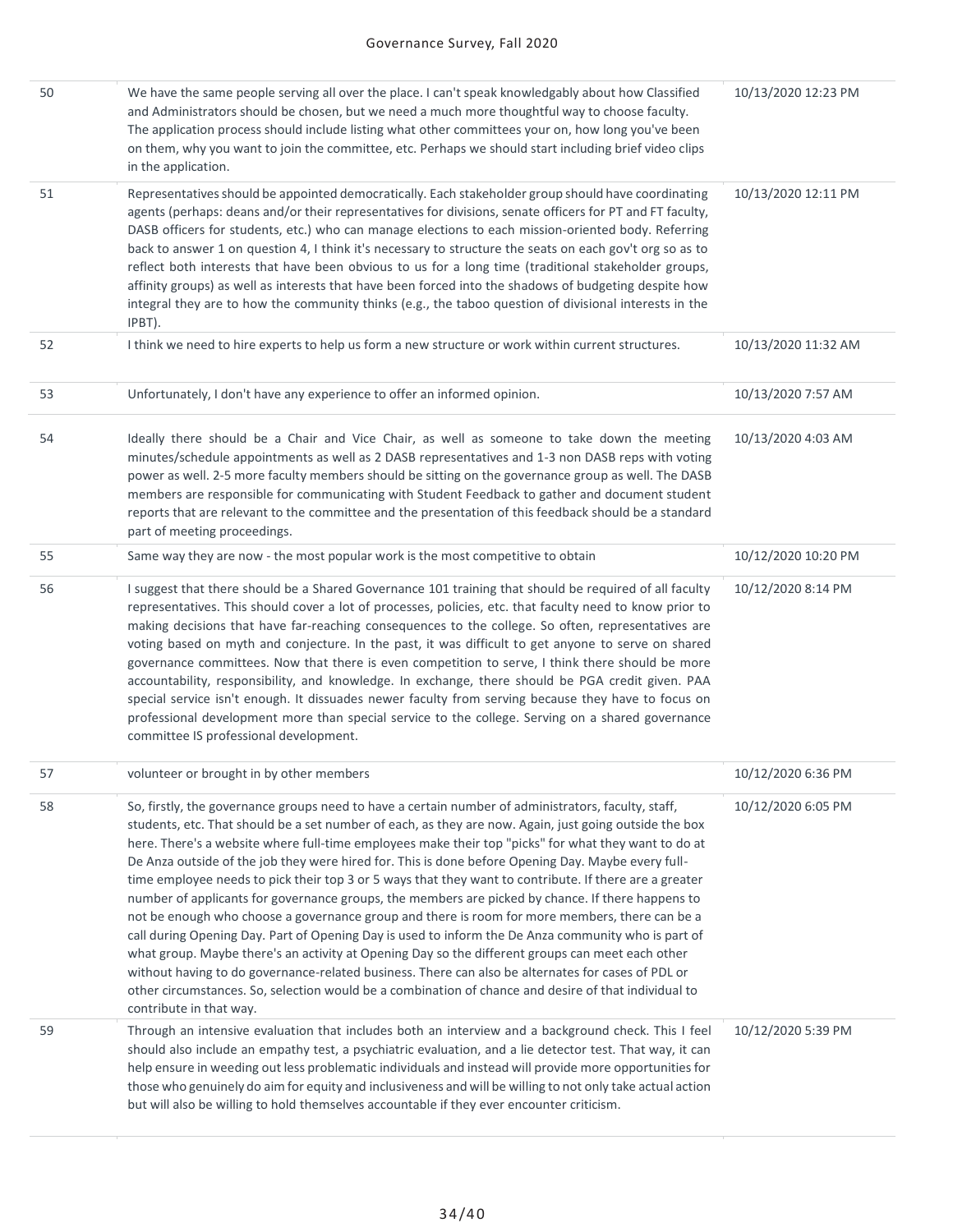| 60 | Members of the governance groups should be selected from instructors who have a certain number of<br>years of experience from which to draw. Selection might give way to instructors who already have an<br>interest and would step forward to be a participant if the general call was made public. Selection might<br>give the impression of favoritism - choosing people who want to work in a conservative closed system<br>instead of people who want to help the system stay current. | 10/12/2020 5:31 PM |
|----|---------------------------------------------------------------------------------------------------------------------------------------------------------------------------------------------------------------------------------------------------------------------------------------------------------------------------------------------------------------------------------------------------------------------------------------------------------------------------------------------|--------------------|
| 61 | Academic senate appoints faculty. Other constituency groups appoint their representatives.                                                                                                                                                                                                                                                                                                                                                                                                  | 10/12/2020 5:18 PM |
| 62 | Each area will have their own process in selecting their representatives. The group itself should allow<br>for representation from different areas on campus not just instructional areas.                                                                                                                                                                                                                                                                                                  | 10/12/2020 5:01 PM |
| 63 | Through an open, equitable, and transparent process. Each area should have a clear laid out process<br>that is accessible to everyone. When an announcement is sent out for interest, the message should<br>include the process for how the person can join the committee.                                                                                                                                                                                                                  | 10/12/2020 4:49 PM |
| 64 | The members should be elected or selected by the cohort they represent.                                                                                                                                                                                                                                                                                                                                                                                                                     | 10/12/2020 4:48 PM |
| 65 | From each constituent group.                                                                                                                                                                                                                                                                                                                                                                                                                                                                | 10/12/2020 4:42 PM |
| 66 | By their departments.                                                                                                                                                                                                                                                                                                                                                                                                                                                                       | 10/12/2020 4:27 PM |
| 67 | Selection should be in a way that equalizes the power structure so that everyone has a voice and new<br>ideas can be explored.                                                                                                                                                                                                                                                                                                                                                              | 10/12/2020 4:23 PM |
| 68 | They would be selected by vote.                                                                                                                                                                                                                                                                                                                                                                                                                                                             | 10/12/2020 4:11 PM |
| 69 | Volunteers and maybe to get a well balanced group invite people to join from areas or groups that are<br>needed.                                                                                                                                                                                                                                                                                                                                                                            | 10/12/2020 4:06 PM |
| 70 | We at De Anza would have to vote for the member's everyone should have the opportunity to run for<br>governance, if they choose.                                                                                                                                                                                                                                                                                                                                                            | 10/12/2020 4:04 PM |
| 71 | Every division should be represented with a proportional # of representatives. The division should<br>vote for these reps.                                                                                                                                                                                                                                                                                                                                                                  | 10/12/2020 4:03 PM |
| 72 | -By commitment (schedule, agreement to workload, interest in serving)                                                                                                                                                                                                                                                                                                                                                                                                                       | 10/12/2020 4:01 PM |
| 73 | Every division should be represented, and balance of racial and ethnic diversity NEEDS TO BE<br>considered.                                                                                                                                                                                                                                                                                                                                                                                 | 10/12/2020 3:58 PM |
| 74 | There should be at least a little compensation, because it's a lot of work and for faculty, that comes<br>out of the hours we have for teaching. Counselors have in the past been able to attend meetings in<br>lieu of other duties, unlike faculty, which is patently unfair. If there is no financial incentive, then only<br>those with a more political agenda or turf to protect will serve on the most time-consuming<br>committees like IPBT.                                       | 10/12/2020 3:57 PM |
| 75 | Advertise for positions, appoint at least one person and let the others be people who choose to<br>volunteer. For people with more input or off-topic input, provide surveys (like this one) they can fill<br>out so that all opinions can be heard without a meeting taking hours. Make better use of Yammer to<br>form working groups for deep discussions on shared governance topics.                                                                                                   | 10/12/2020 3:57 PM |
| 76 | RANDOMLY !!!!!!! NOT HAND PICKED !!!!!!!!!!                                                                                                                                                                                                                                                                                                                                                                                                                                                 | 10/12/2020 3:54 PM |
| 77 | Everyone should be required.                                                                                                                                                                                                                                                                                                                                                                                                                                                                | 10/12/2020 3:45 PM |
| 78 | <b>NA</b>                                                                                                                                                                                                                                                                                                                                                                                                                                                                                   | 10/12/2020 3:44 PM |
| 79 | n/a                                                                                                                                                                                                                                                                                                                                                                                                                                                                                         | 10/12/2020 3:43 PM |
| 80 | Eligibility: 1 year of employment, committee member nominated.                                                                                                                                                                                                                                                                                                                                                                                                                              | 10/12/2020 3:41 PM |
| 81 | faculty by academic senate, after soliciting applicants! classified by classified senate students by DASB<br>leadership                                                                                                                                                                                                                                                                                                                                                                     | 10/12/2020 3:40 PM |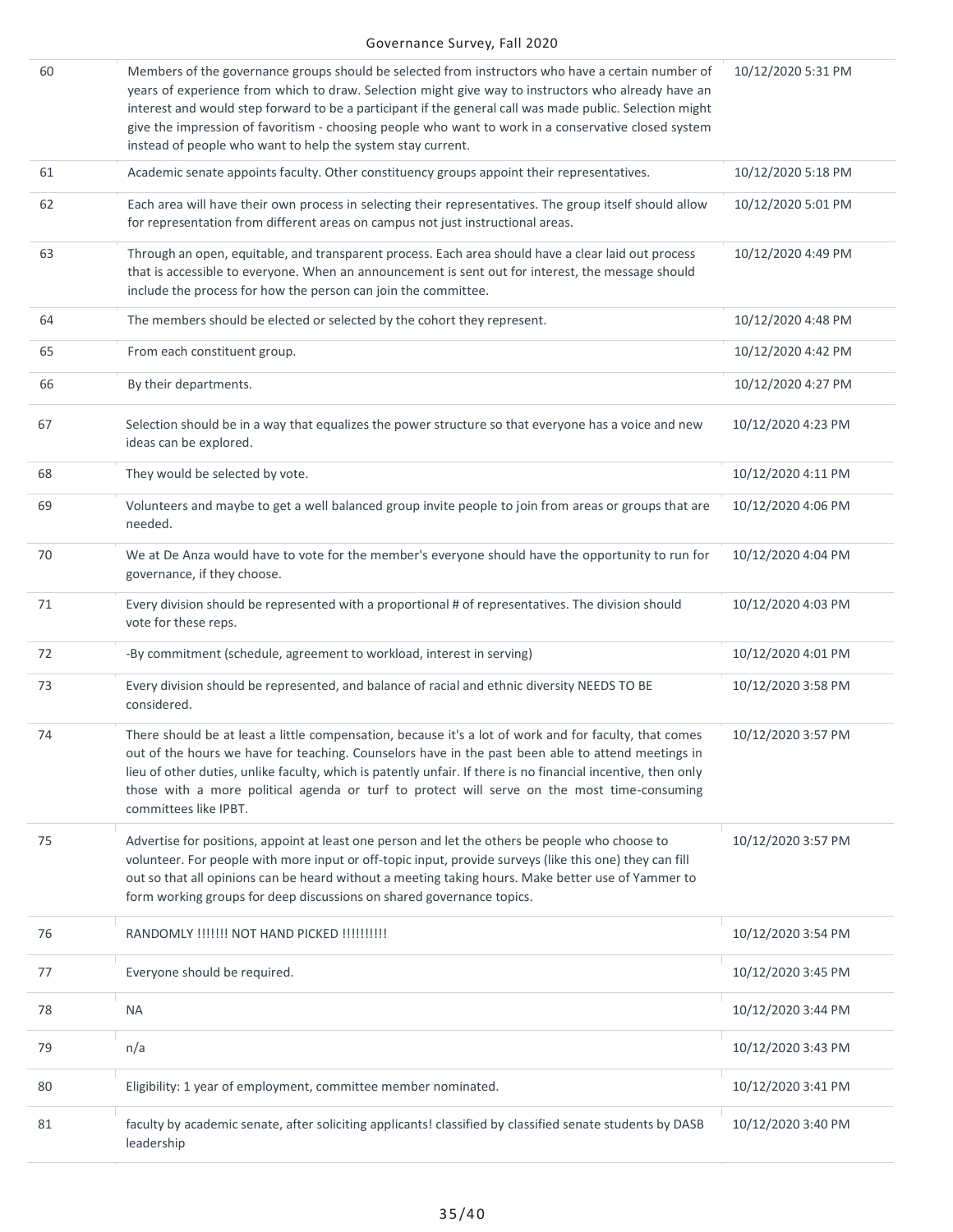| 82 | Open it to all and not specific groups. By selecting specific people to represent specific groups they will<br>always have a bias. Ask for collective input and then have senior leadership consider input and make<br>decisions.                             | 10/12/2020 3:40 PM |
|----|---------------------------------------------------------------------------------------------------------------------------------------------------------------------------------------------------------------------------------------------------------------|--------------------|
| 83 | Rotated equally amongst all faculty.                                                                                                                                                                                                                          | 10/12/2020 3:38 PM |
| 84 | I like the idea of the affinity groups having a larger role.                                                                                                                                                                                                  | 10/12/2020 3:38 PM |
| 85 | If more are interested than spots available, by interview and vote.                                                                                                                                                                                           | 10/12/2020 3:35 PM |
| 86 | I think that each group should select from among its ranks, including all people who are working on<br>campus. Part-time faculty has to be involved in shared governance or the "shared" is meaningless. But<br>they cannot participate without compensation. | 10/12/2020 3:35 PM |

## Q8 Any other recommendations or comments?

Answered: 60 Skipped: 208

| # | <b>RESPONSES</b>                                                                                                                                                                                                                                                                                                                                                                                                                                                                                                                                                                                                                                   | <b>DATE</b>         |
|---|----------------------------------------------------------------------------------------------------------------------------------------------------------------------------------------------------------------------------------------------------------------------------------------------------------------------------------------------------------------------------------------------------------------------------------------------------------------------------------------------------------------------------------------------------------------------------------------------------------------------------------------------------|---------------------|
| 1 | More full time positions so that more faculty will have time to be involved with governance programs.                                                                                                                                                                                                                                                                                                                                                                                                                                                                                                                                              | 10/27/2020 9:27 AM  |
| 2 | De Anza requires all our voices to be a truly diverse supportive community. Overemphasizing one<br>aspect of this community throws us off balance. We need a process that highlights all of our<br>perspectives and moves from what we can learn from these collective insights.                                                                                                                                                                                                                                                                                                                                                                   | 10/24/2020 9:21 PM  |
| 3 | Honestly, we need to include all the stakeholders in conversations. ISP, DSS, Veterans, etc are all<br>important programs that do not have their leaders invited to pbt or senate or college council. It is a<br>blind spot and makes it look like the campus does not care about the populations. We should be more<br>inclusive like Foothill. Also, we need better administrator leaders and mentors like Jordan England and<br>Laurie scolari since both of them actually mentor their staff and create future leaders rather than<br>most of our administrators, who make you want to quit your job daily and just give themselves<br>awards. | 10/23/2020 5:58 PM  |
|   | Well, people need to be fired.                                                                                                                                                                                                                                                                                                                                                                                                                                                                                                                                                                                                                     | 10/23/2020 4:01 PM  |
| 5 | [Personalized comment removed]                                                                                                                                                                                                                                                                                                                                                                                                                                                                                                                                                                                                                     | 10/23/2020 3:42 PM  |
| 6 | Stop the racism. The English Department is racist.                                                                                                                                                                                                                                                                                                                                                                                                                                                                                                                                                                                                 | 10/23/2020 10:03 AM |
| 7 | [Personalized comments removed] Academic Senate needs new blood. It has become racist. IPBPT<br>needs to be shook up. [Personalized comment removed]                                                                                                                                                                                                                                                                                                                                                                                                                                                                                               | 10/23/2020 10:00 AM |
| 8 | I appreciate the openness to gather data and the possibility for true change.                                                                                                                                                                                                                                                                                                                                                                                                                                                                                                                                                                      | 10/23/2020 3:56 AM  |
| 9 | I appreciate that the college wants to hear from everyone but I don't feel like I have credible input to<br>offer.                                                                                                                                                                                                                                                                                                                                                                                                                                                                                                                                 | 10/22/2020 8:52 AM  |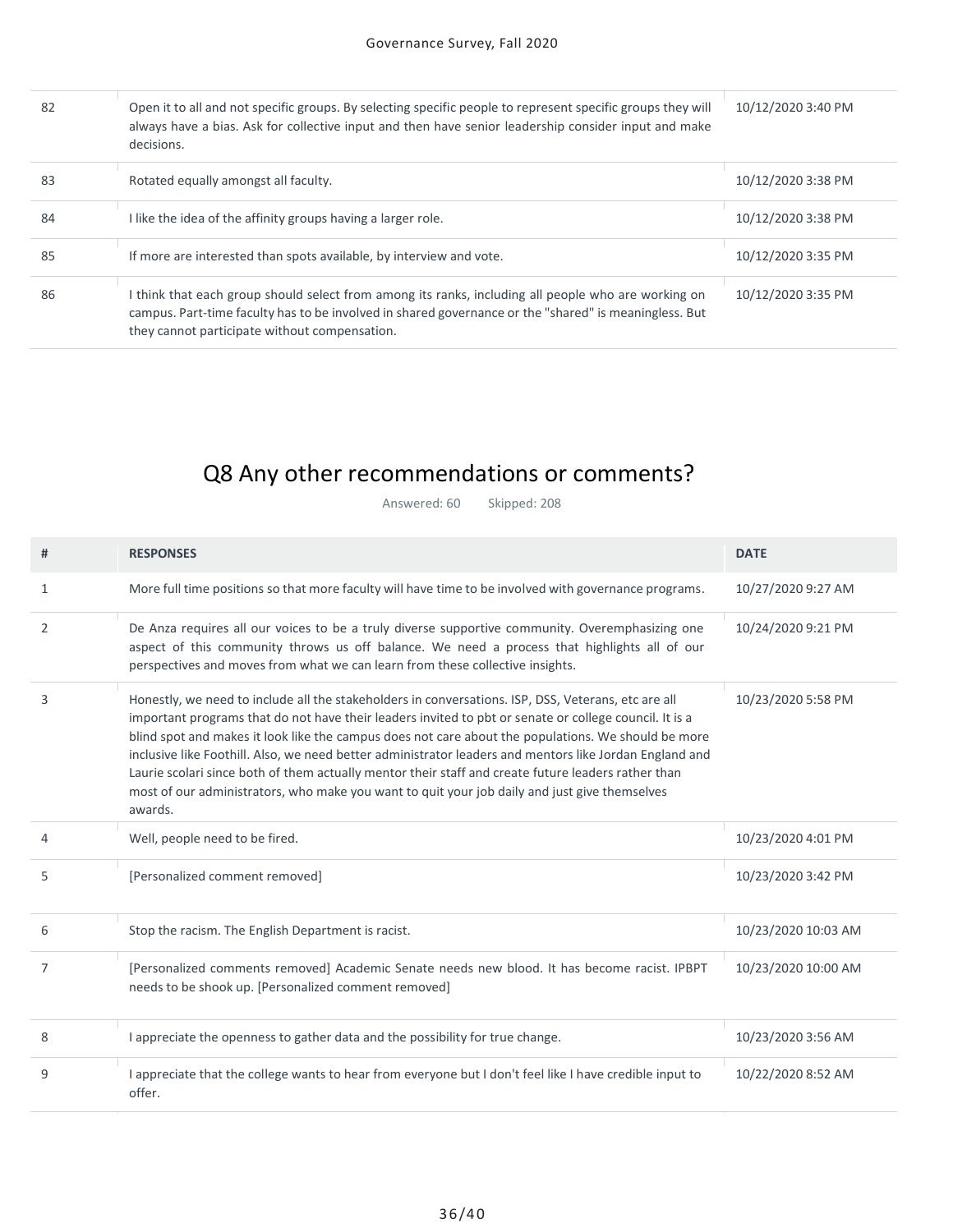| 10 | If this administration is sincere in wanting to make change and bring about more inclusive, equitable,<br>and democratic culture at De Anza, they must create spaces for open dialogues to happen about the<br>various needs across campus, the various concerns that have been consistently voiced by students,<br>faculty and staff, and particularly that were articulated very clearly in the open letter that was circulated<br>in the Spring and completely ignored by the Senior Staff, to their own detriment. It is time to rip off the<br>bandaid and have some "courageous conversations" about the way that leadership and the culture of<br>leadership must change at De Anza. Administrators need to get the courage to lead by obeying the will<br>of the people. This is what democracy is. | 10/21/2020 3:43 PM  |
|----|-------------------------------------------------------------------------------------------------------------------------------------------------------------------------------------------------------------------------------------------------------------------------------------------------------------------------------------------------------------------------------------------------------------------------------------------------------------------------------------------------------------------------------------------------------------------------------------------------------------------------------------------------------------------------------------------------------------------------------------------------------------------------------------------------------------|---------------------|
| 11 | I have heard in the past complaints about transparency issues - specially, when important decisions<br>were made. So, I think, it would be helpful to look at what has happened in the past(just for learning<br>purpose only) and, going for forward, think about ways to improve future decision processes'<br>transparency and inclusivity.                                                                                                                                                                                                                                                                                                                                                                                                                                                              | 10/21/2020 9:06 AM  |
| 12 | We need to continue to have an open governance structure, where all can participate, have their<br>voices be heard, listened to, and acted upon.                                                                                                                                                                                                                                                                                                                                                                                                                                                                                                                                                                                                                                                            | 10/21/2020 6:28 AM  |
| 13 | Faculty, staff and students be included in a much more vigorous shared governance process of planning,<br>especially regarding any budget reductions                                                                                                                                                                                                                                                                                                                                                                                                                                                                                                                                                                                                                                                        | 10/20/2020 6:57 PM  |
| 14 | Let us be honest. There some who serve on the committee to advocate for the allocation of resources.<br>No one should serve on the committee for so many years as it is now. The vision gets lost and<br>members start to advocate for their constituencies. It is unacceptable.                                                                                                                                                                                                                                                                                                                                                                                                                                                                                                                            | 10/20/2020 3:28 PM  |
| 15 | We know that Administrators work really hard. This work is often not recognized or appreciated. But<br>this burden need not and should not fall on them solely. Let's cut our administrators some slack and<br>share the load better. Approaching all of our decision-making in a greater spirit of appreciation,<br>cooperation and transparency will go a long way in this direction. Thank you.                                                                                                                                                                                                                                                                                                                                                                                                          | 10/20/2020 12:47 PM |
| 16 | Hopefully, we will have a shared governance process for real and not in just name only based on the<br>survey's suggestions.                                                                                                                                                                                                                                                                                                                                                                                                                                                                                                                                                                                                                                                                                | 10/20/2020 12:32 PM |
| 17 | It is time for change - NOW! The health and the future of our college depends on it!                                                                                                                                                                                                                                                                                                                                                                                                                                                                                                                                                                                                                                                                                                                        | 10/20/2020 12:09 PM |
| 18 | not at this time                                                                                                                                                                                                                                                                                                                                                                                                                                                                                                                                                                                                                                                                                                                                                                                            | 10/20/2020 10:59 AM |
| 19 | n/a                                                                                                                                                                                                                                                                                                                                                                                                                                                                                                                                                                                                                                                                                                                                                                                                         | 10/20/2020 6:32 AM  |
| 20 | And maybe have subgroups of IPBT (such as for workforce) to bring recommendations to the larger<br>IPBT. Do not mix SSPBT and IPBT - too big, too different.                                                                                                                                                                                                                                                                                                                                                                                                                                                                                                                                                                                                                                                | 10/19/2020 4:54 PM  |
| 21 | In this time of budget cut and changing job market for our students, let's focus on EDUCATION and take<br>a hard look at the non-education oriented expenses and refocus our attention to being the best college<br>that students can rely on and proud to be part of.                                                                                                                                                                                                                                                                                                                                                                                                                                                                                                                                      | 10/19/2020 3:53 PM  |
| 22 | I think there needs to be a radical culture shift in which everyone's work and role within the institution<br>is valued and celebrated, in which we actually *understand* what those roles are and the labor they<br>require and how each role is essential in the overall functioning of the institution, in order to really get<br>folks excited again about overhauling what needs overhauled.                                                                                                                                                                                                                                                                                                                                                                                                           | 10/19/2020 3:52 PM  |
| 23 | no                                                                                                                                                                                                                                                                                                                                                                                                                                                                                                                                                                                                                                                                                                                                                                                                          | 10/19/2020 2:53 PM  |
| 24 | Over that past 20+ years, the system has walled off many concerns and voices and eliminated programs<br>/ services / benefits that used to distinguish DAC. I understand how and why it happened. This<br>understanding does not mean the system is functional. It has elevated many and held others back.                                                                                                                                                                                                                                                                                                                                                                                                                                                                                                  | 10/19/2020 2:46 PM  |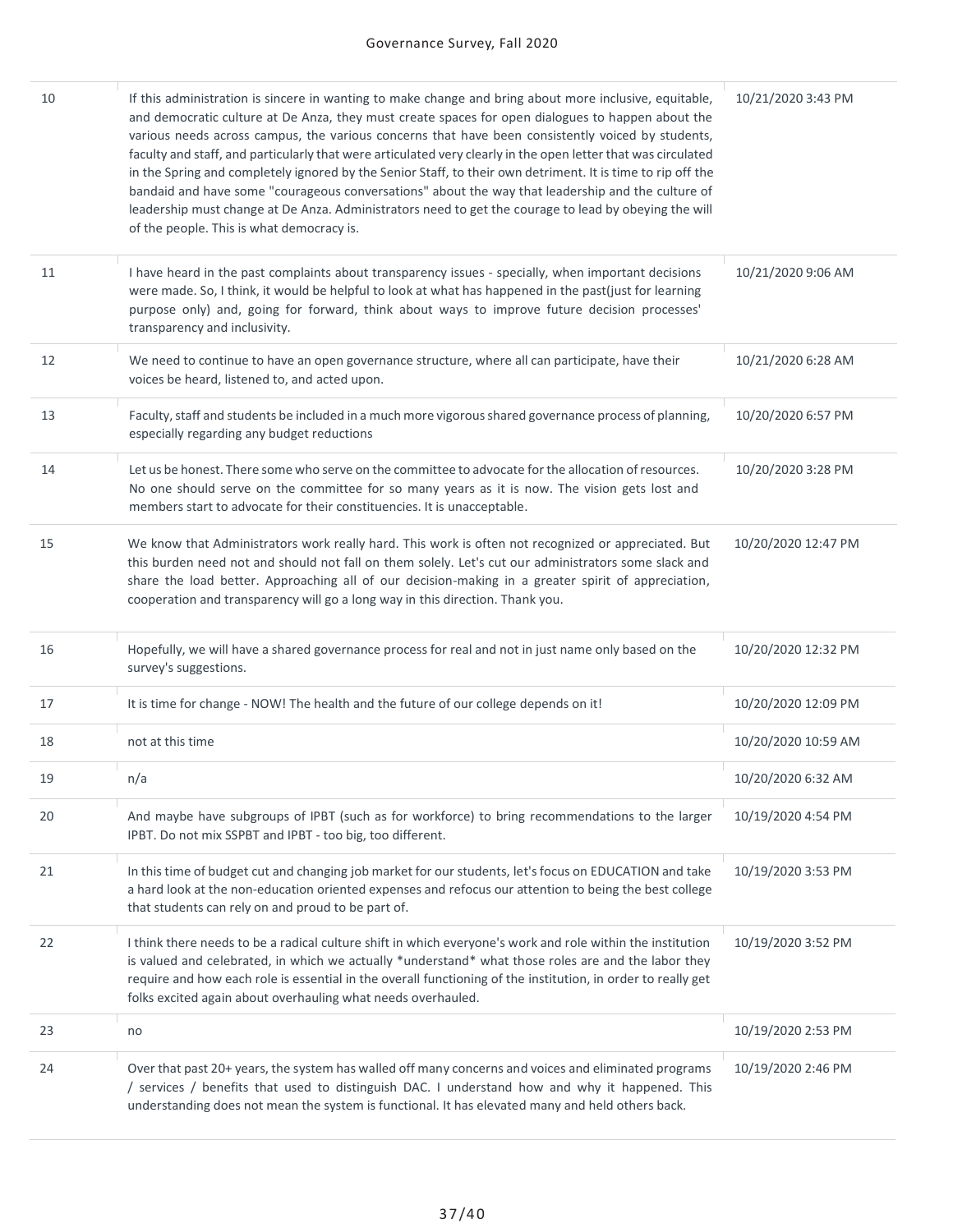| 25 | Again I don't feel that the voices of the people who are truly working with the students are valued or<br>prioritized. It often seems like a routine to justify an outcome that has already been decided. The Flint<br>Center for example. It is being demolished. I recently learned there was a planbut don't know how<br>this plan was developed or decided upon.                                                                                                                                                                                                                                                                                                                                                                                                                                                                                                                                 | 10/19/2020 2:12 PM  |
|----|------------------------------------------------------------------------------------------------------------------------------------------------------------------------------------------------------------------------------------------------------------------------------------------------------------------------------------------------------------------------------------------------------------------------------------------------------------------------------------------------------------------------------------------------------------------------------------------------------------------------------------------------------------------------------------------------------------------------------------------------------------------------------------------------------------------------------------------------------------------------------------------------------|---------------------|
| 26 | I think there should be a Shared Governance 101 so we can find out what it's all about.                                                                                                                                                                                                                                                                                                                                                                                                                                                                                                                                                                                                                                                                                                                                                                                                              | 10/19/2020 2:11 PM  |
| 27 | IPBT has 29 members now? Good luck with that! The bloated curriculum process should be pared<br>down to just the bare minimum required by the state. We're way overboard on this compared to<br>other CCs out there. Way too much micromanagement now by IPBT on budget requests. Plus the<br>allocation process is politically-driven. In general: STOP THE BUREAUCRATIC MADNESS!!!                                                                                                                                                                                                                                                                                                                                                                                                                                                                                                                 | 10/17/2020 12:35 PM |
| 28 | Trust our colleagues to care enough to do well, when given the ability and information to make decisions<br>about how to best serve students.                                                                                                                                                                                                                                                                                                                                                                                                                                                                                                                                                                                                                                                                                                                                                        | 10/14/2020 8:15 PM  |
| 29 | Thank you for giving the campus community a chance to respond. We all do our best, often under<br>difficult personal and professional circumstances. It is important to remind ourselves of this. Thank<br>you for the wonderful hire of our new College President--he is a great inspiration. Wishing you the<br>best during these difficult times.                                                                                                                                                                                                                                                                                                                                                                                                                                                                                                                                                 | 10/14/2020 2:06 PM  |
| 30 | There is a perception that decisions are made outside of the public bodies. This may or may<br>not be true in different situations, but it may be helpful to look at how information is communicated.<br>This can be accomplished by a regular President's message that summarizes issues raised in the<br>President's council, noting both local and statewide issues affecting the college. This can be an<br>authoritative summary of everything the college and district is dealing with, supplemented by the<br>union and Senate messages. It can be the authoritative source that helps define issues and leave little<br>room for rumors.                                                                                                                                                                                                                                                     | 10/14/2020 1:03 PM  |
| 31 | Our goal is student success!                                                                                                                                                                                                                                                                                                                                                                                                                                                                                                                                                                                                                                                                                                                                                                                                                                                                         | 10/13/2020 10:15 PM |
| 32 | Strong leadership is needed to guide the campus. It's a perfect opportunity to reframe the<br>conversation and remind the faculty/staff/DASB the premise of participatory gov. no question that<br>employees and students voices are valuable but they dont get to make the big decisions that will<br>frame the future of the college. California's AB 1725 in 1988 requiring participatory governance in<br>California's community colleges. The goal of the legislation was to move to a collegial model of<br>governance.                                                                                                                                                                                                                                                                                                                                                                        | 10/13/2020 5:35 PM  |
| 33 | I think shared governance is very important                                                                                                                                                                                                                                                                                                                                                                                                                                                                                                                                                                                                                                                                                                                                                                                                                                                          | 10/13/2020 1:48 PM  |
| 34 | Our culture is deeply rooted in lies and lying and that doesn't stop at De Anza College. If it not for this<br>culture of lying we would not have racism, slavery, Jim Crow laws, Police Brutality, Race based job<br>discrimination, School-to-Prison Pipelines. All of which are initiated and supported on lies. We should<br>commit ourselves to courageous truth telling. We need effective ways to address the lies and deceit as<br>well as the systems created based on lies which we are forced to support. While lies shape our<br>services, practices, and our students' college experiences - the truth is still known by many. Many of us<br>simply can not voice those truths because we fear losing our jobs. We need to address the honesty<br>issue from the top down. Why should continue to expect students to be honest when administrators,<br>faculty, and classified are not? | 10/13/2020 11:32 AM |
| 35 | None at this time                                                                                                                                                                                                                                                                                                                                                                                                                                                                                                                                                                                                                                                                                                                                                                                                                                                                                    | 10/13/2020 4:03 AM  |
| 36 | Thank you for looking at this issue                                                                                                                                                                                                                                                                                                                                                                                                                                                                                                                                                                                                                                                                                                                                                                                                                                                                  | 10/12/2020 10:20 PM |
| 37 | I cannot stress enough that education is key. At a minimum not only does it dispel some of these<br>myths, but it also brings a transparency that can help build trust.                                                                                                                                                                                                                                                                                                                                                                                                                                                                                                                                                                                                                                                                                                                              | 10/12/2020 8:14 PM  |
| 38 | If you can't tell, I'm passionate about this as I've spent my whole time at De Anza on many of these<br>committees and have gotten to know and respect the people who do this work greatly. There is<br>definite talent and commitment to De Anza among these folks. I'd love to see a way to bring more<br>people into these groups because I have personally seen the value that it brings to you.                                                                                                                                                                                                                                                                                                                                                                                                                                                                                                 | 10/12/2020 6:05 PM  |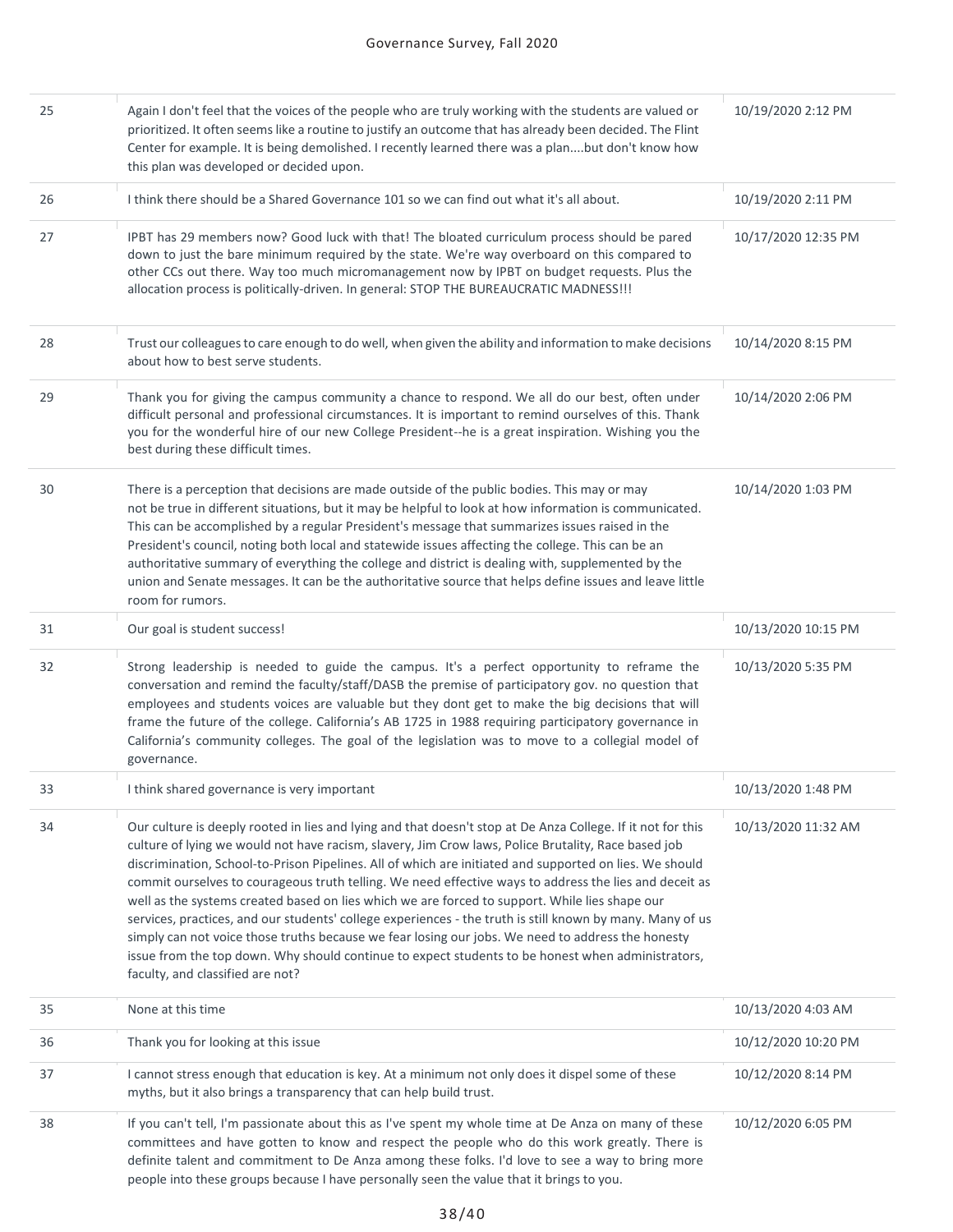| 39 | I still stand by my statement in that I have no desire in actually joining a governance group, especially<br>since, in my opinion, it feels like some of these governance groups are just "popularity" clubs, rather<br>than an actual system that aims in promoting real change. But, I do hope that at least some of my<br>comments can be taken into consideration.                                                                                                                                                                                                                                                                                                                                                                                  | 10/12/2020 5:39 PM |
|----|---------------------------------------------------------------------------------------------------------------------------------------------------------------------------------------------------------------------------------------------------------------------------------------------------------------------------------------------------------------------------------------------------------------------------------------------------------------------------------------------------------------------------------------------------------------------------------------------------------------------------------------------------------------------------------------------------------------------------------------------------------|--------------------|
| 40 | Robert deHart established a wonderful approach to running De Anza. He made it a policy that<br>students are like customers and therefore whatever the student needed to help them get through<br>the program, they got. The school was oriented toward Students First. Since he has left, the school<br>has been going the other direction. We need to get back to putting students first in all our policies!!                                                                                                                                                                                                                                                                                                                                         | 10/12/2020 5:31 PM |
| 41 | Are we seeking equity (proportional representation) or equality (treating all equally with respect to<br>opportunity)? In one case, you may fail to get the best representation, in the other, groups may fail to<br>be represented, but you have the best chance of getting the members you require to do useful work.                                                                                                                                                                                                                                                                                                                                                                                                                                 | 10/12/2020 5:18 PM |
| 42 | There are other people on campus other than instructional faculty. It would be great if we can<br>remember that when choosing members on a committee. In addition, administrators come in with<br>their own agenda and tend to steer committees in to their own direction which is not collaborative.                                                                                                                                                                                                                                                                                                                                                                                                                                                   | 10/12/2020 5:01 PM |
| 43 | It would be great to have an office that can coordinate the recruitment, notification of when a term is<br>getting ready to expire, and other logistics of ensuring that all committee's are handled in some<br>consistent manner.                                                                                                                                                                                                                                                                                                                                                                                                                                                                                                                      | 10/12/2020 4:49 PM |
| 44 | There is a lot of talk about the need for a culture shift on our campus. So far, it is just talk. For years<br>there has been the cultivation of cliques and what has resulted has been a cabal. This insular group has<br>undermined shared governance, and exhibited a deaf ear to many of the cohorts on campus. It is time<br>to move beyond this ugly legacy.                                                                                                                                                                                                                                                                                                                                                                                      | 10/12/2020 4:48 PM |
| 45 | I think this type of survey (all text boxes) itself is overwhelming to some employees, perhaps not<br>equitable.                                                                                                                                                                                                                                                                                                                                                                                                                                                                                                                                                                                                                                        | 10/12/2020 4:28 PM |
| 46 | no opportunity for part time faculty to participate!                                                                                                                                                                                                                                                                                                                                                                                                                                                                                                                                                                                                                                                                                                    | 10/12/2020 4:12 PM |
| 47 | Stop the academic arrogance in this college and start treating classified employees equal!                                                                                                                                                                                                                                                                                                                                                                                                                                                                                                                                                                                                                                                              | 10/12/2020 4:11 PM |
| 48 | No.                                                                                                                                                                                                                                                                                                                                                                                                                                                                                                                                                                                                                                                                                                                                                     | 10/12/2020 4:06 PM |
| 49 | -De Anza's shared governance structure will only be successful if we can create safe spaces for people<br>to voice their concerns in the appropriate venues. Until then nothing will be achieved because the<br>real issues are always toppled over by the loudest voice in the room.                                                                                                                                                                                                                                                                                                                                                                                                                                                                   | 10/12/2020 4:01 PM |
| 50 | Why do we have shared governance groups if Administration does not care about the input of faculty<br>or staff? It seems as if Administration constantly makes unilateral decisions that are not transparent at<br>all. The shared governance groups are pretty much like aesthetic or ornamental aspects in terms of<br>running the college, as decisions are made without the consent, approval, or collaboration with<br>faculty and staff or these shared governance groups. Why not just be honest about what<br>Administration wants to do and disband all shared governance groups because it's pretty clear that<br>Admins are going to make whatever decisions they want without considering other groups' opinions,<br>ideas, or suggestions. | 10/12/2020 3:58 PM |
| 51 | Thank you for opening up this question.                                                                                                                                                                                                                                                                                                                                                                                                                                                                                                                                                                                                                                                                                                                 | 10/12/2020 3:57 PM |
| 52 | Each committee needs an anonymous inbox where people can post their feedback, ideas,<br>brainstorming without fear of reprisal. This could be a google form but the input from anonymous folk<br>should be publicly available for everyone to review Just as the agenda and minutes are public, people<br>should be able to comment on the minutes and have that feedback displayed but they should be able<br>to reply with a screen name that doesn't reveal their identity. Comment monitoring could be handled<br>by a student worker majoring in journalism to keep everything polite and respectful.                                                                                                                                              | 10/12/2020 3:57 PM |
| 53 | Cronyism; Elitism; friend-nepotism These must go                                                                                                                                                                                                                                                                                                                                                                                                                                                                                                                                                                                                                                                                                                        | 10/12/2020 3:54 PM |